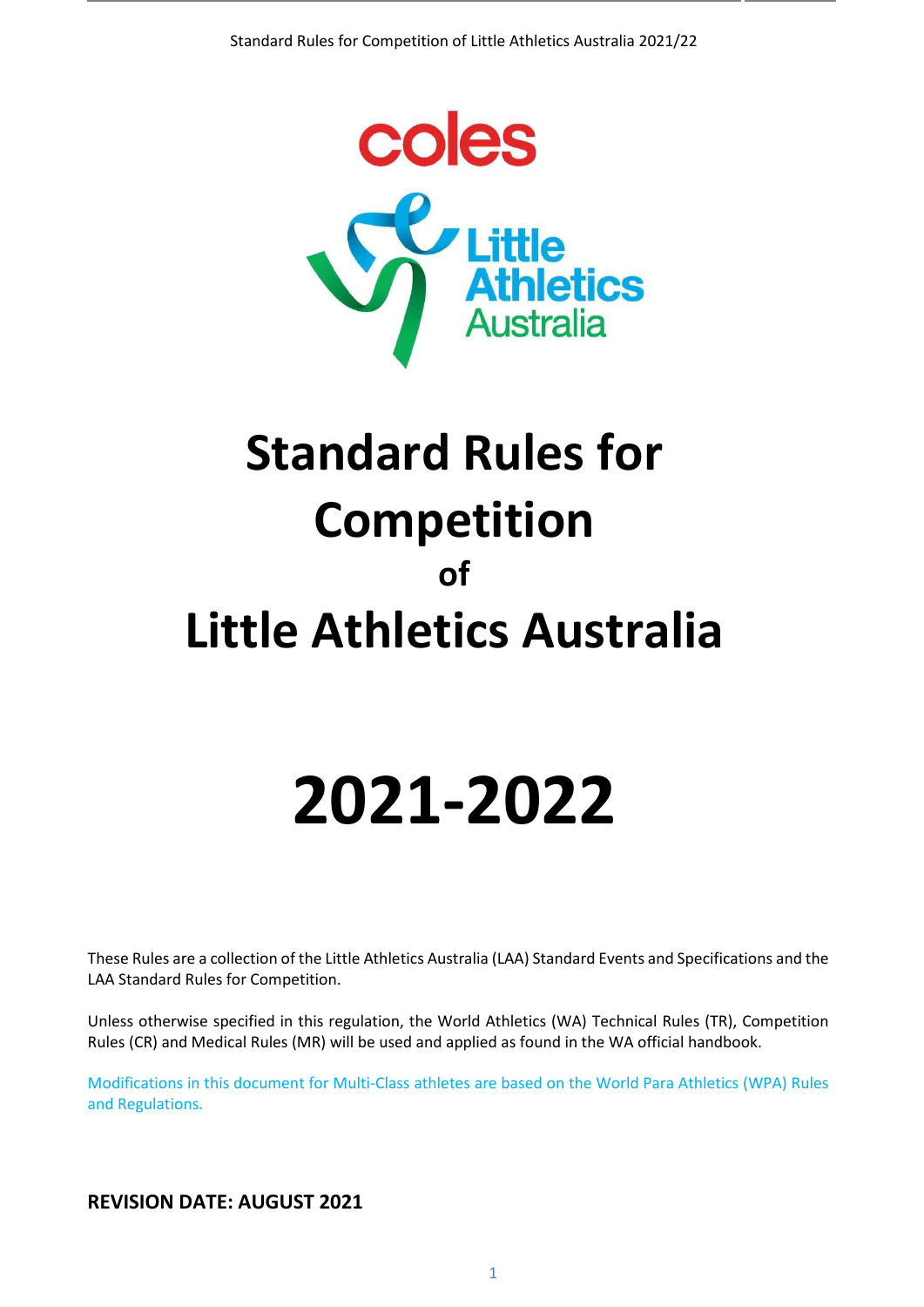## **INDEX OF RULES THAT APPLY TO LITTLE ATHLETICS**

## Contents

| <b>LAA RULE 600</b>     |                                                                |  |
|-------------------------|----------------------------------------------------------------|--|
| <b>LAA RULE 601</b>     |                                                                |  |
| LAA RULE 602            |                                                                |  |
|                         |                                                                |  |
| <b>WA MR3</b>           |                                                                |  |
|                         |                                                                |  |
|                         |                                                                |  |
| <b>WA CR6/WPA 2.2</b>   | MEDICAL DELEGATE / MEDICAL SAFETY SERVICES AT COMPETITIONS  17 |  |
| <b>WA CR12/WPA 2.7</b>  |                                                                |  |
| <b>WA CR18/WPA 2.13</b> |                                                                |  |
| <b>WA CR19/WPA 2.14</b> |                                                                |  |
| <b>WA CR22/WPA 2.17</b> |                                                                |  |
| <b>WA CR29/WPA 2.24</b> |                                                                |  |
| <b>WPA 2.27</b>         |                                                                |  |
|                         |                                                                |  |
| WA TR2/WPA 3            |                                                                |  |
| WA TR3/WPA 4            |                                                                |  |
| WA TR4/WPA 5            |                                                                |  |
| WA TR5/WPA 6            |                                                                |  |
| WA TR6/WPA 7            |                                                                |  |
| WA TR7/WPA 8            |                                                                |  |
| WA TR8/WPA 50           |                                                                |  |
| <b>WA TR10/WPA 10</b>   |                                                                |  |
|                         |                                                                |  |
| <b>WA TR15/WPA 16</b>   |                                                                |  |
| <b>WA TR16/WPA 17</b>   |                                                                |  |
| <b>WA TR17/WPA 18</b>   |                                                                |  |
| <b>WA TR19/WPA 20</b>   |                                                                |  |
| <b>WA TR20/WPA 21</b>   |                                                                |  |
| WATR22                  |                                                                |  |
| <b>WA TR24/WPA 23</b>   |                                                                |  |
|                         |                                                                |  |
| <b>WA TR25/WPA 24</b>   |                                                                |  |
| WA TR27                 |                                                                |  |
| <b>WA TR29/WPA 27</b>   |                                                                |  |
| <b>WA TR30/WPA 28</b>   |                                                                |  |
| WA TR31                 |                                                                |  |
| <b>WA TR32/WPA 30</b>   |                                                                |  |
| <b>WA TR33/WPA 31</b>   |                                                                |  |
| <b>WA TR34/WPA 32</b>   |                                                                |  |
| <b>WATR35</b>           |                                                                |  |
| <b>WA TR38/WPA 33</b>   |                                                                |  |
| <b>WPA 34</b>           | GENERAL CONDITIONS - THROWING EVENTS FOR SEATED ATHLETES 48    |  |
| <b>WPA 35</b>           |                                                                |  |
| <b>WPA 36</b>           |                                                                |  |
|                         |                                                                |  |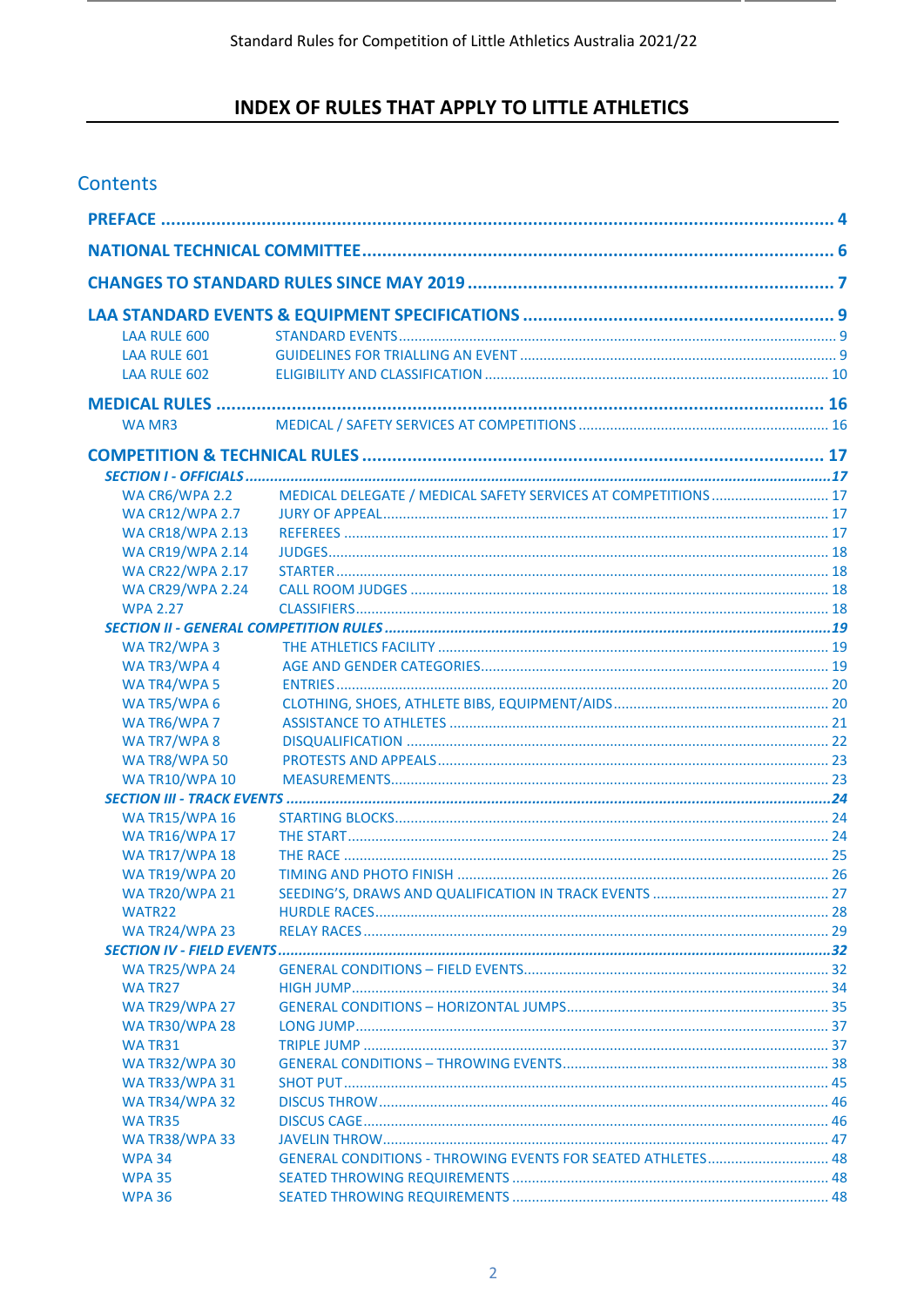#### Standard Rules for Competition of Little Athletics Australia 2021/22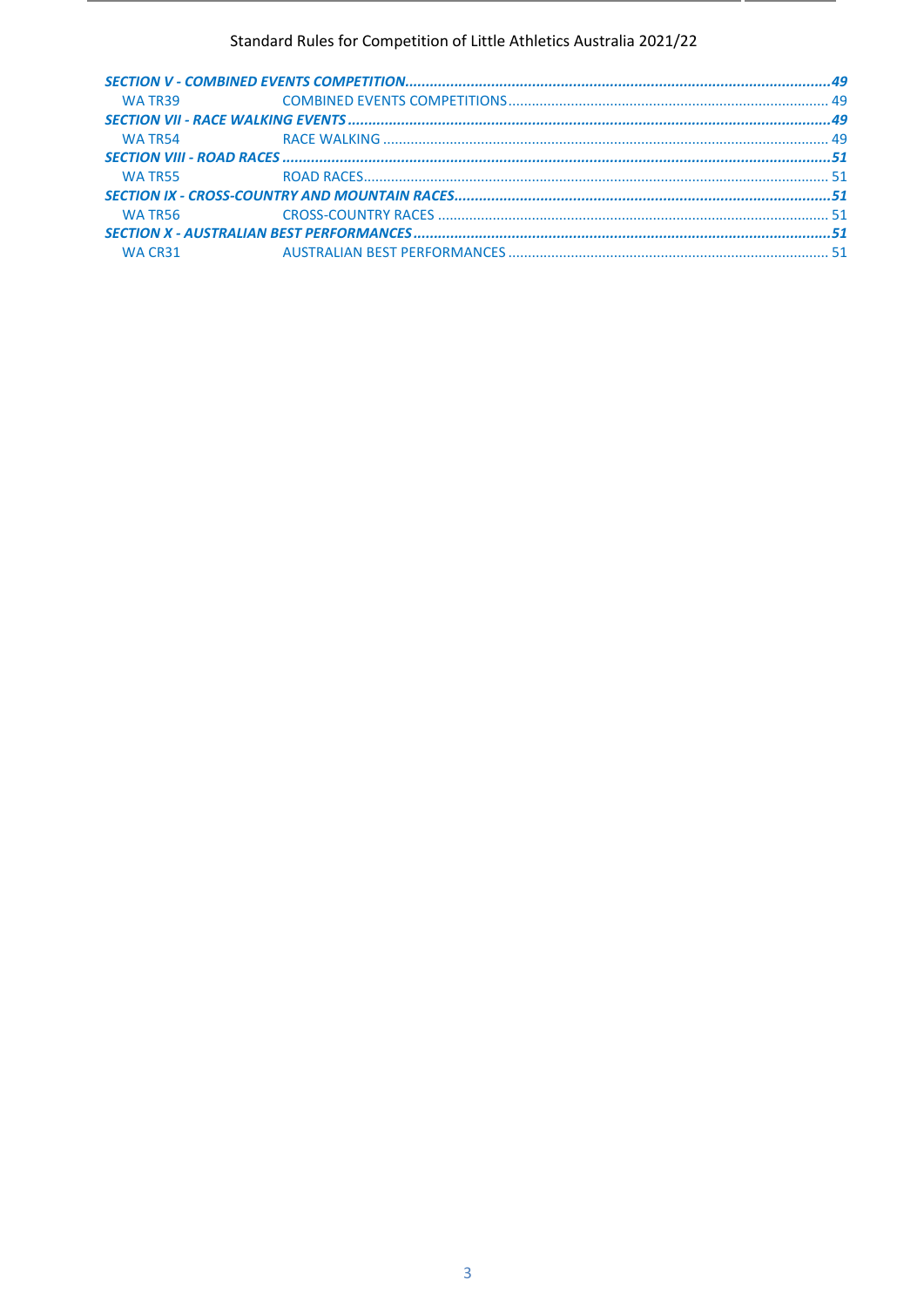## **PREFACE**

<span id="page-3-0"></span>LAA aims to provide high quality, accessible opportunities through sport and physical activity to all children of all abilities, improving health, confidence, and skills, increasing positive behaviours, and bringing enjoyment and connection.

This document is divided into three sections:

- **STANDARD EVENTS & EQUIPMENT SPECIFICATIONS**  lists the events determined as the set of standard events for Little Athletics. It also states what events are not deemed suitable for Little Athletics competitions at all levels of the organisation.
- **MEDICAL RULES & TECHNICAL RULES** these are the set ofstandard rulesto be used in conjunction with the WA and WPA Competition Rules for Little Athletic competitions and are essentially a list of modifications from those Rules.

#### **Little Athletics Standard Rules**

Little Athletics competitions in Australia are conducted in accordance with the WA Technical Rules (TR), Competition Rules (CR) and Medical Rules (MR) and the WPA Rules, Regulations and Classifications currently in force with modifications provided for in these Rules.

Where it has been decided that the WA/WPA Rules are not indicative or correct for athletes in the standard age groups covered by LAA, the Rule or part thereof has been rewritten to reflect the nature and abilities of athletes in the various age groups.

Where a whole Rule or part of a Rule is modified, the modification will be listed.

These rules apply to National and Association competitions and must be applied to all Competitions conducted within Little Athletics by Affiliated Associations and are applicable to the Standard Events of Australian Little Athletics. Except as otherwise provided in these rules, all competition will be conducted in accordance with the WA/WPA rules of competition. The exceptions to the WA/WPA Rules stated in these rules have been modified to be age appropriate for children and young people from the age of Under 9 and above.

Affiliated Associations must seek written approval from the LAA Management Team or BOD to modify the standard rules at affiliated competitions.

There are several rules relating to Affiliated Associations Championships and their processes which are not covered by WA/WPA and these have been listed in a separate document by each Association. Each LAA Association will be expected to adopt the LAA Standard Rules for Competition and may make Associationbased additions to satisfy their local requirements. Please refer to your Association rules for local competition rules.

For Athletes and Officials participating in competitions covered under these Rules, you will need to understand the WA, WPA Rules and this document.

At any time where there is doubt about the application or interpretation of these rules, the benefit of that doubt shall be in favour of the athlete.

From time to time WA, WPA, Athletics Australia, Little Athletics Australia and other bodies may release new versions of the Rules or Technical documents. The LAA National Technical Committee will first assess these changes and make recommendations to the LAA Management Team and then will update these rules to reflect any changes if required.

Individual Association Grievance procedures will deal with any dispute related to competitions under these Rules where processes have been exhausted through these Rules.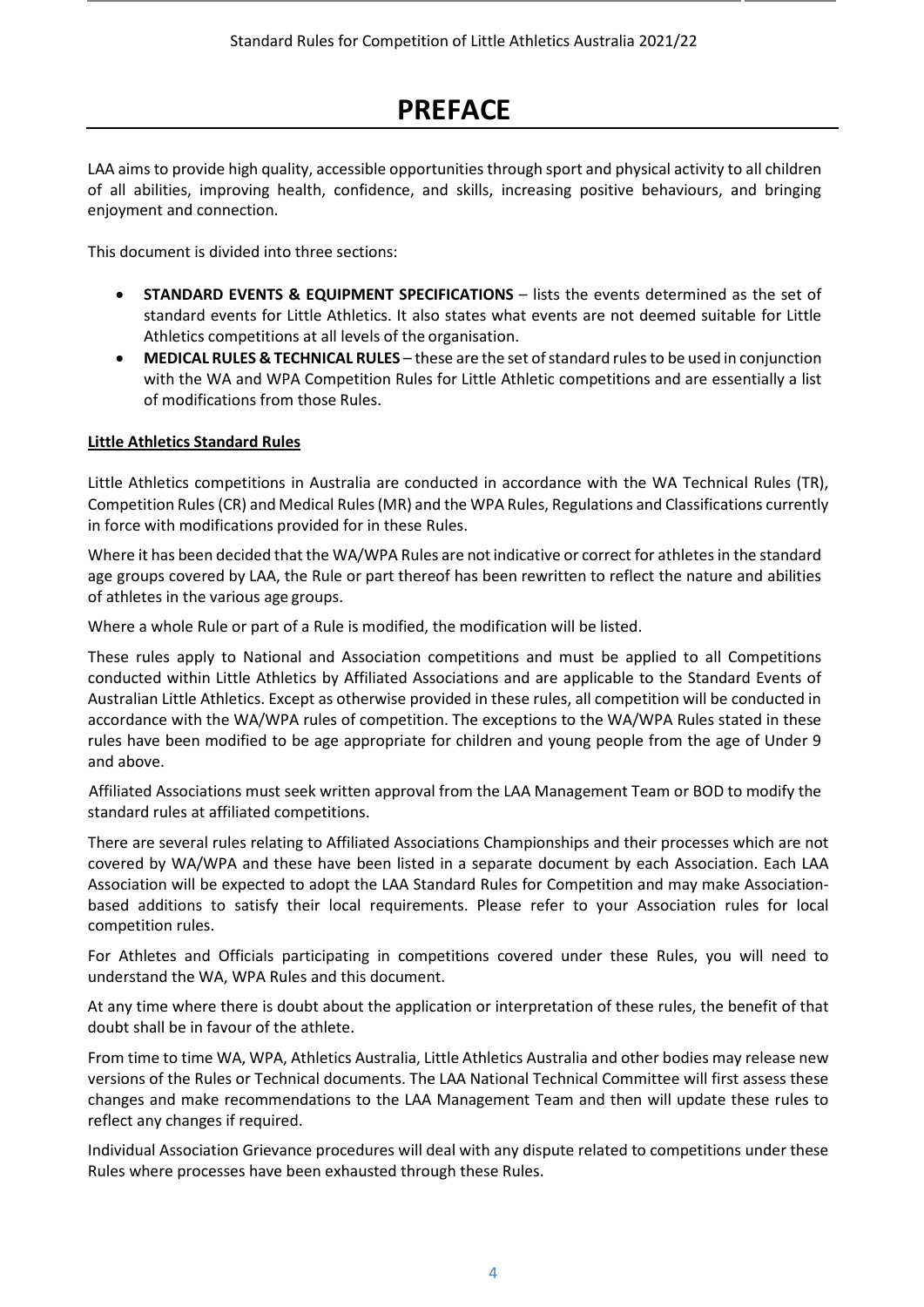#### **WA Competition Rule Book**

Online copies of the current WA Rule Book can be downloaded from the following Website: [http://www.worldathletics.org](http://www.worldathletics.org/)

Click on the menu option at the top right of the page (three stacked lines), click on LIBRARY. At the top of the page click on Constitution and Book of Rules. The main tab to use will be Book C – Competition.

**WPA Competition and Classification Rule Books**

Online copies of the current WPA Rule Books can be downloaded by clicking following links: [World Para Athletics Rules and Regulations 2020 -](https://www.paralympic.org/sites/default/files/2020-02/2020_02%20World%20Para%20Athletics%20Rules%20and%20Regulations%202020-2021_0.pdf) 2021 and [World Para Athletics Classification Rules and Regulations 2018](https://www.paralympic.org/sites/default/files/2020-01/180305152713114_2017_12_20%2B%2BWPA%2BClassification%2BRules%2Band%2BRegulations_Edition%2B2018%2Bonline%2Bversion%2B.pdf)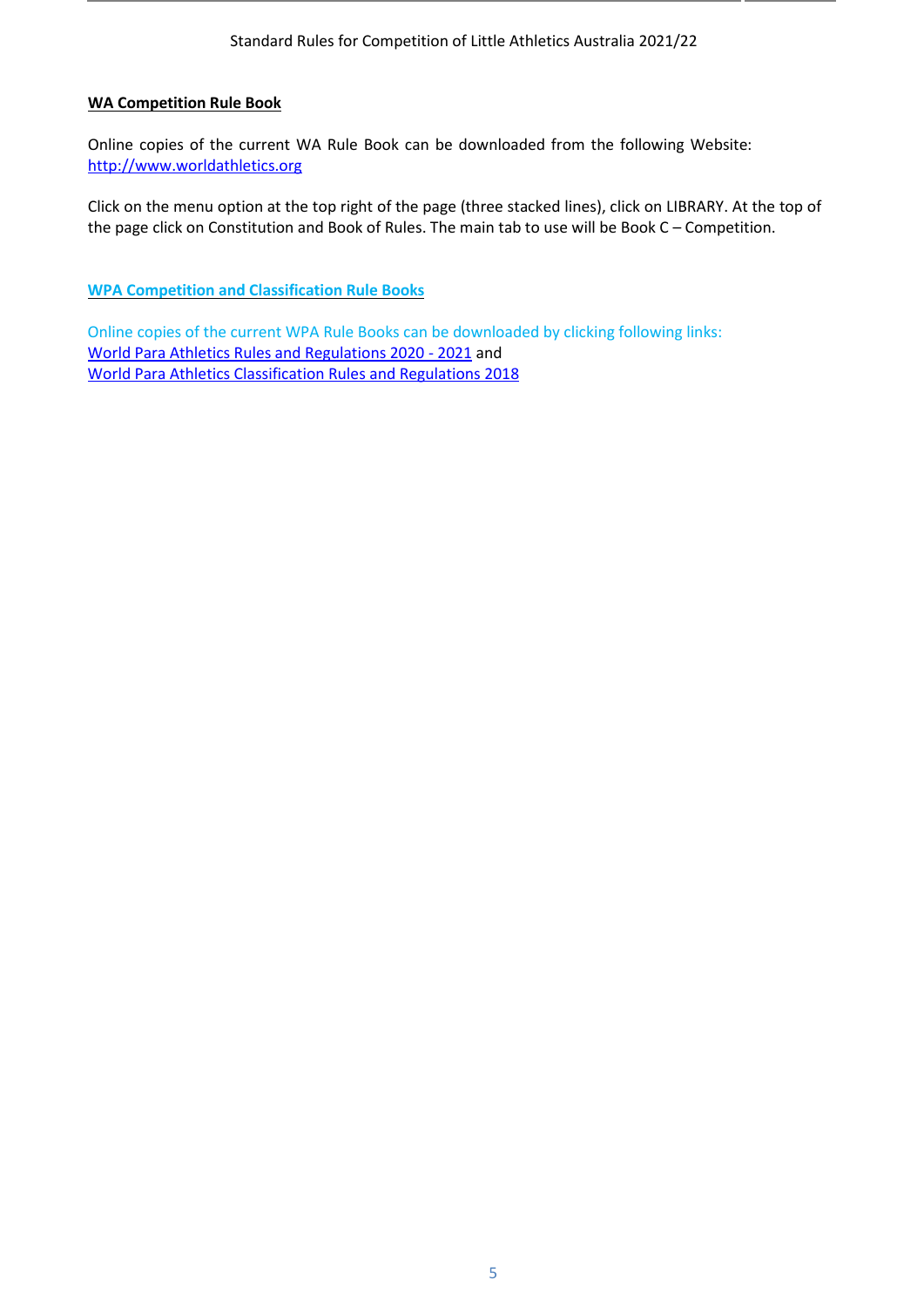# **NATIONAL TECHNICAL COMMITTEE**

<span id="page-5-0"></span>The National Technical Committee (NTC) is a committee with specific expertise and experience to administer the process of advice and direction where changes to the Technical Rules pertaining to competition are required.

#### **Objectives**

- 1. To ensure the LAA Technical Rules reflect the abilities and relevant skills of age groups.
- 2. To conform the LAA Technical Rules to the WA Technical Rules.
- 3. To establish changes in trends, materials and technology that may impact the Rules and participants well-being.

#### **Structure**

The NTC is made up of a representative from each of the affiliated LAA Associations, usually the Technical/Competition Director or similar. The NTC is chaired by the LAA Athletics Operations Manager, and the Committee meets face to face twice a year with additional meeting as required by teleconference or videoconference.

#### **Procedure**

- 1. All proposed Technical Rule Changes should be submitted through each LAA Affiliated Association in the first instance. The Association then may submit the proposal to the LAA National Technical Committee for review and any proposed changes for implementation will be presented to the LAA CEO and Management Team for approval.
- 2. Rules, once approved and confirmed, will be distributed to affiliated State Associations for dissemination to their members.
- 3. The body intending to propose a Technical Rule change can submit their proposal by either:

Mail: National Technical Committee - Little Athletics Australia, Ground Floor, Athletics House, 31 Aughtie Drive, Albert Park, VIC 3206

Email: [admin@littleathletics.com.au](mailto:admin@littleathletics.com.au)

4. The LAA National Technical Committee will acknowledge receipt of the submission and address it as soon as practical.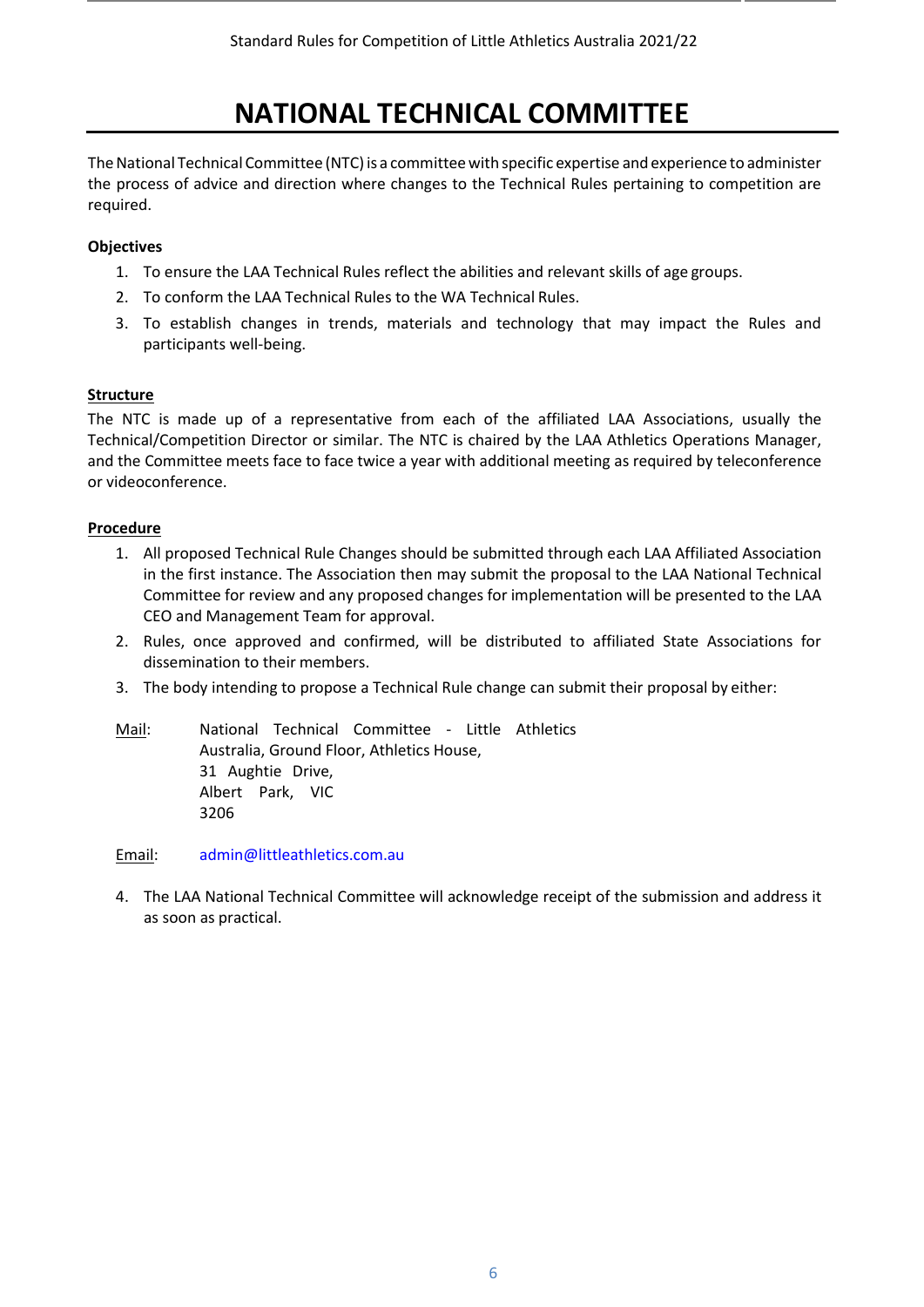# <span id="page-6-0"></span>**CHANGES TO STANDARD RULES SINCE MAY 2019**

| <b>RULE</b>            | <b>DESCRIPTION</b>           | <b>CHANGE</b>                      | <b>DATE</b>      |
|------------------------|------------------------------|------------------------------------|------------------|
| <b>LAA Rule</b>        | <b>Standard Events Table</b> | Changed U11 & U12 60mH             | May 2019         |
| Table 1                |                              | standard events to 80mH            |                  |
| Standard               |                              |                                    |                  |
| Events                 |                              |                                    |                  |
| LAA Rule 600           | <b>Recommended Standard</b>  | Clarified track events allowed,    | January 2020     |
| Table 2                | Events Table (Under 6 -      | ordered as per IAAF and            |                  |
|                        | Under 8)                     | rewording horizontal jumps         |                  |
| Rule 184.3             | General - Take Off Board     | To make take off area              | January 2020     |
|                        |                              | consistent for all ages up to      |                  |
|                        |                              | U10                                |                  |
| Rule 185.5             | Long Jump - Take Off Line    | Inserted modified rule for         | January 2020     |
|                        |                              | consistent mat / Take Off Line     |                  |
|                        |                              | placement                          |                  |
| LAA Rule 600           | <b>Standard Events Table</b> | Removed 80mH as an                 | January 2020     |
| Table 1                |                              | optional event for U9 and          |                  |
| <b>Standard Events</b> |                              | U10                                |                  |
| LAA Rule 600           | <b>Standard Events Table</b> | Included 4 x 200m Relay and        | January 2020     |
| Table 1                |                              | 4 x Medley Relay (Swedish) as      |                  |
| <b>Standard Events</b> |                              | <b>Optional Standard Events</b>    |                  |
| <b>Rule 170</b>        | <b>Relay Races</b>           | Altered Rule 170 to include 4      | January 2020     |
|                        |                              | x 200 and 4 x Medley Relay         |                  |
|                        |                              |                                    |                  |
| Rule 163.8             | The Race - Check Marks       | Amended to reflect change of       | January 2020     |
|                        |                              | numbering reference in Rule<br>170 |                  |
| <b>Rule 260</b>        | <b>Australian Best</b>       | New rule to clarify ABP Claims     |                  |
|                        | <b>Performances Teams</b>    | for Relay Teams                    | January 2020     |
|                        | <b>Composition Relays</b>    |                                    |                  |
| Preface                | <b>Standard Rules for</b>    | Administrative changes to          | <b>July 2020</b> |
| <b>Rule 119</b>        | <b>Competition of Little</b> | better reflect sentence            |                  |
| <b>Rule 144</b>        | Athletics Australia - whole  | structure, terminologies, and      |                  |
| <b>Rule 148</b>        | document                     | the removal of old LAA             |                  |
| <b>Rule 166</b>        |                              | position titles                    |                  |
| <b>Rule 170</b>        |                              | Added previously missed first      |                  |
| <b>Rule 180</b>        |                              | part of Rule 230 Walks and         |                  |
| <b>Rule 184</b>        |                              | removed Track Umpire               |                  |
| <b>Rule 185</b>        |                              | responsibility rule.               |                  |
| <b>Rule 186</b>        |                              |                                    |                  |
| <b>Rule 230</b>        |                              |                                    |                  |
| <b>Rule 260</b>        |                              |                                    |                  |
|                        |                              |                                    |                  |
| <b>All Rules</b>       | <b>World Athletics Rule</b>  | All rules have had World           | <b>July 2020</b> |
|                        | Numbering                    | <b>Athletics Rule Numbering</b>    |                  |
|                        |                              | added to them as well as the       |                  |
|                        |                              | abbreviation TR or CR for          |                  |
|                        |                              | <b>Technical Rules or</b>          |                  |
|                        |                              | <b>Competition Rules.</b>          |                  |
|                        |                              | Abbreviation for World             |                  |
|                        |                              | Athletics (WA) used                |                  |
|                        |                              | throughout.                        |                  |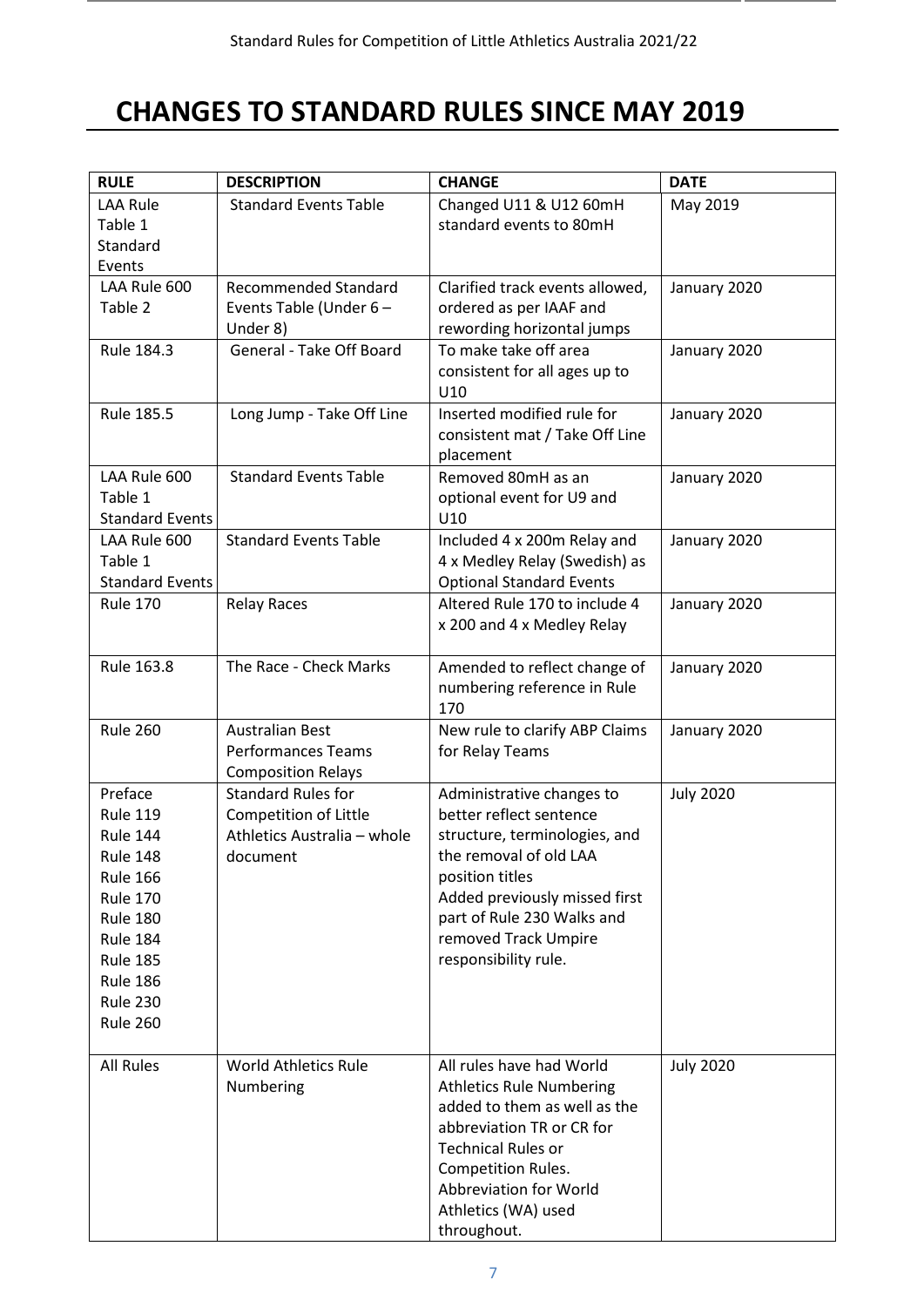| LAA Rule 600<br>Table 2<br><b>Standard Events</b> | <b>Recommended Standard</b><br><b>Events Table</b>              | Removed the paragraph in<br>Horizontal Jumps stating "the<br>take-off area shall be stable<br>(non-slip) and not a trip<br>hazard" as this is not a rule<br>but a safety procedure.                                             | <b>July 2020</b> |
|---------------------------------------------------|-----------------------------------------------------------------|---------------------------------------------------------------------------------------------------------------------------------------------------------------------------------------------------------------------------------|------------------|
| Rule 148.3 and<br>Rule 180.31                     | Measurements and<br><b>General Conditions - Field</b><br>Events | Removed the sentence "A<br>steel tape is no longer<br>required to measure an<br>Australian Best Performance<br>when EDM is used" as this<br>specifically relates to<br>measurement for an ABP and<br>is referenced in Rule 260. | August 2020      |
| Rule 260.11                                       | <b>Australian Best</b><br>Performances                          | Amended wording to better<br>clarify that a steel tape must<br>be used to verify records<br>where an EDM is not used                                                                                                            | August 2020      |
| Rule 230.11                                       | Race Walking                                                    | Tidy up and removed<br>wording "This advice is only<br>to indicate to an athlete that<br>their action is deteriorating<br>to a dangerous state" as it is<br>already stated in 230.6                                             | August 2020      |
| <b>All Rules</b>                                  | IAAF Rule numbering                                             | IAAF rule numbering has<br>been removed from each<br>rule.                                                                                                                                                                      | <b>July 2021</b> |
| TR32.14                                           | <b>Trials</b>                                                   | Inserted modified rule for<br>discus failure                                                                                                                                                                                    | <b>July 2021</b> |
| TR6.1                                             | <b>Assistance to Athletes</b>                                   | Inserted the words<br>"possession or" and the last<br>sentence regarding any<br>device that can communicate<br>to tighten up the use of<br>electronics.                                                                         | <b>July 2021</b> |
| <b>CR22</b>                                       | Starter                                                         | Reword of last sentence to<br>clarify process and ruling                                                                                                                                                                        | <b>July 2021</b> |
| <b>All Rules</b>                                  | Inclusion of Multi-Class<br>Rules                               | <b>Inclusion of Multi-Class Rules</b><br>and references to Multi-Class<br>in other parts of the<br>document                                                                                                                     | August 2021      |
| <b>CR12</b>                                       | Jury of Appeal                                                  | Removed wording<br>"Members" to make<br>reference to this rule<br>specifically for ALAC.                                                                                                                                        | August 2021      |
| <b>CR18</b>                                       | Referees                                                        | Tidy up of wording to state<br>that sufficient referees be<br>appointed to cover event<br>areas instead of specifics.                                                                                                           | August 2021      |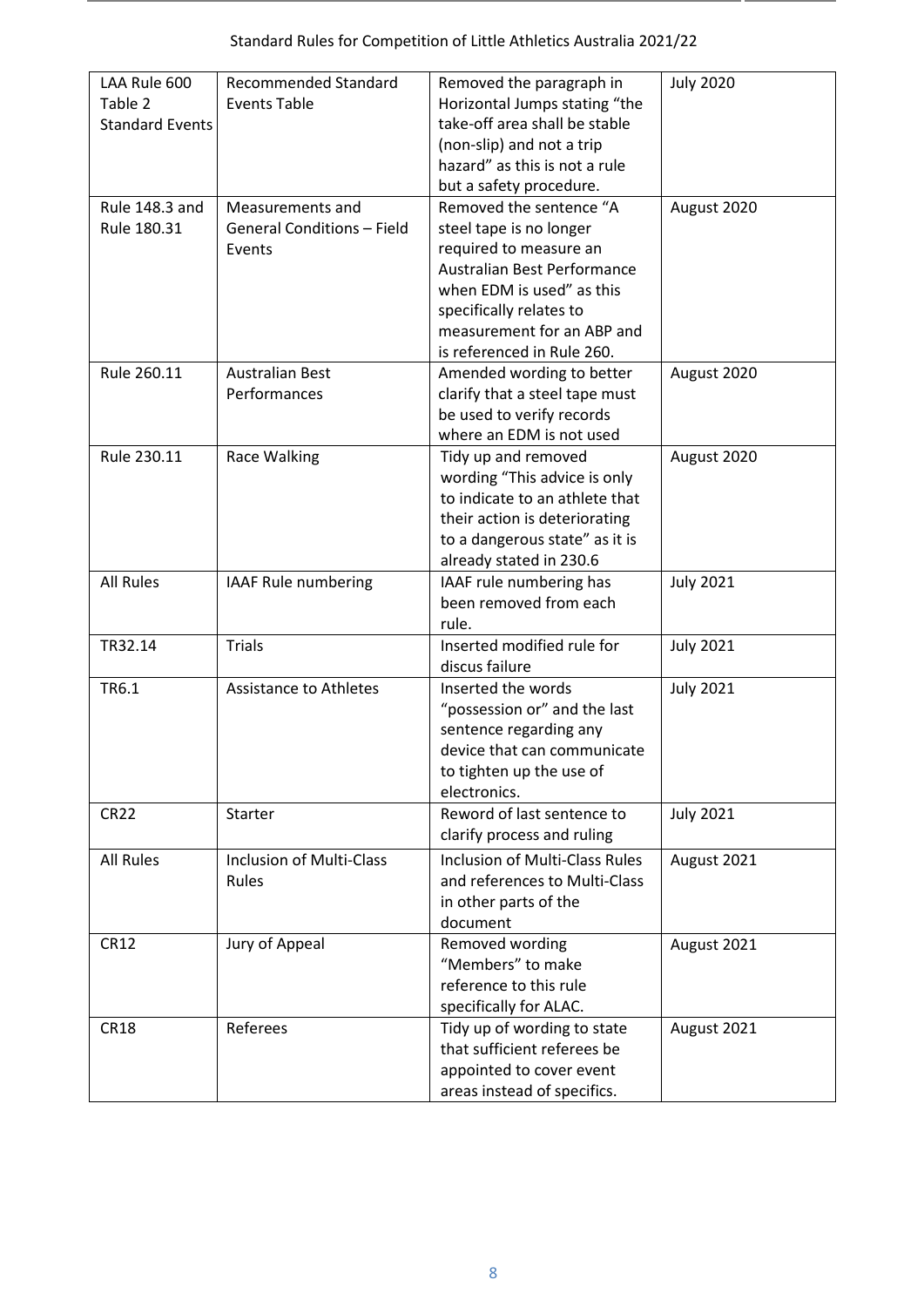# <span id="page-8-0"></span>**LAA STANDARD EVENTS & EQUIPMENT SPECIFICATIONS**

#### <span id="page-8-1"></span>**LAA RULE 600 STANDARD EVENTS**

- 1. Little Athletics Australia shall determine a list of standard events for the Under 9 to Under 15 age groups. Such events and their specifications shall be listed in this document as Table 1 and must be offered by all Affiliated Associations in their Association Championship(s).
- 2. Little Athletics Australia shall determine a list of standard events for Multi-Class athletes that are available to offer at Association Championships for the U9 to Under 17 age groups. Such events shall be listed in this document as Table 2 – Standard Events Multi-Class.
- 3. Little Athletics Australia shall determine a list of recommended Standard Events and Specifications for the Under 6 to Under 8 age groups and a list of events that must not be offered for those age groups at any level of competition. Such events and their specifications shall be listed in this document as Table 3 and Table 4.
- 4. Little Athletics Australia shall determine a list of recommended Standard Events and Specifications for the Under 16 and Under 17 age groups. Such events and their specifications shall be listed as Table5.
- 5. Little Athletics Australia shall determine a maximum allowable distance to be offered for each age group for the conduct of Out of Stadia Cross Country races and Out of Stadia Road Race Walking at all level of competitions. Such events and their specifications shall be listed in this document as Table 6.
- 6. Little Athletics Australia shall determine a list of Able-bodied Standard Implement Weights for the Under 9 to Under 15 age groups. Such specifications shall be listed in this document as Table 7.
- 7. Little Athletics Australia shall determine a list of Multi-Class Standard Implement Weights for the Under 9 to Under 17 age groups. Such specifications shall be listed in this document as Table 8.
- 8. The maximum (individual leg) distance for track and height/weight specification for field within a relay event, must not exceed that age group's individual maximum specification as listed in the Standard Event Table and/or the Recommended Standard Events Table(s)
- 9. Associations may, at their discretion, conduct additional events at State Championships or at any other level so long as they do not contradict what is listed in the Standard Events - Tables 1 & 2
- 10. Events deemed inappropriate for inclusion at all levels of competition by all affiliated Associations:
	- All events over 8km
	- Pole Vault
	- Hammer Throw
	- **Steeplechase**
	- All events, Track or Field, which are listed as not allowed at any level of competition in Table 1- Standard Events

#### <span id="page-8-2"></span>**LAA RULE 601 GUIDELINES FOR TRIALLING AN EVENT**

- 1. Ensure that all equipment and specifications are in strict accordance with that as advised by theLAA.
- 2. The trialist must only be the age and gender as specified suitable for the event. It is not permissible to "experiment" outside these specifications.
- 3. The trial must be conducted under normal conditions.
- 4. At all times, the appropriate safety considerations must be adopted.
- 5. The trial shall be conducted with the greatest number of athletes in each age/gender group(s) possible.
- 6. The trial shall be for a maximum of two years.
- 7. The following points are to be reported:
	- a) age, gender and number of athletes involved in each trial;
	- b) safety considerations;
	- c) event acceptance by athletes;
	- d) ability of athletes to learn and perform the event, level of skill attained;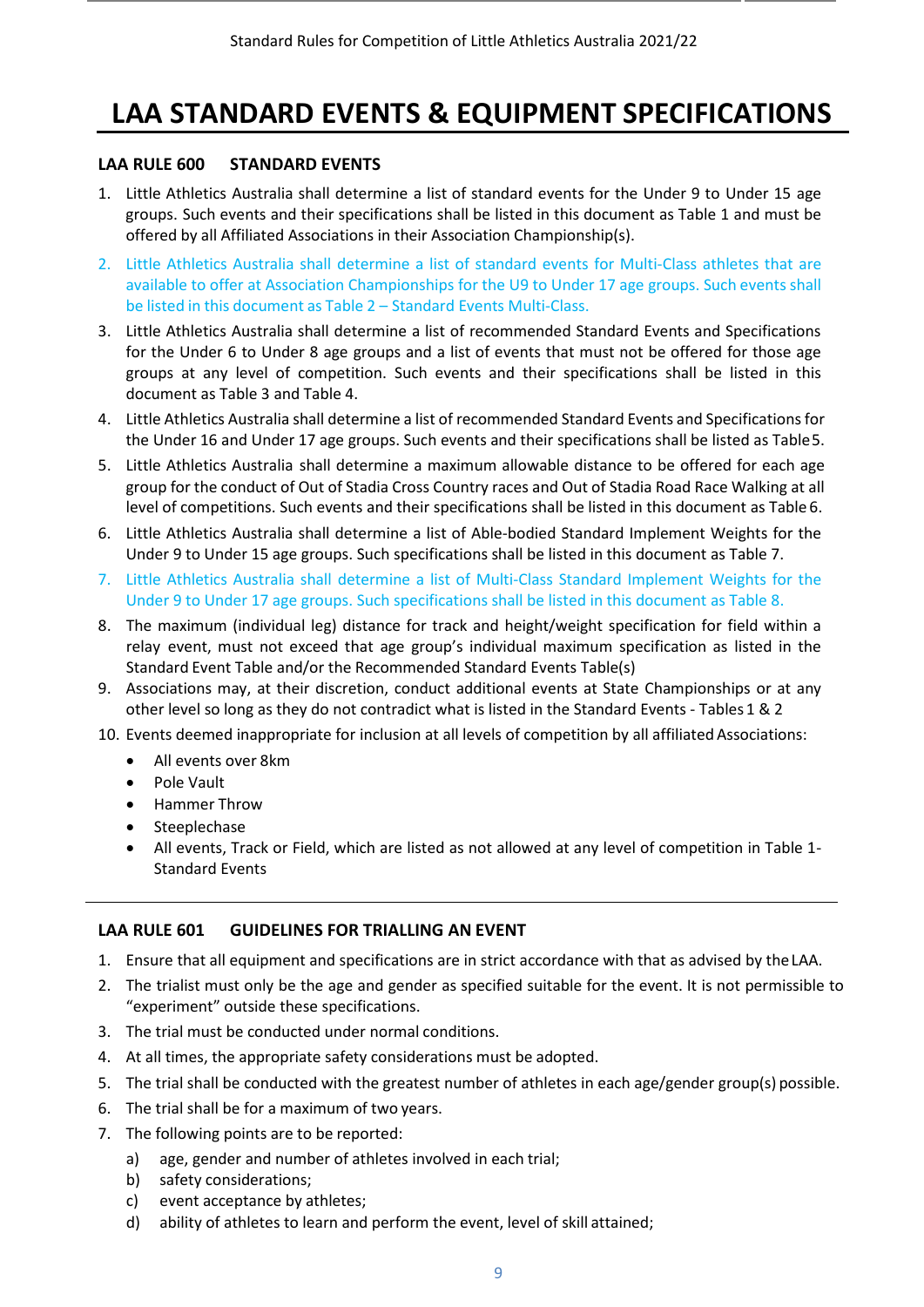- e) compare those skill levels to other events if possible;
- f) determine whether modifications etc. are required by consulting participating athletes/officials; and
- g) final evaluation should give an overall judgement on the event as to its viability:
	- as an additional event;
	- to replace an existing event;
	- not to be adopted for a particular gender/age group; or
	- not to be adopted for any gender/age group.

*Note: Australian Best Performance cannot be claimed when an event is classified as a Trial Event or Modified Trial Event. If the event or modification is adopted as standard by LAA, retrospective claims can be submitted for ratification.*

#### <span id="page-9-0"></span>**LAA RULE 602 ELIGIBILITY AND CLASSIFICATION**

#### **Eligibility:**

1. All competitors must be a current registered member of a Little Athletics Centre in the current season.

#### **Classification:**

- 1. All competitors who compete at Regional and State Championships should have received as a minimum a Provisional classification PRIOR to the closing date of registration of the event. Please refer to individual Member Association's guidelines.
- 2. All competitors who compete at the Australian Little Athletics Championships (ALAC) must hold a national classification.
- 3. Proof of classification forms a part of the entry.
- 4. The Member Association must check all classifications against the Athletics Australia Master List. If a competitor is not on the Master List the Member Associations shall check with Athletics Australia if paperwork has been received. If the competitor is a T/F20 or T/F21, classification the State body can check against the Master List found on the Sport Inclusion Australia website (Sport Inclusion Australia have a separate listing).
- 5. The following disabilities can be classified for athletics and are therefore eligible to compete in "Multi-Class" events:
	- *T/F01 – Hearing Impairment*
	- *RR1-3 – Physical Impairment*
	- *T/F11-13 – Visual Impairment*
	- *T/F20-21 – Intellectual Impairment*
	- *T31-54; F31-57 – Physical Impairment*
	- *T/F60 – Transplant*
	- *T/F61-64 – Physical Impairment*

#### **Format:**

- 1. All events to be conducted as Multi-Class events. Competitors will compete against a Baseline standard time or distance for their classification. Placings will be determined by the competitor's time/distance calculated against a percentage of the Baseline standard for their classification
- 2. In all competitions involving throwing events athletes must use the implement weight specified for their classification/age group, (refer to the LAA Multi-Class Implement Specification Table 6).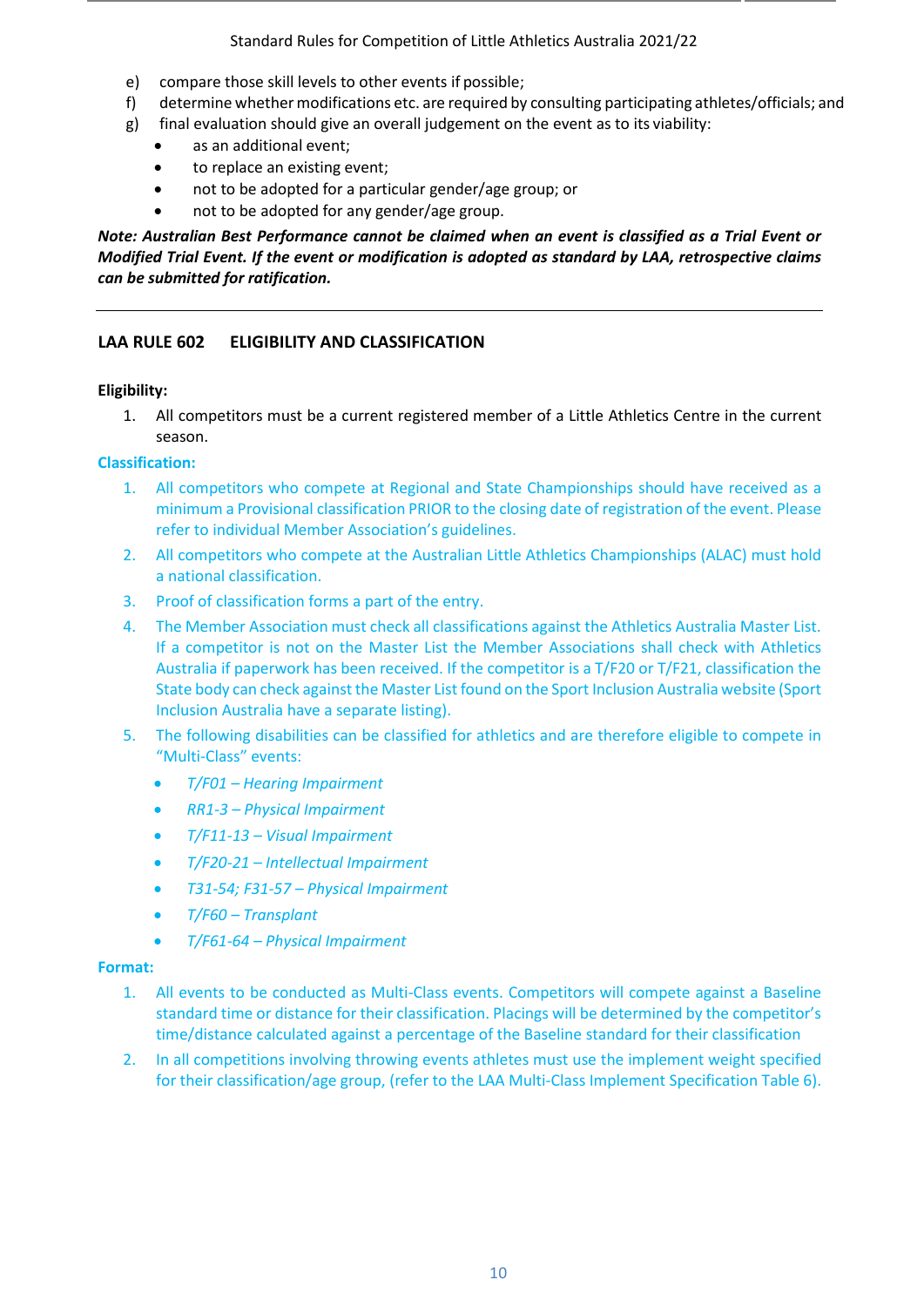#### **Table 1 – Standard Events**

Legend:  $\boxed{\checkmark}$  Must offer at Association Championships

- O Available for programming at all levels of competition
	- Not allowed at any level of competition
- \* Where the venue does not have boards available

May be offered at Centre Level Only

|                               |                         |                         |                      |                      |                         |                         | <b>AGE GROUP</b>        |                         |                         |                      |                         |              |              |              |
|-------------------------------|-------------------------|-------------------------|----------------------|----------------------|-------------------------|-------------------------|-------------------------|-------------------------|-------------------------|----------------------|-------------------------|--------------|--------------|--------------|
|                               |                         | <b>Under 9</b>          |                      | Under 10             |                         | Under 11                |                         | Under 12                |                         | Under 13             |                         | Under 14     |              | Under 15     |
| <b>EVENT</b>                  | G                       | B                       | G                    | B                    | G                       | B                       | G                       | B                       | G                       | B                    | G                       | B            | G            | B            |
| 70 metres                     | $\checkmark$            | ✓                       | $\checkmark$         | ✓                    |                         |                         |                         |                         |                         |                      |                         |              |              |              |
| 100 metres                    | $\overline{\checkmark}$ | $\overline{\checkmark}$ | $\blacktriangledown$ | $\blacktriangledown$ | $\overline{\checkmark}$ | $\overline{\checkmark}$ | $\blacktriangledown$    | $\blacktriangledown$    | $\checkmark$            | $\checkmark$         | $\checkmark$            | $\checkmark$ | $\checkmark$ | $\checkmark$ |
| 200 metres                    | $\checkmark$            | ✓                       | $\checkmark$         | $\checkmark$         | $\checkmark$            | $\checkmark$            | $\checkmark$            | $\checkmark$            | $\checkmark$            | $\checkmark$         | $\checkmark$            | $\checkmark$ | $\checkmark$ | $\checkmark$ |
| 400 metres                    | $\checkmark$            | $\checkmark$            | $\checkmark$         | $\checkmark$         | $\checkmark$            | $\checkmark$            | $\checkmark$            | $\checkmark$            | $\checkmark$            | $\checkmark$         | $\checkmark$            | $\checkmark$ | $\checkmark$ | $\checkmark$ |
| 800 metres                    | $\checkmark$            | $\checkmark$            | $\checkmark$         | $\checkmark$         | $\checkmark$            | $\checkmark$            | $\checkmark$            | $\checkmark$            | $\checkmark$            | $\checkmark$         | $\checkmark$            | $\checkmark$ | $\checkmark$ | $\checkmark$ |
| 1500 metres                   |                         |                         |                      |                      | $\overline{\checkmark}$ | $\overline{\checkmark}$ | $\checkmark$            | $\checkmark$            | $\checkmark$            | $\checkmark$         | $\checkmark$            | $\checkmark$ | $\checkmark$ | $\checkmark$ |
| 60 metre hurdles (45cm)       | $\checkmark$            | $\checkmark$            |                      |                      |                         |                         |                         |                         |                         |                      |                         |              |              |              |
| 60 metre hurdles (60cm)       |                         |                         | $\checkmark$         | $\checkmark$         |                         |                         |                         |                         |                         |                      |                         |              |              |              |
| 60 metre hurdles (68cm)       |                         |                         |                      |                      |                         |                         |                         |                         |                         |                      |                         |              |              |              |
| 80 metre hurdles (45cm)       |                         |                         |                      |                      |                         |                         |                         |                         |                         |                      |                         |              |              |              |
| 80 metre hurdles (60cm)       |                         |                         |                      |                      | $\checkmark$            | $\checkmark$            |                         |                         |                         |                      |                         |              |              |              |
| 80 metre hurdles (68cm)       |                         |                         |                      |                      |                         |                         | $\checkmark$            | $\checkmark$            |                         |                      |                         |              |              |              |
| 80 metre hurdles (76cm)       |                         |                         |                      |                      |                         |                         |                         |                         | $\checkmark$            | $\checkmark$         | ✓                       |              |              |              |
| 90 metre hurdles (76cm)       |                         |                         |                      |                      |                         |                         |                         |                         |                         |                      |                         | $\checkmark$ | $\checkmark$ |              |
| 100 metre hurdles (76cm)      |                         |                         |                      |                      |                         |                         |                         |                         |                         |                      |                         |              |              | $\checkmark$ |
| 200 metre hurdles (68cm)      |                         |                         |                      |                      |                         |                         |                         |                         | $\checkmark$            | $\checkmark$         |                         |              |              |              |
| 200 metre hurdles (76cm)      |                         |                         |                      |                      |                         |                         |                         |                         |                         |                      | $\checkmark$            | $\checkmark$ |              |              |
| 300 metre hurdles (76cm)      |                         |                         |                      |                      |                         |                         |                         |                         |                         |                      |                         |              | $\checkmark$ | $\checkmark$ |
| 700 metre Race Walk           | $\checkmark$            | $\checkmark$            |                      |                      |                         |                         |                         |                         |                         |                      |                         |              |              |              |
| 1100 metre Race Walk          |                         |                         | $\checkmark$         | $\checkmark$         | $\checkmark$            | $\checkmark$            |                         |                         |                         |                      |                         |              |              |              |
| 1500 metre Race Walk          |                         |                         |                      |                      |                         |                         | $\overline{\checkmark}$ | $\overline{\checkmark}$ | $\checkmark$            | $\blacktriangledown$ | $\blacktriangledown$    | $\checkmark$ | $\checkmark$ | $\checkmark$ |
| 4 x 100 metre Relay           | $\checkmark$            | $\checkmark$            | $\checkmark$         | $\checkmark$         | $\checkmark$            | $\checkmark$            | $\checkmark$            | $\checkmark$            | $\checkmark$            | $\checkmark$         | $\checkmark$            | $\checkmark$ | $\checkmark$ | $\checkmark$ |
| 4 x 200 metre Relay           | O                       | O                       | $\circ$              | $\circ$              | $\circ$                 | $\circ$                 | $\circ$                 | $\circ$                 | $\circ$                 | $\circ$              | $\Omega$                | $\Omega$     | $\circ$      | $\circ$      |
| 4 x Medley Relay (Swedish)    | $\overline{O}$          | $\circ$                 | $\mathsf O$          | $\overline{O}$       | $\circ$                 | $\circ$                 | $\circ$                 | $\overline{O}$          | $\overline{O}$          | $\overline{O}$       | O                       | $\circ$      | $\circ$      | $\circ$      |
| Long Jump (mat)               | $\checkmark$            | ✓                       | $\checkmark$         | $\checkmark$         | $\ast$                  | $\ast$                  | $\ast$                  | $\ast$                  | $\ast$                  | $\ast$               | $\ast$                  | $\ast$       | $\ast$       | $\ast$       |
| Long Jump (board)             |                         |                         |                      |                      | $\checkmark$            | $\checkmark$            | $\checkmark$            | $\checkmark$            | $\overline{\mathbf{v}}$ | $\checkmark$         | $\overline{\sqrt{2}}$   | $\checkmark$ | $\checkmark$ | $\checkmark$ |
| Triple Jump (mat)             |                         |                         |                      |                      | $\ast$                  | $\ast$                  | $\ast$                  | $\ast$                  | $\ast$                  | $\ast$               | $\ast$                  | $\ast$       | $\ast$       | $\ast$       |
| Triple Jump (board)           |                         |                         |                      |                      | $\checkmark$            | $\checkmark$            | $\checkmark$            | $\checkmark$            | $\sqrt{}$               | $\checkmark$         | ✓                       | $\checkmark$ | $\checkmark$ | $\checkmark$ |
| High Jump (scissor technique) | ✓                       | $\checkmark$            | ✓                    | ✓                    | $\mathsf O$             | $\circ$                 | $\mathsf O$             | $\mathbf O$             | $\circ$                 | $\mathsf O$          | $\mathsf O$             | $\circ$      | $\mathsf O$  | $\mathsf O$  |
| High Jump                     |                         |                         |                      |                      | $\checkmark$            | $\checkmark$            | $\checkmark$            | $\checkmark$            | $\blacktriangledown$    | $\checkmark$         | $\checkmark$            | $\checkmark$ | $\checkmark$ | $\checkmark$ |
| Shot Put (2kg - orange)       | $\checkmark$            | $\checkmark$            | $\checkmark$         | $\checkmark$         | $\checkmark$            | $\checkmark$            | $\checkmark$            | $\checkmark$            |                         |                      |                         |              |              |              |
| Shot Put (3kg - white)        |                         |                         |                      |                      |                         |                         |                         |                         | $\checkmark$            | $\checkmark$         | $\checkmark$            | $\checkmark$ | $\checkmark$ |              |
| Shot Put (4kg - red)          |                         |                         |                      |                      |                         |                         |                         |                         |                         |                      |                         |              |              | $\checkmark$ |
| Discus (500g)                 | $\checkmark$            | $\sqrt{}$               | $\checkmark$         | $\checkmark$         | $\checkmark$            | $\checkmark$            |                         |                         |                         |                      |                         |              |              |              |
| Discus (750g)                 |                         |                         |                      |                      |                         |                         | $\checkmark$            | $\checkmark$            | $\checkmark$            | $\checkmark$         |                         |              |              |              |
| Discus (1kg)                  |                         |                         |                      |                      |                         |                         |                         |                         |                         |                      | $\checkmark$            | $\checkmark$ | $\checkmark$ | $\checkmark$ |
| Javelin (400g)                |                         |                         |                      |                      | $\overline{\checkmark}$ | $\checkmark$            | $\checkmark$            | $\checkmark$            | $\checkmark$            |                      | $\overline{\checkmark}$ |              |              |              |
| Javelin (500g)                |                         |                         |                      |                      |                         |                         |                         |                         |                         |                      |                         |              | $\checkmark$ |              |
| Javelin (600g)                |                         |                         |                      |                      |                         |                         |                         |                         |                         | $\checkmark$         |                         | $\checkmark$ |              |              |
| Javelin (700g)                |                         |                         |                      |                      |                         |                         |                         |                         |                         |                      |                         |              |              | $\checkmark$ |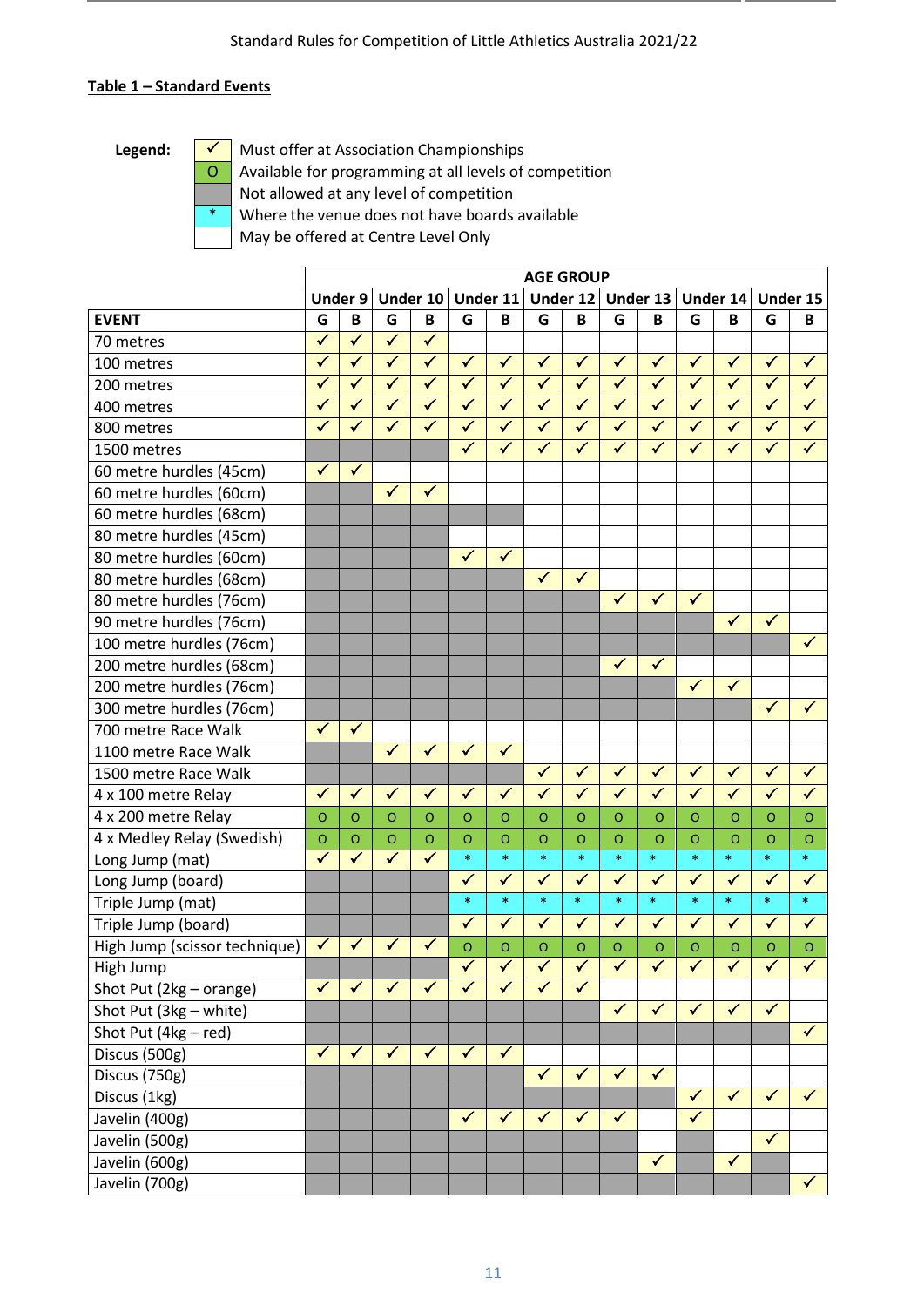#### **Table 2 – Standard Events Multi-Class**

#### *Note 1: Race Running (RR1, RR2 & RR3) will be re-named and the classification changed to Frame Running (T71 & T72) in late 2021.*

*Note 2: Australian Best Performances (ABP's) are not recognised at this point in time.*

Legend: **Available to Offer at Association Championships U9 – U15** Optional Events U11 and above Not Available as no Baseline Exists Optional Relay and Cross Country

| <b>CLASS</b>        | 100m | 200m | 400m | 800m | 1500m | Shot<br>Put | <b>Discus</b> | Javelin | Long<br>Jump | <b>Relays</b> | <b>Cross</b><br>Country |
|---------------------|------|------|------|------|-------|-------------|---------------|---------|--------------|---------------|-------------------------|
| T/F01               |      |      |      |      |       |             |               |         |              |               |                         |
| RR1                 |      |      |      |      |       |             |               |         |              |               |                         |
| RR <sub>2</sub>     |      |      |      |      |       |             |               |         |              |               |                         |
| RR3                 |      |      |      |      |       |             |               |         |              |               |                         |
| T/F11               |      |      |      |      |       |             |               |         |              |               |                         |
| T/F12               |      |      |      |      |       |             |               |         |              |               |                         |
| T/F13               |      |      |      |      |       |             |               |         |              |               |                         |
| T/F20               |      |      |      |      |       |             |               |         |              |               |                         |
| T/F21               |      |      |      |      |       |             |               |         |              |               |                         |
| T/F31               |      |      |      |      |       |             |               |         |              |               |                         |
| T/F32               |      |      |      |      |       |             |               |         |              |               |                         |
| T/F33               |      |      |      |      |       |             |               |         |              |               |                         |
| T/F34               |      |      |      |      |       |             |               |         |              |               |                         |
| T/F35               |      |      |      |      |       |             |               |         |              |               |                         |
| T/F36               |      |      |      |      |       |             |               |         |              |               |                         |
| T/F37               |      |      |      |      |       |             |               |         |              |               |                         |
| T/F38               |      |      |      |      |       |             |               |         |              |               |                         |
| T/F40               |      |      |      |      |       |             |               |         |              |               |                         |
| T/F41               |      |      |      |      |       |             |               |         |              |               |                         |
| T/F42               |      |      |      |      |       |             |               |         |              |               |                         |
| T/F43               |      |      |      |      |       |             |               |         |              |               |                         |
| T/F44               |      |      |      |      |       |             |               |         |              |               |                         |
| T/F45               |      |      |      |      |       |             |               |         |              |               |                         |
| T/F46               |      |      |      |      |       |             |               |         |              |               |                         |
| T/F47               |      |      |      |      |       |             |               |         |              |               |                         |
| $\overline{T/F51}$  |      |      |      |      |       |             |               |         |              |               |                         |
| T/F52               |      |      |      |      |       |             |               |         |              |               |                         |
| $\overline{T/F53}$  |      |      |      |      |       |             |               |         |              |               |                         |
| T/F54               |      |      |      |      |       |             |               |         |              |               |                         |
| <b>F55</b>          |      |      |      |      |       |             |               |         |              |               |                         |
| F56                 |      |      |      |      |       |             |               |         |              |               |                         |
| F57                 |      |      |      |      |       |             |               |         |              |               |                         |
| T/F60               |      |      |      |      |       |             |               |         |              |               |                         |
| T/F61               |      |      |      |      |       |             |               |         |              |               |                         |
| T/F62               |      |      |      |      |       |             |               |         |              |               |                         |
| $\overline{T}$ /F63 |      |      |      |      |       |             |               |         |              |               |                         |
| T/F64               |      |      |      |      |       |             |               |         |              |               |                         |

*Note: Throwing Weights as per Implement Specifications Table 8. Maximum Cross-Country Distances as per Table 6.*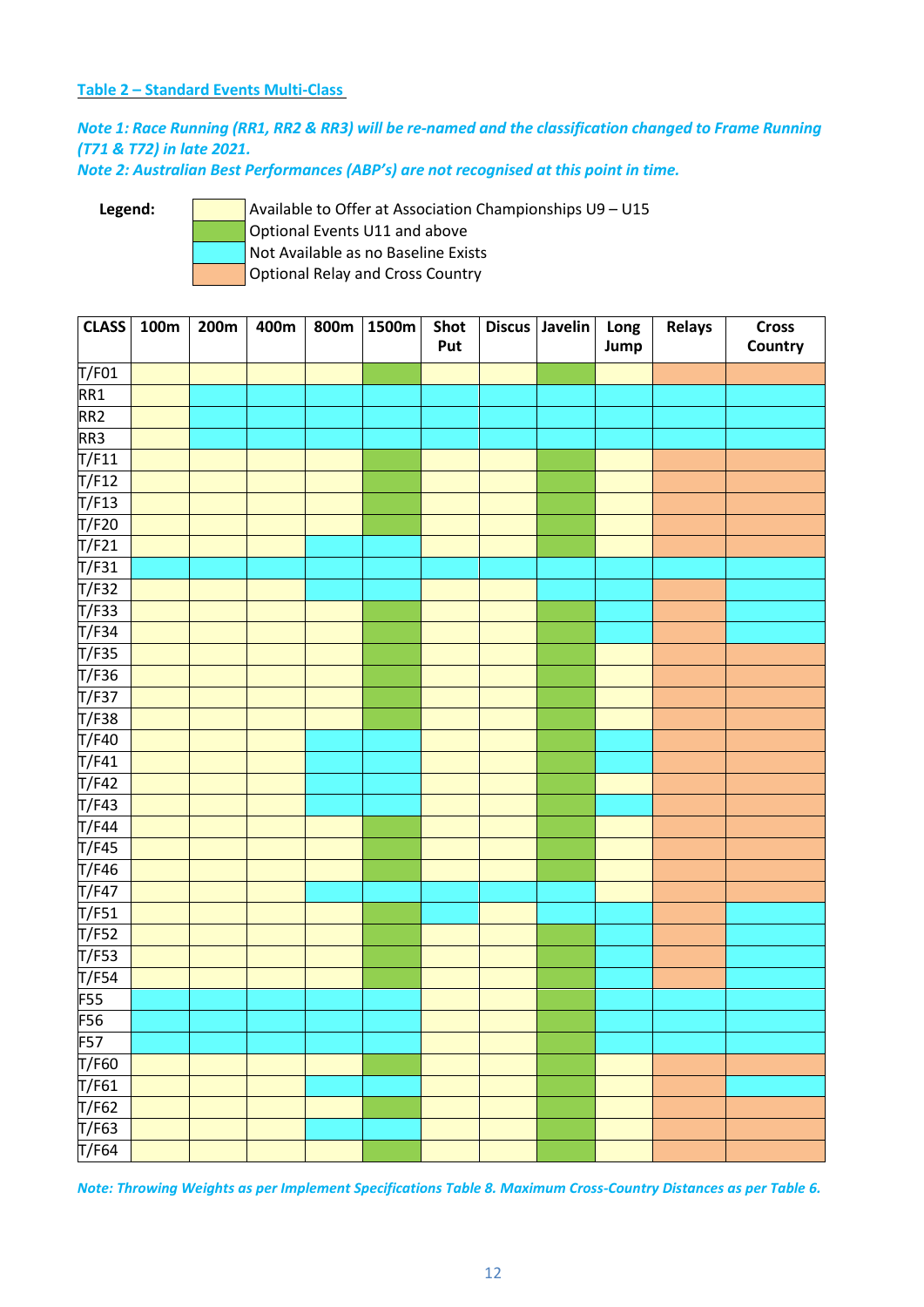#### **Table 3 – Recommended Standard Events (All Under 6 to Under 8)**

The events listed in table 2 are the recommended standard events that could be offered to all Under 6 to Under 8's. Events must not exceed the distances and / or specifications as listed.

| <b>Event Type</b>         | <b>Under 6</b>                  | <b>Under 7</b>                  | <b>Under 8</b>                  |
|---------------------------|---------------------------------|---------------------------------|---------------------------------|
| <b>Track - Running</b>    | Laned: Up to and including      | Laned: Up to and including      | Laned: Up to and including      |
|                           | 100m                            | 200m                            | 200m                            |
|                           |                                 |                                 |                                 |
|                           | Unlaned: Up to and              | Unlaned: Up to and              | Unlaned: Up to and              |
|                           | including 300m (group           | including 500m (group           | including 700m (group           |
|                           | start on arched start line)     | start on arched start line)     | start on arched start line)     |
|                           |                                 |                                 |                                 |
| Track - Hurdles           | 60m, max height 20cm            | 60m, max height 30cm            | 60m, max height 45cm            |
| <b>Track - Relays</b>     | Max leg of 100m                 | Max leg of 200m                 | Max leg of 200m                 |
| <b>Track - Race Walks</b> |                                 |                                 | Up to and including 700m        |
| <b>Vertical Jumps</b>     |                                 |                                 | High Jump (scissors only -      |
|                           |                                 |                                 | bar or flexy rope)              |
| <b>Horizontal Jumps</b>   | Long Jump                       | Long Jump                       | Long Jump                       |
|                           | (using a 0.5m x 1.22m or        | (using a $0.5m \times 1.22m$ or | (using a $0.5m \times 1.22m$ or |
|                           | for T11 to T13 athletes, a      | for T11 to T13 athletes, a      | for T11 to T13 athletes, a      |
|                           | $1.0 \times 1.22$ m mat covered | 1.0 x 1.22m mat covered         | $1.0 \times 1.22$ m mat covered |
|                           | with damp sand, soft earth      | with damp sand, soft earth      | with damp sand, soft earth      |
|                           | or any similar materials        | or any similar materials        | or any similar materials        |
|                           | where the foot imprint can      | where the foot imprint can      | where the foot imprint can      |
|                           | be observed) Take off area      | be observed) Take off area      | be observed) Take off area      |
|                           | must be placed at max           | must be placed at max           | must be placed at max           |
|                           | 0.5m from the nearer edge       | 0.5m from the nearer edge       | 0.5m from the nearer edge       |
|                           | of the landing area)            | of the landing area)            | of the landing area)            |
| <b>Throws</b>             | Shot Put - 1kg                  | Shot Put - 1kg                  | Shot Put - 1.5kg                |
|                           | Discus - 350g                   | Discus - 350g                   | Discus - 500g                   |
|                           | Vortex - 300g                   | Vortex - 300g                   | Vortex - 300g                   |
|                           |                                 |                                 | Turbo Jav - 300g                |

#### **Table 4 – Must Not Offer Events (Under 6 to Under 8)**

The events listed below **must not** be offered at any level of competition for these age groups.

| <b>Event Type</b>       | <b>Under 6</b>      | Under 7             | Under 8                     |
|-------------------------|---------------------|---------------------|-----------------------------|
| <b>Race Walks</b>       | Anv                 | Anv                 | Distances greater than 700m |
| <b>Throws</b>           | Javelin / Turbo Jav | Javelin / Turbo Jav | Javelin                     |
| <b>Horizontal Jumps</b> | Triple Jump         | Triple Jump         | Triple Jump                 |
| <b>Vertical Jumps</b>   | High Jump           | High Jump           |                             |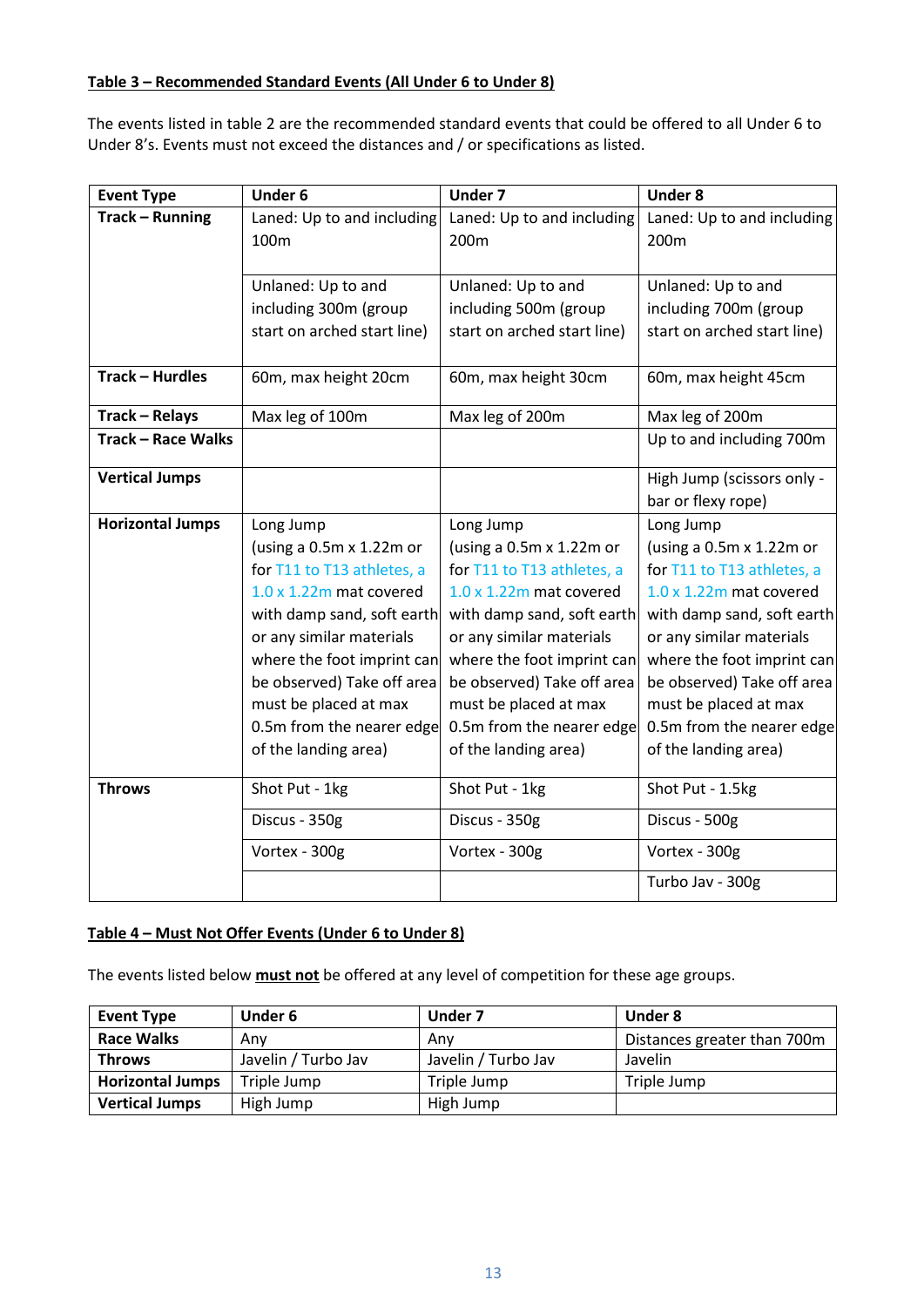#### **Table 5 – Recommended Standard Events (Under 16 – Under 17)**

The events listed in table 4 are the recommended standard events that could be offered to Under 16 to Under 17's. These event specifications are based as closely as possible to those of Athletics Australia for the appropriate age groups except for hurdle heights.

#### *Note 1: Race Walks, Hurdles, Triple Jump and High Jump are not available to Multi-Class athletes. Note 2: Maximum distance of 1500m only for Multi-Class athletes. Note 3: Implement specifications as per Implement Table 8 for Multi-Class athletes.*

| <b>Event Type</b>         | Under 16                                                                                                                              | Under 17                                                                                                                                |  |  |  |  |
|---------------------------|---------------------------------------------------------------------------------------------------------------------------------------|-----------------------------------------------------------------------------------------------------------------------------------------|--|--|--|--|
| <b>Track - Race Walks</b> | Up to and including 3000m                                                                                                             | Up to and including 3000m                                                                                                               |  |  |  |  |
| <b>Track - Running</b>    | Laned - Up to and including 400m                                                                                                      | Laned - Up to and including 400m                                                                                                        |  |  |  |  |
|                           | Unlaned - Up to and including 3000m                                                                                                   | Unlaned - Up to and including<br>3000m                                                                                                  |  |  |  |  |
| <b>Hurdles</b>            | 90m - Girls (76cm)<br>100m - Boys (76cm)<br>200m - Boys and Girls (76cm)<br>300m - Boys and Girls (76cm)                              | 100m - Boys and Girls (76cm)<br>110m - Boys (76cm)<br>200m - Boys and Girls (76cm)<br>300m - Boys and Girls (76cm)                      |  |  |  |  |
| <b>Throws</b>             | Shot Put - Girls 3kg<br>Shot Put - Boys 4kg<br>Discus - Girls 1kg<br>Discus - Boys 1kg<br>Javelin - Girls 500g<br>Javelin - Boys 700g | Shot Put - Girls 3kg<br>Shot Put - Boys 5kg<br>Discus - Girls 1kg<br>Discus - Boys 1.5kg<br>Javelin - Girls 500g<br>Javelin - Boys 700g |  |  |  |  |
| <b>Horizontal Jumps</b>   | Long Jump (board)<br>Triple Jump (board)                                                                                              | Long Jump (board)<br>Triple Jump (board)                                                                                                |  |  |  |  |
| <b>Vertical Jumps</b>     | High Jump<br>(Any legal jumping technique)                                                                                            | High Jump<br>(Any legal jumping technique)                                                                                              |  |  |  |  |
| <b>Relays</b>             | 4 x 100m<br>4 x 200m<br>4 x 400m<br>4 x Medley (Max leg of 800m)                                                                      | 4 x 100m<br>4 x 200m<br>4 x 400m<br>4 x Medley (Max leg of 800m)                                                                        |  |  |  |  |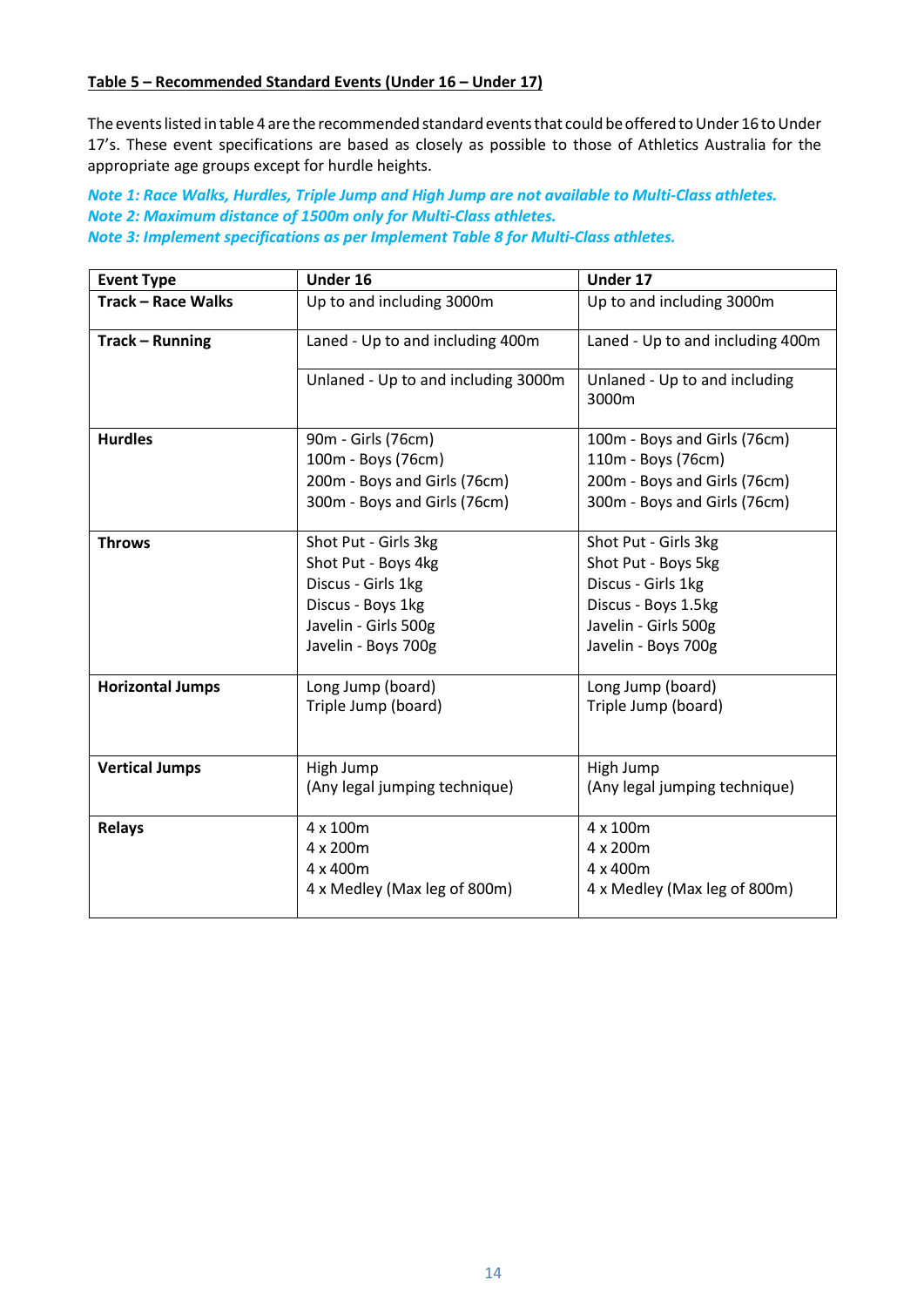#### **Table 6 – Maximum Distance Out of Stadia Events**

The following distances are the maximum allowable distance to be offered for each age group for the conduct of Out of Stadia Cross Country and Out of Stadia Road Race Walking races at all level of competitions. *\*\*Please note distances in red are still currently under review.*

#### **Able Bodied:**

| <b>CROSS COUNTRY</b> |       |     |     |       |       |                   |       |                   |       |       |            |     |
|----------------------|-------|-----|-----|-------|-------|-------------------|-------|-------------------|-------|-------|------------|-----|
|                      | U6    | υ7  | U8  | U9    | U10   | U11               | U12   | U13               | U14   | U15   | <b>J16</b> | U17 |
| Girls                | 0.5km | 1km | 1km | 1.5km | 1.5km | $2.0$ km          | 2.0km | 3.0 <sub>km</sub> | 3.0km | 3.0km | 4.0km      |     |
| <b>Boys</b>          | 0.5km | 1km | 1km | 1.5km | 1.5km | 2.0 <sub>km</sub> | 2.0km | 3.0km             | 3.0km |       |            |     |

### **ROAD RACE WALKS**

|             |     | U7  | U8 | U9                                                                          | <b>U10</b> | U11 | U12   U13 |  |  | U14   U15 | U16 | U17 |  |  |
|-------------|-----|-----|----|-----------------------------------------------------------------------------|------------|-----|-----------|--|--|-----------|-----|-----|--|--|
| Girls       | N/A | N/A |    | N/A   1.2km   1.5km   1.5km   2.0km   2.0km   3.0km   5.0km   5.0km   5.0km |            |     |           |  |  |           |     |     |  |  |
| <b>Boys</b> | N/A | N/A |    | N/A   1.2km   1.5km   1.5km   2.0km   2.0km   3.0km   5.0km   8.0km   8.0km |            |     |           |  |  |           |     |     |  |  |

⅂

#### **Multi-Class:**

| <b>CROSS COUNTRY</b>                                                                  |  |    |    |  |  |                                               |  |  |  |  |                                                                                                   |  |
|---------------------------------------------------------------------------------------|--|----|----|--|--|-----------------------------------------------|--|--|--|--|---------------------------------------------------------------------------------------------------|--|
|                                                                                       |  | U8 | U9 |  |  | U10   U11   U12   U13   U14   U15   U16   U17 |  |  |  |  |                                                                                                   |  |
|                                                                                       |  |    |    |  |  |                                               |  |  |  |  | Girls   0.5km   1km   1km   1.5km   1.5km   2.0km   2.0km   3.0km   3.0km   3.0km   3.0km   3.0km |  |
| <b>Boys</b> 0.5km 1km 1km 1.5km 1.5km 2.0km 2.0km 3.0km 3.0km 3.0km 3.0km 3.0km 3.0km |  |    |    |  |  |                                               |  |  |  |  |                                                                                                   |  |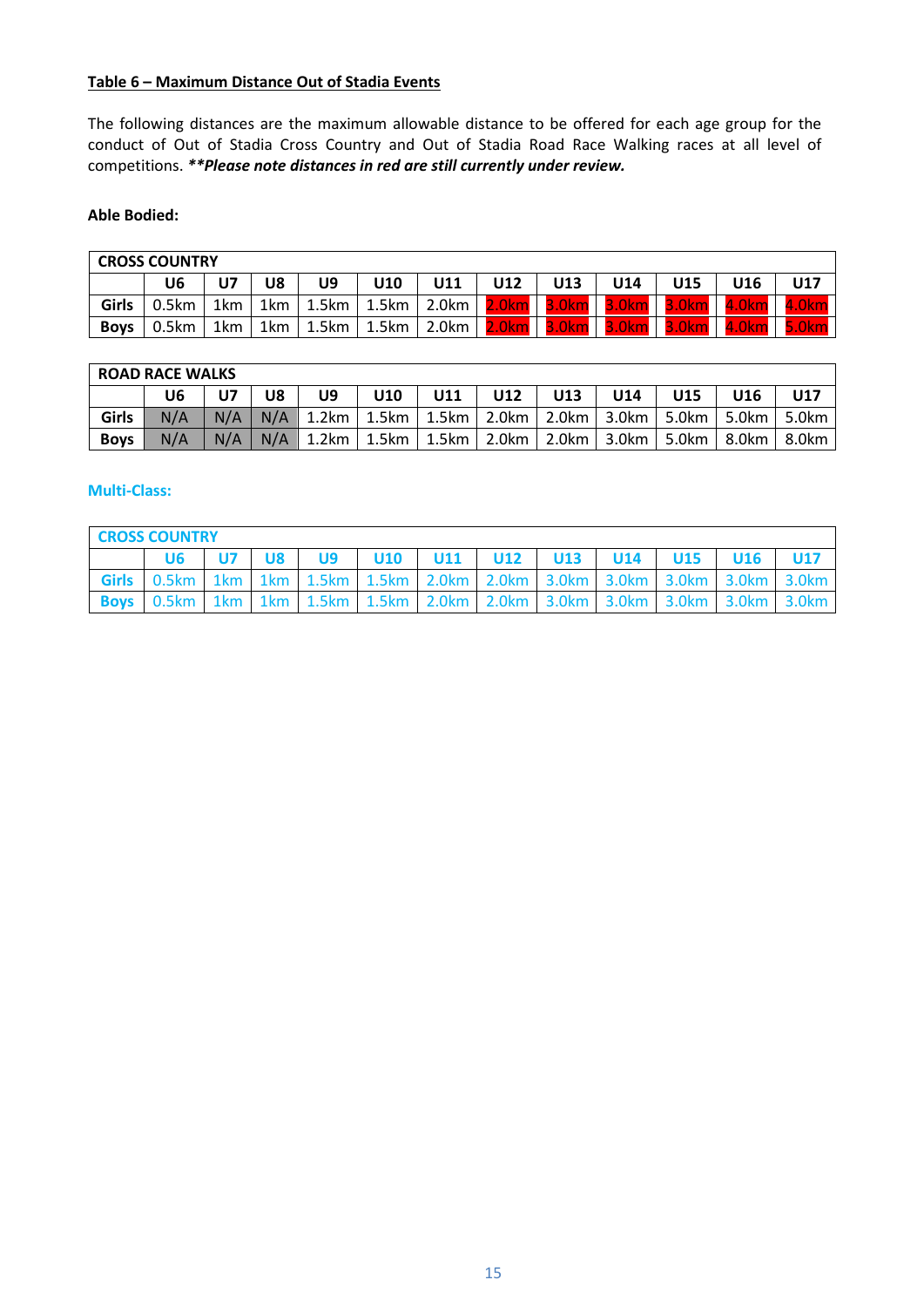#### <span id="page-15-1"></span><span id="page-15-0"></span>**WA MR3 MEDICAL / SAFETY SERVICES AT COMPETITIONS**

*WA Rule MR3 has been replaced by the following:*

- 1. If on the advice of the Medical Officer:
	- a) Further treatment is required and/or
	- b) The athlete should not compete further

The athlete should at that point be withdrawn from the event and, if required, further events. All results up to that point remain.

- 2. On advice from the Medical Officer to the appropriate Referee, an athlete may be removed from an event if they appear to be suffering from heat stress, an asthma attack or any other medical condition which poses a serious risk of injury.
- 3. Asthmatics should use their inhalers prior to the event if necessary and shall be allowed to take their inhalers to the event site. Asthma inhalers may be carried by an athlete during the event but must not be held in the hand.
- 4. If the inhaler is used after the event has commenced, the athlete is required to withdraw immediately and may not return to the event.
- 5. If following the application of Rule 3.2 the athlete returns to competition and suffers a further asthma attack, they shall be immediately removed from that and all other events and seek medical treatment.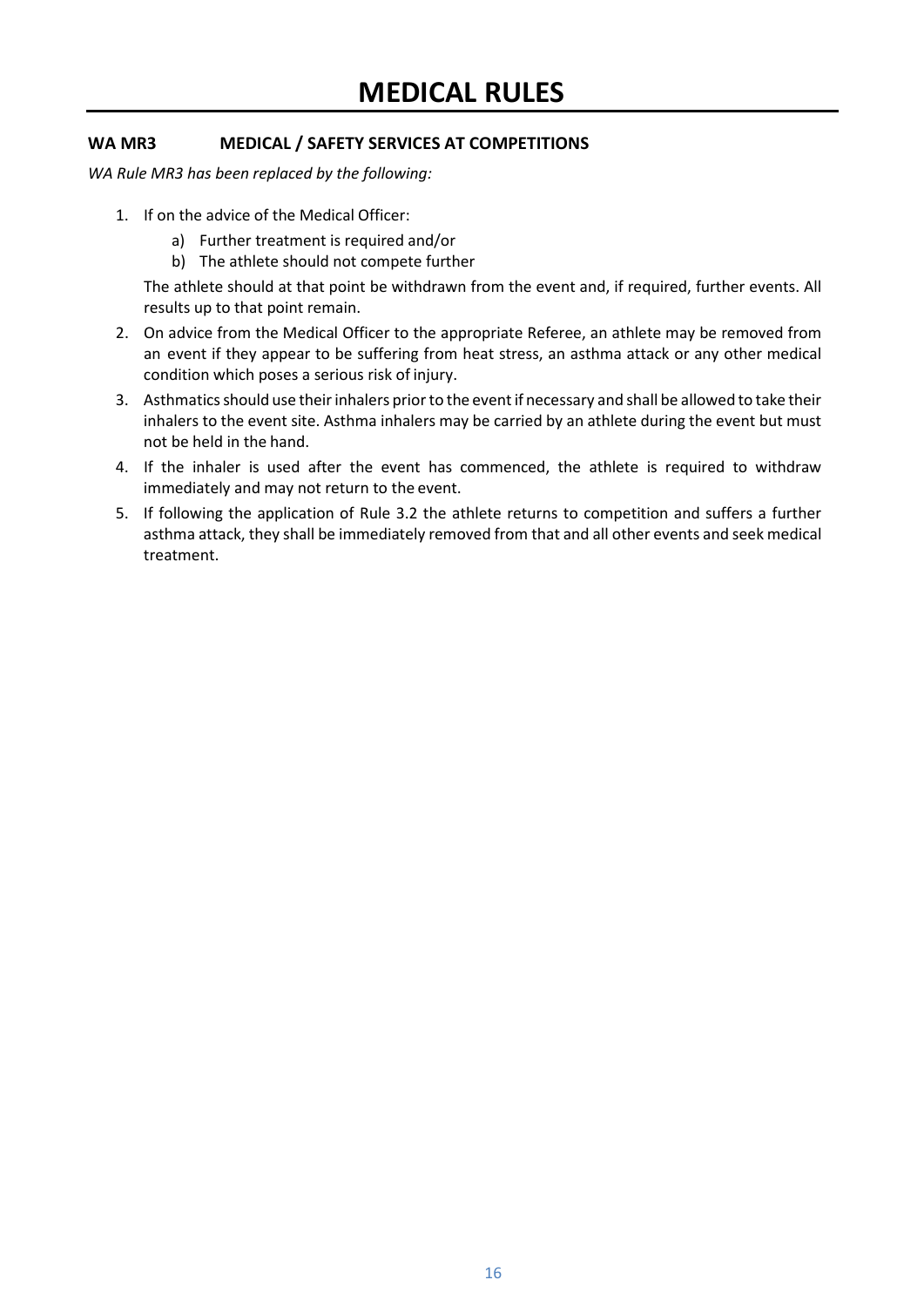## **SECTION I - OFFICIALS**

#### <span id="page-16-2"></span><span id="page-16-1"></span><span id="page-16-0"></span>**WA CR6/WPA 2.2 MEDICAL DELEGATE / MEDICAL SAFETY SERVICES AT COMPETITIONS**

*WA Rules CR6 and WPA 2.2 have been replaced by the following:*

- 1. A Medical Officer, with appropriate first aid or medical qualifications, should be appointed at each athletics competition.
- 2. A Referee may call the attending Medical Officer to examine any athlete in obvious stress or pain, due to illness or injury.

#### <span id="page-16-3"></span>**WA CR12/WPA 2.7 JURY OF APPEAL**

*WA Rules CR12 and WPA 2.7 have been replaced by the following:*

1. The Appeal will be heard by the Jury of Appeal which will consist of a minimum of 3 members. Associations directly involved in the Appeal are ineligible to sit on the Jury of Appeal. In the event there are less than 3 eligible Associations to hear the Appeal, Executive member/s will form part of the Jury of Appeal.

#### <span id="page-16-4"></span>**WA CR18/WPA 2.13 REFEREES**

*As per WA Rules CR18 and WPA 2.13 including the following:*

- 1. Sufficient Referees shall be appointed to cover all event areas, including but not limited to, Call Room, Track Events and Field Events.
- 2. It shall be the responsibility of a Referee to:
	- a) Ensure that the field officials prepare and set up their respective areas and have them ready for inspection by the Referee a minimum of 15 minutes prior to the commencement of the first event of the day.
	- b) Ensure that the rules are observed and explained to the athletes.
	- c) Decide any technical points that arise during the competition, including those not covered by the rules
	- d) Ensure the Chief Judges correctly supervise the measurement of performances.
	- e) Upon completion of each event check and sign the final result sheet and immediately hand to the Recording Area.
	- f) Verify that records have been correctly measured and verify High Jump record attempts are measured prior to trials being taken.
- 3. The appropriate Referee shall rule on any protest or objection regarding the conduct of the competition.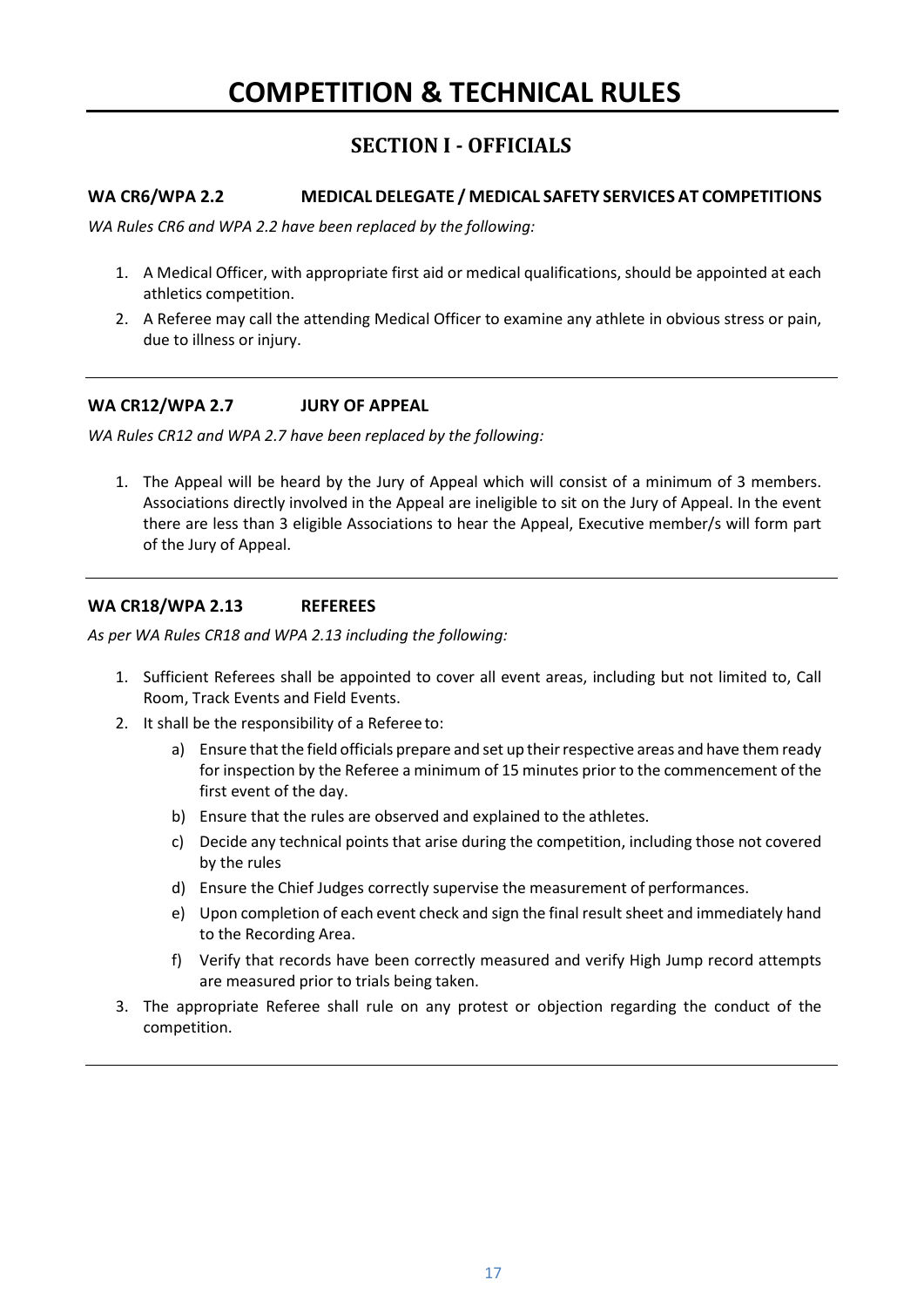#### <span id="page-17-0"></span>**WA CR19/WPA 2.14 JUDGES**

*WA Rules CR19.2, 19.3 and WPA 2.14.2 and 2.14.3 have been replaced by the following:*

- 1. If place judges are used, then the following applies:
	- a) The Place Judges determine the official placing's when hand timing or gate timing is used. They may be used when a Photo Finish System is in use, but only as a back-up for system failure.
	- b) Where hand timing and manual place judging is used, finishing posts should be painted white, be a minimum of 1.5m high and should be placed 20cm from the inside and outside edge of the track at the finish line.
	- c) A Chief Judge will be appointed and will be responsible for allocating Place Judges for all placing's.
	- d) Sufficient judges shall be appointed for the number of athletes entered.
- 2. Place Judges shall:
	- a) Decide the order in which the athletes finish
	- b) Write down the lane number of the athlete they are placing. These numbers must be written down without the Judge taking their eyes off the finishers.
	- c) Act independently from one another i.e., do not discuss placing.
- 3. The athletes shall be placed in the order in which any part of the torso (as distinguished from the head, neck, arms, legs, hands, or feet) reaches the vertical plane of the nearer edge of the finishing line.
- 4. The Chief Judge will ensure that all athletes have been placed prior to advising the athletes of their placing.
- 5. The Chief Judge will notify the Chief Timekeeper or Gate Timing Operator when all Judges are ready for the next event.
- 6. The judges may reconsider any original decision made by them if it was made in error, provided the new decision is still applicable. Alternatively, or if a decision has subsequently been made by a Referee or the Jury of Appeal, they refer all available information to the Referee.

#### <span id="page-17-1"></span>**WA CR22/WPA 2.17 STARTER**

*As per WA Rules CR22 and WPA 2.17 except for the following which replaces WA Rule CR22.2 and WPA 2.17.2:*

1. The Starter has entire control of the athletes on their marks and is the sole judge of any event connected with the start. Decisions made by the starter can only be overruled by a Start Referee.

#### <span id="page-17-2"></span>**WA CR29/WPA 2.24 CALL ROOM JUDGES**

*WA Rules CR29 and WPA 2.24 have been replaced by the following:* 

- 1. The Call Room Judges shall ensure athletes and all guide-runners or assistants are correctly attired, including but not limited to uniforms, spikes, bibs and equipment/aids.
- 2. Maximum Allowable Standing Height will not be applied in Little Athletics competitions.

<span id="page-17-3"></span>**WPA 2.27 CLASSIFIERS**

*WPA Rule 2.27 has been replaced by the following:*

1. Athletics Australia appointed Classifiers may be available at some events where prior organisation has taken place to evaluate and observe athletes in terms of their respective impairment and to allocate sport classes.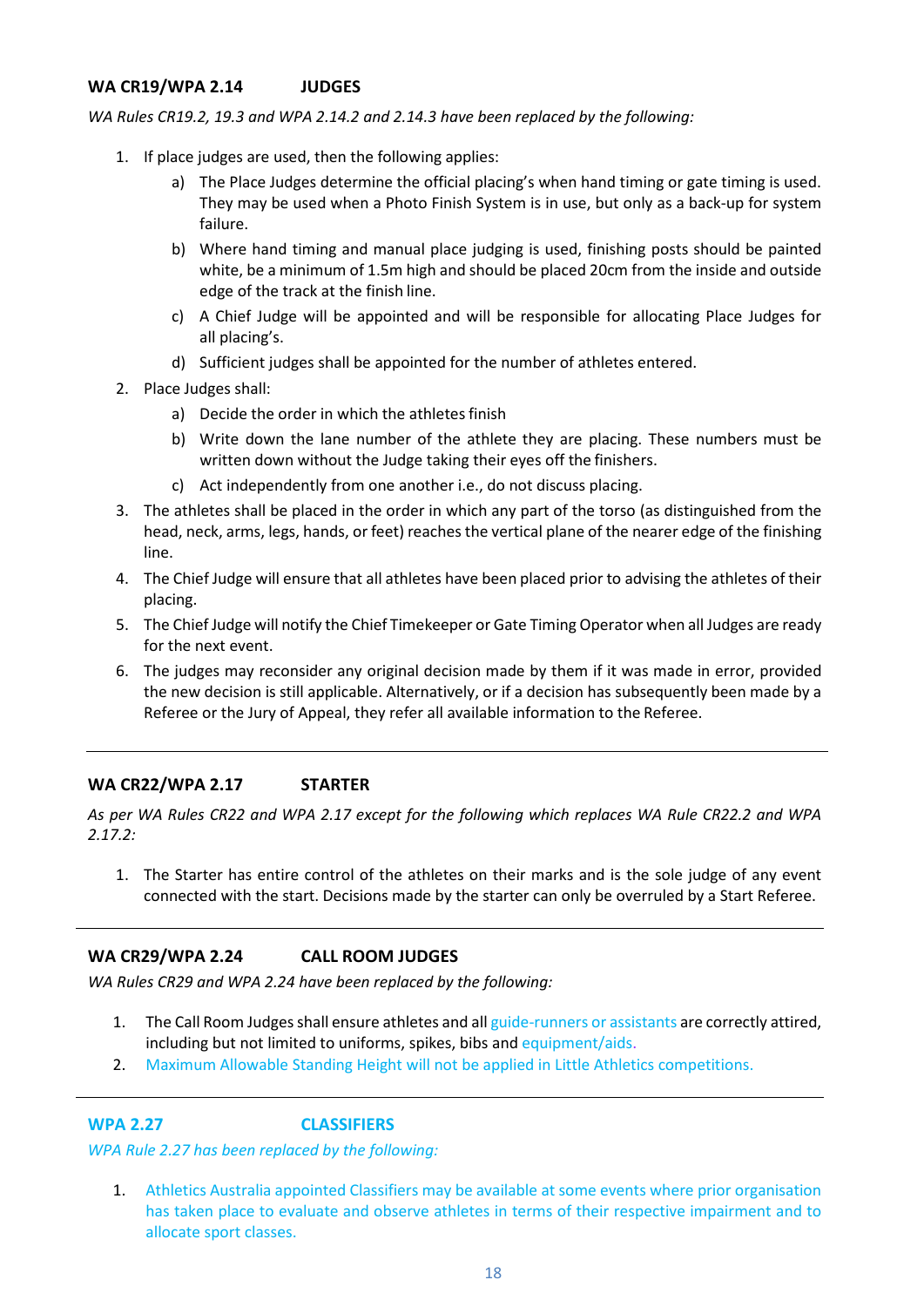## **SECTION II - GENERAL COMPETITION RULES**

#### <span id="page-18-1"></span><span id="page-18-0"></span>**WA TR2/WPA 3 THE ATHLETICS FACILITY**

*WA Rules TR2 and WPA 3 have been replaced by the following:*

- 1. Where possible, the venue should comply with the specifications laid out within the WA Track & Field Facilities Manual.
- 2. Facilities used for the conduct of the Australian Little Athletics Championships (ALAC) must hold a valid facility track certification.
- 3. Facilities used for the conduct of Regional, Zone and State Championships, please refer to local Association rules.
- 4. Only athletes / guide runners, assistants and officials are permitted on the field of play. Athletes / guide runners and assistants must leave the field of play after the completion of their event at the direction of the officials.

#### <span id="page-18-2"></span>**WA TR3/WPA 4 AGE AND GENDER CATEGORIES**

*WA Rules TR3 and WPA 4 have been replaced by the following:*

#### **Age Categories**

- 1. Little Athletics may be conducted in the age groups below.
- 2. Age groups shall be based on being under the specific age (except for Tiny Tots) at 31 December in the calendar year in which the Little Athletics summer season commences.
	- Tiny Tots (children who have turned 3 years of age and who will be less than 5 years of age at 31 December in the calendar year in which the Little Athletics summer season commences) to participate in approved activities for the development of gross motorskills
	- Under 6 means five years of age as at midnight on 31 December that year
	- Under 7 means six years of age as at midnight on 31 December that year
	- Under 8 means seven years of age as at midnight on 31 December that year
	- Under 9 means eight years of age as at midnight on 31 December that year
	- Under 10 means nine years of age as at midnight on 31 December that year
	- Under 11 means ten years of age as at midnight on 31 December that year
	- Under 12 means eleven years of age as at midnight on 31 December that year
	- Under 13 means twelve years of age as at midnight on 31 December that year
	- Under 14 means thirteen years of age as at midnight on 31 December that year
	- Under 15 means fourteen years of age as at midnight on 31 December that year
	- Under 16 means fifteen years of age as at midnight on 31 December that year
	- Under 17 means sixteen years of age as at midnight on 31 December that year

#### **Mixed Competition**

1. Boys and girls may compete together in both track and field events where warranted. All shall compete using the correct implement specifications as well as be judged and awarded for their particular age and gender.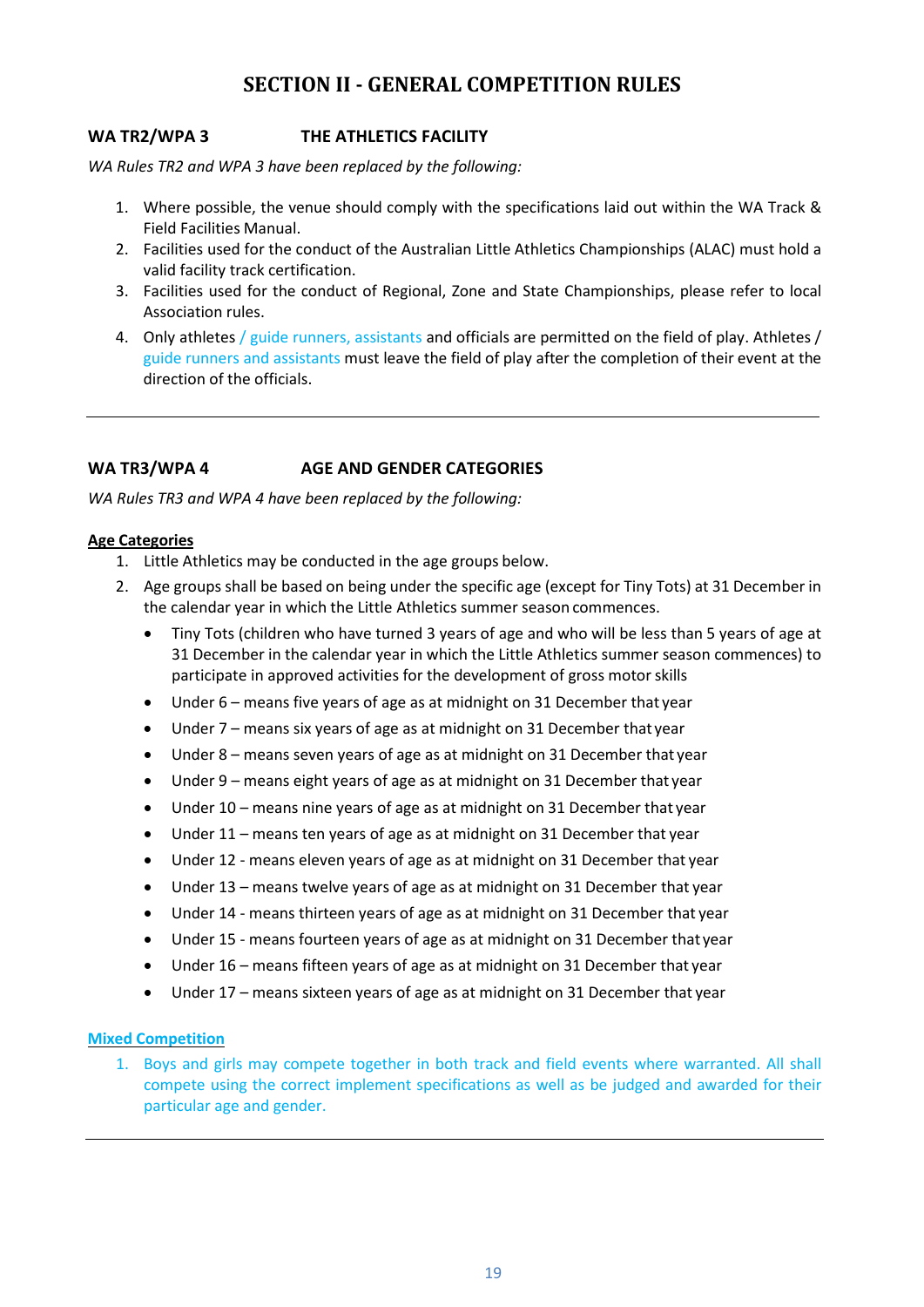#### <span id="page-19-0"></span>**WA TR4/WPA 5 ENTRIES**

*WA Rules TR4 and WPA 5 have been replaced by the following:*

#### **Simultaneous Entries**

1. Except for High Jump, where a clash of events occurs, the Chief Judge may allow the athlete to compete out of round and out of order in all rounds. It is not permitted for an athlete to have two or more consecutive trials (with the exception of seated throws), nor can an athlete demand to have a trial that has been missed.

*Note: The first three rounds of trials must be completed, and a final eight determined prior to any other subsequent rounds of trials being commenced***.**

2. For High Jump, where a clash of events occurs, the Chief Judge may allow the athlete to compete out of order. The athlete re-joins the competition at the current height of the bar

#### <span id="page-19-1"></span>**WA TR5/WPA 6 CLOTHING, SHOES, ATHLETE BIBS, PROSTHETICS AND ORTHOTICS, EYE MASKS, TETHERS AND HELMETS**

*WA Rules TR5.2 and 5.4 and WPA Rules 6.2, 6.4, 6.18, 6.19 and 6.22 have been replaced by the following:*

#### **Clothing**

1. In seated throws, clothing must be close fitting so that the view of the judges is not impeded.

#### **Footwear**

- 2. Appropriate footwear is compulsory for all athletes in all events
	- a) There may be instances where an athlete with a physical impairment, such as a club foot may need to wear a shoe which does not meet the normal requirements. As long as the shoe does not give the athlete any unfair additional assistance it should be allowed.
	- b) No athlete may wear football boots or cleats in any event
	- c) Athletes in the U9 U10 age group may not wear spike shoes.
	- d) Athletes in the U11 U12 age group may wear spike shoes in events run entirely in lanes, long jump, triple jump, high jump, and javelin.
	- e) Athletes in the U13 and above age groups may wear spike shoes in all track events except walks. Spike shoes may also be worn for long jump, triple jump, high jump, and javelin.
	- f) All spike shoes must be worn with all holes filled with a complete set of spikes, with no more than two blanks/slugs installed.
	- g) Spike shoes cannot be worn outside the defined "Field of Play" unless all spikes are suitably covered.

#### **Dimension of Spikes**

- 3. Spike length (subject to any further constraint from ground policies):
	- a) Synthetic Track 7mmmaximum

Long Jump / Triple Jump / High Jump / Javelin - 9mm maximum

b) Grass - Track / Long Jump / Triple Jump /High Jump / Javelin - 12mmmaximum

#### **Eye Mask**

4. Competitors in the T/F11 classification must wear approved opaque glasses or an appropriate substitute in all track and field events. The opaque glasses or substitute must be approved by the Competition Manager. Glasses, once approved, must be made available for checking at all times. When not competing, the athlete may remove the dark glasses or substitute them.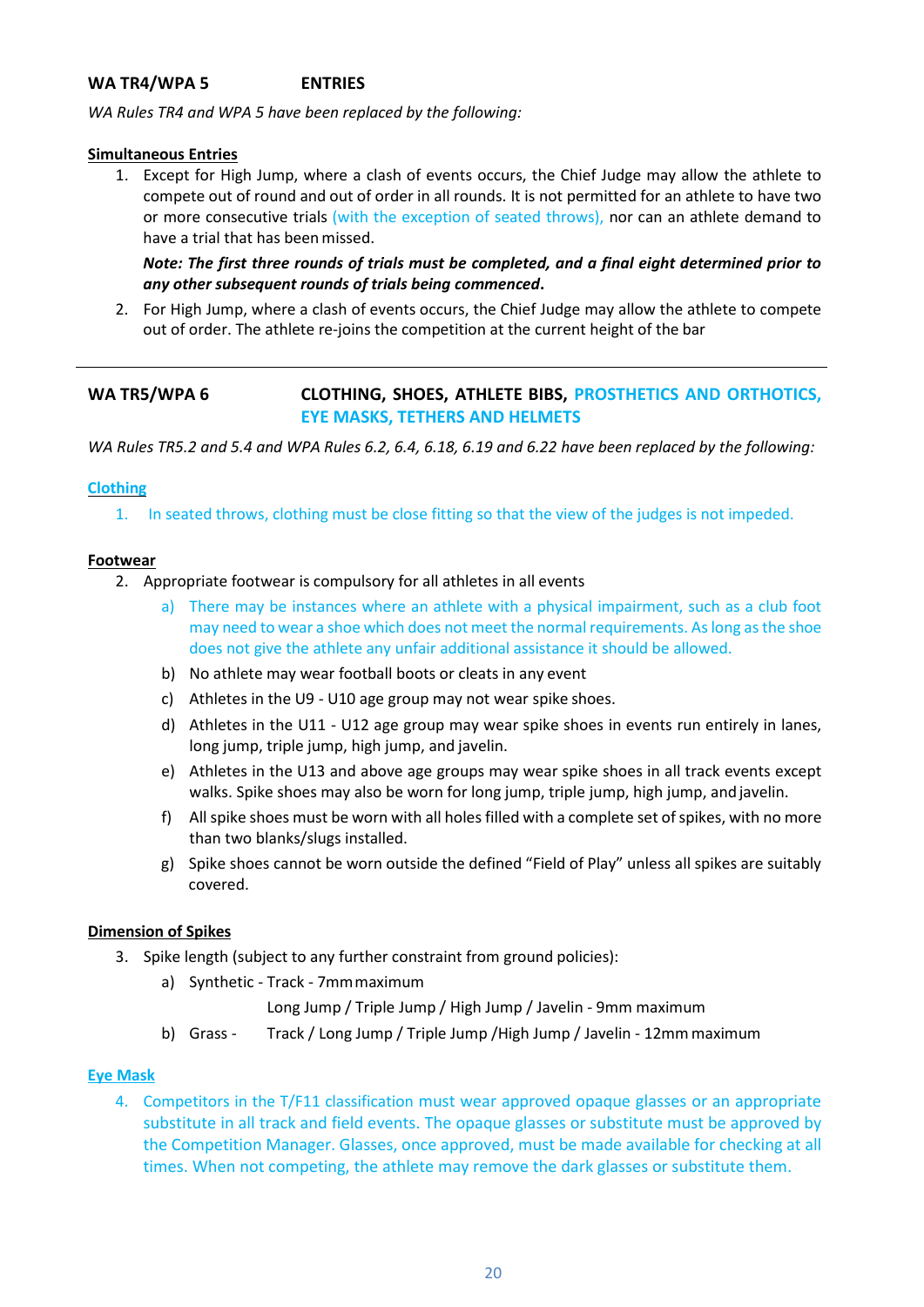#### **Tether**

5. An athlete competing in Sports Class T11 and T12 with a guide runner, shall be guided with a commercially produced tether or elbow lead supplied by the athlete. It shall be made from nonelastic material and shall not store energy and/or offer a performance gain to the athlete.

#### **Helmets**

6. The wearing of helmets for Sport Classes T32 – T34 and T-51 – T54 is compulsory in all track wheelchair races. All helmets must meet the Australian safety standard AS/NZS 2063:2008.

#### <span id="page-20-0"></span>**WA TR6/WPA 7 ASSISTANCE TO ATHLETES**

*WA Rules TR6.3.2, 6.3.5, 6.4.1, 6.4.2 and WPA Rules 7.3(b), 7.4(a), 7.4(b), 7.6, 7.9, 7.12, 7.15, 7.16 and 7.17 have been replaced by the following:*

- 1. The possession or use by athletes of music devices, mobile phones or similar devices in the competition area shall not be permitted. This includes any device that can be used to communicate with any other person (*Rule 6.3.2).*
- 2. Coaching by officials at an event is not permitted. It shall not be considered coaching for an official to provide factual feedback to an athlete after a trial in a field event e.g., where the athlete's foot landed in relation to the take-off area in the long jump. *(Rule 6.3.5)*
- 3. For the purpose of this rule the following shall not be considered as unfair aid or assistance to an athlete and are therefore allowed:
	- a) Verbal or other communication, without the use of a technical device, to or from an individual who is not in the competition area (e.g., a coach*). (Rule 6.4.1)*
	- b) A hands-on medical examination during the progress of an event by the Medical Officer(s) designated by the Organising Committee if it does not delay the conduct of the competition or an athlete's trial in the designated order. *(Rule 6.4.2)*
- 4. Acoustic signals are permitted for athletes in T/F11 classification, as specified in the following rules.
	- a) Where acoustic assistance is being used (e.g., Long Jump) complete silence shall be requested from the other athletes.

#### **Assistants/Guide Runners**

- 5. Associations shall use their own discretion and set rules for **off the field of play** for assistants based upon the needs of individual athletes.
- 6. **On the field of play** assistants must have a clear understanding of the rules for competition. Any breach of a rule by an assistant may result in the athlete being disqualified in that event.
- 7. Only assistants / guide runners for athletes in the T/F11 & 12 classification will be permitted to accompany competitors onto the track or into the throwing and jumping areas.
- 8. Those persons acting as assistants or guides must be clearly identifiable by wearing a bright coloured vest provided by the organising committee.
- 9. Guide Runners must have a clear understanding of the rules for competition. Any breach of a rule by a guide runner may result in the athlete being disqualified in that event.
- 10. Assistants may provide verbal instruction for positioning and orientation before, during and after each attempt.

#### **Assistance Track**

- 11. Athletes must provide their own guide runners for all competitions.
	- a) When a competitor and guide runner are in competition, they are to be regarded as a team. As the athlete crosses the finish line, the guide runner must be behind the athlete or disqualification will apply.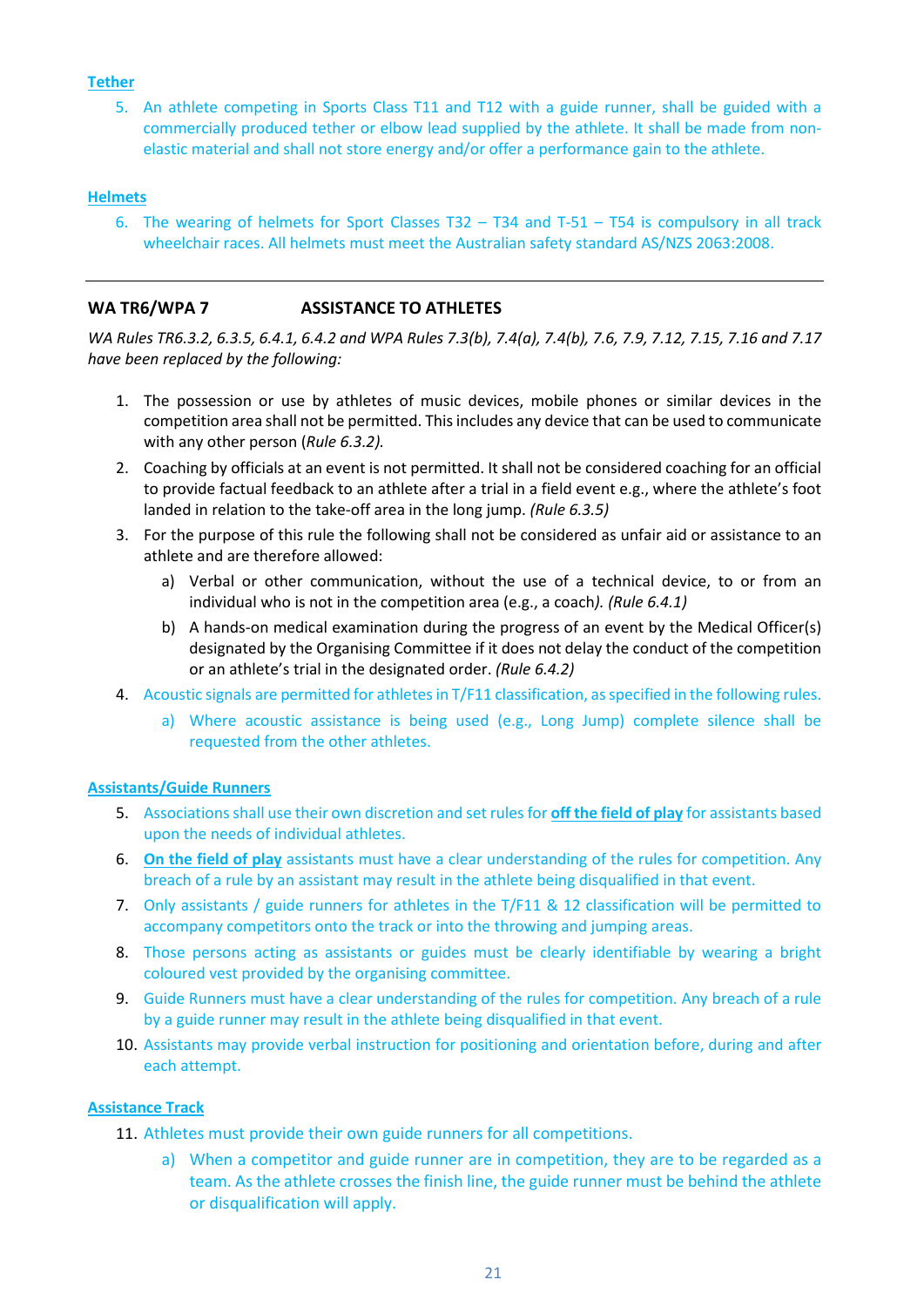- b) The athlete can choose the method of guidance. The athlete may use an elbow lead, or a tether. In addition, the athlete may receive verbal instruction from the guide runner. Regardless of the method used, the athlete and guide runner shall not be more than 0.50m apart at all times.
- c) Bicycles or other mechanical means of transport may not be used by guide runners.

#### **Assistance Field Events**

12. In field events where competitors receive assistance from assistants, the time allowed for an attempt shall begin from the moment when the official responsible is satisfied that the athlete has completed the process of orientation.

#### *Note: if the athlete loses their orientation so that they require to be re-orientate, the clock shall be stopped and only re-started (to include any elapsed time already recorded) once orientation has again been completed.*

#### **Long Jump**

- 13. Assistants may be used only by athletes in the F11 and F12 classifications.
- 14. It is the task of the assistant to help the athlete orientate themselves on the runway before attempting the jump. The assistant must leave the runway before the jump can begin.
- 15. The assistant may re-locate themselves nearer to the take-off area to give acoustic or verbal directions to the athlete approaching the take-off board or mat to indicate where the board /mat is. However, they must not interfere with or obscure the officials view of the athlete and the jump.

#### **Throws**

- 16. Assistants may be used only by athletes in the F11 and F12 classifications.
- 17. Athletes with F11 and F12 classification, (where appropriate) must be brought to the throwing circle by an assistant.
- 18. The assistant may help the athlete orientate himself or herself in the throwing circle before the throwing attempt and then must leave the circle before the throw can begin.
- 19. Acoustic orientation is permitted for athletes with F11 and F12 classification before, during and after their throwing attempts.
- 20. If the event judge determines that an assistant who is providing acoustic orientation is in an unsafe location, the judge may shall direct the assistant to move to a more suitable position.
- 21. Athletes with F11 and F12 classifications must be escorted from the throwing circle only after the judges have determined whether the attempt is valid or not.

#### **Wheelchair General**

22. If strapping is used it must only be to the chair and of non-elastic material.

#### <span id="page-21-0"></span>**WA TR7/WPA 8 DISQUALIFICATION**

*WA Rules TR7 and WPA 8.1, 8.2, 8.3 and 8.4 have been replaced by the following:*

- 1. The appropriate Referee (or Association equivalent) will speak to an athlete who displays unacceptable or unsporting behaviour. Any repetition of that behaviour will result in the athlete being disqualified.
- 2. If the offence is of a serious nature immediate disqualification may occur.
- 3. The Meeting Manager shall notify the athlete's nominated Association representative of the behaviour and outcome.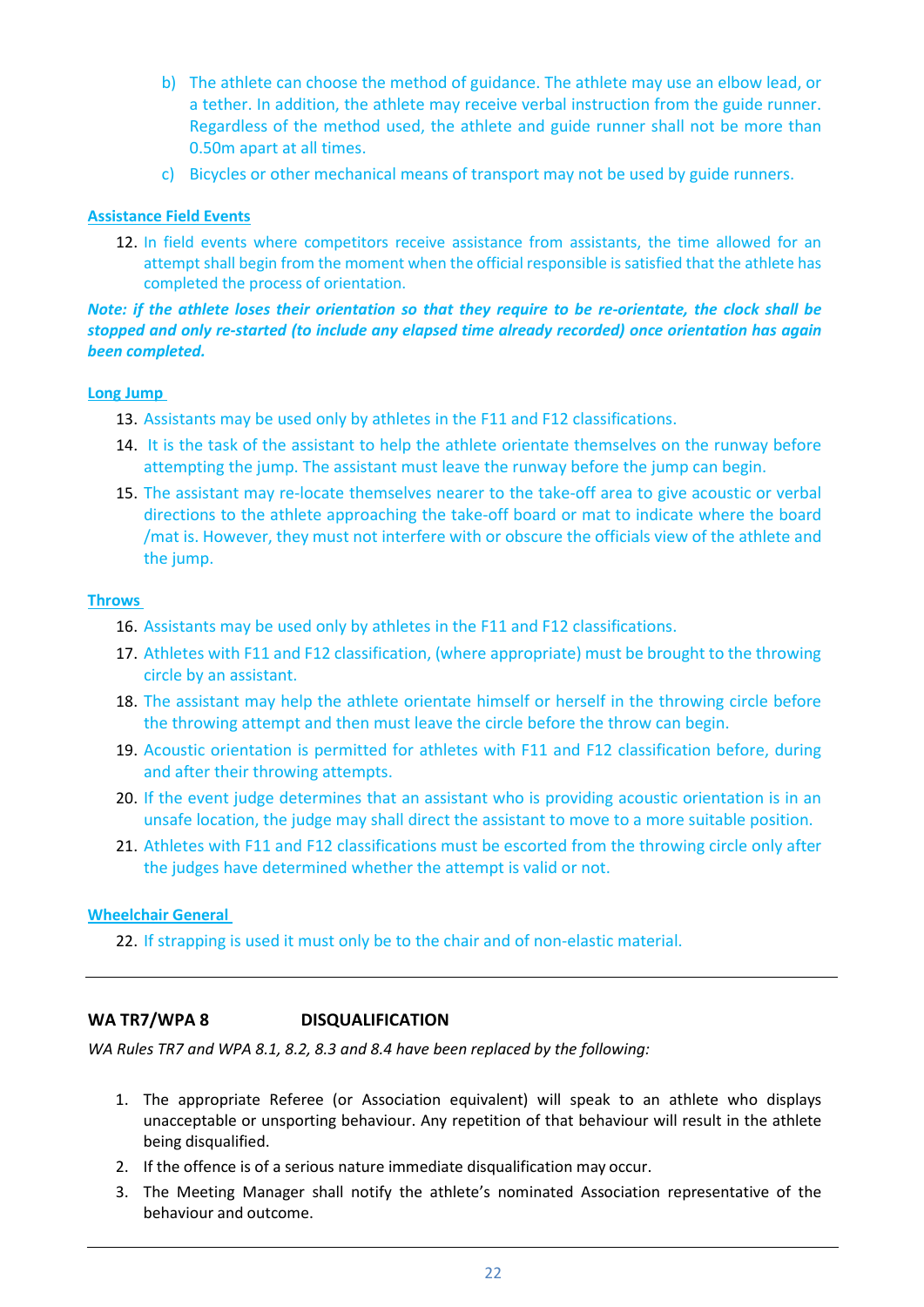#### <span id="page-22-0"></span>**WA TR8/WPA 50 PROTESTS AND APPEALS**

*WA Rules TR8.2, 8.4.1, 8.5, 8.5.1, 8.5.2 and 8.10 and WPA Rule 50 have been replaced by the following:*

- 1. Protests must be made by the Team Manager, in writing, on the approved protest form within 15 minutes of the official results being posted. The organising committee shall be responsible for recording the time of posting. The protest must be handed to the Announcer (or other designated area), accompanied by a deposit of an amount as set by the Host Association.
- 2. When a protest is lodged with the Announcer (or other designated area), the name of the protesting Association / Member and the reason for the protest is to be notified to all team managers and the main recording room.
- 3. One of two types of reasons will be notified either on a technicality or on the judges' decision.
- 4. The decision will be conveyed to the relevant Team Manager/Managers prior to being notified to the Team Managers of the other Associations / Members. The notification shall be either dismissed, upheld, or sent to Jury of Appeal.
- 5. There shall be a "Right of Appeal" to the Jury, which must be lodged within 15 minutes after the notification of the decision. The Appeal must be in writing and lodged with the Announcer (or other designated area).
- 6. All Team managers will be notified that an Appeal has been lodged.
- 7. To arrive at a fair decision, the Jury of Appeal only, may consult all available evidence including video evidence however video will not be considered for any breaches of technical rules for Race Walking.
- 8. The decision will be conveyed to the relevant Team Manager/Managers prior to being notified to the Team Managers of the other Associations / Members. The notification shall be either – dismissed or upheld.
- 9. The protest fee as set by the Host Association will be refunded if the protest is upheld by either the Referee or the Jury of Appeal. If the protest is dismissed the fee will not be refunded. If the protest is deemed frivolous by the Jury of Appeal, the fee will not be refunded.
- 10. Additional individual local Association rules may apply for Association events.

#### **On-Field Protests (Field Events only)**

11. If an athlete in the U13 and above age groups makes an immediate oral protest against having an attempt judged as a failure, the Referee and/or Chief of the event may, at his discretion, order that the attempt be measured and the result recorded, in order to preserve the rights of all concerned. At the end of the round the Referee will adjudicate on the protest.

#### <span id="page-22-1"></span>**WA TR10/WPA 10 MEASUREMENTS**

*WA Rules TR10 and WPA 10 have been replaced by the following:*

- 1. The Judges shall judge, measure, and record each valid trial of the athletes.
- 2. All measurements shall be made immediately after each valid trial.
- 3. Where possible, all measurements must be made using Electronic Distance Measuring (EDM). When EDM is not available, a fibreglass or steel tape measure graduated in centimetres, or a graduated bar for high jump, should be used.
- 4. In measuring all field events, except the High Jump, the zero end of the tape or EDM prism should be placed at the nearest edge of the mark where the implement first lands or where the athlete makes a mark in the pit closest to the take-off.
- 5. Distances shall always be recorded to the nearest centimetre (0.01m) below the distance measured if the distance measured is not a whole centimetre.
- 6. In High Jump all measurements shall be made, in whole centimetres, perpendicular from the ground with a steel or fibreglass measuring bar to the lowest part of the upper (top) side of the bar.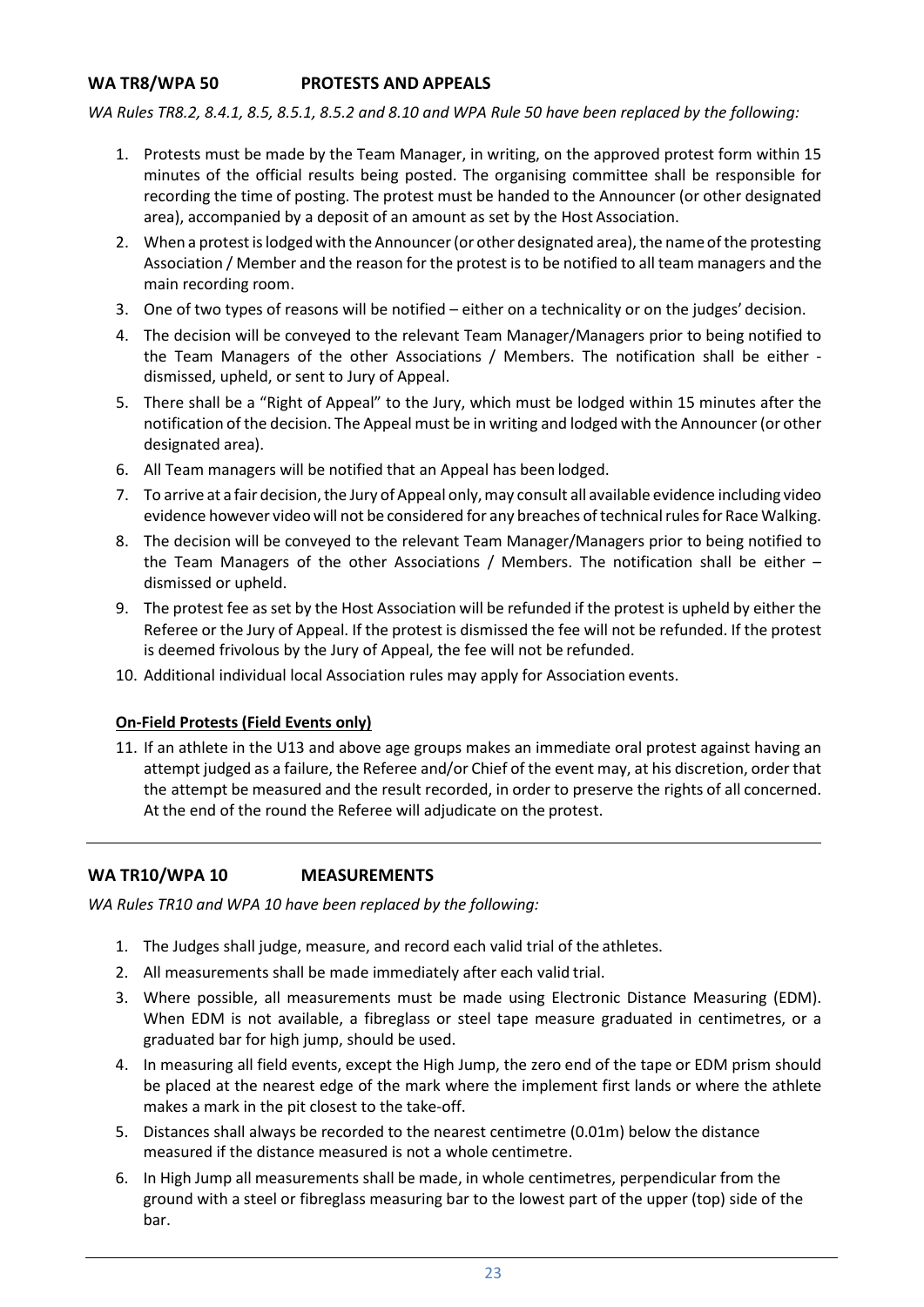### **SECTION III - TRACK EVENTS**

#### <span id="page-23-1"></span><span id="page-23-0"></span>**WA TR15/WPA 16 STARTING BLOCKS**

*WA Rules TR15.1, 15.2.5, 15.3 and 15.4 and WPA 16.1, 16.2(e), 16.3 and 16.4 have been replaced by the following:*

- 1. Starting blocks may be used by athletes in the U11 and above age groups for all races up to and including the 400 metres (including the first leg of all relays).
- 2. Starting blocks may be used for sport classes T11-13, T20-21, T31-32, T35-38, T42-47, and T61-64 by athletes in the U11 and above age groups for all races up to and including the 400 metres (including the first leg of all relays).
- 3. Personal starting blocks are not permitted where starting blocks are provided either by the venue or the Organising Committee for the Competition.
- 4. This rule will not apply where it contravenes any rule(s) made by the Venue Manager on the use of starting blocks. Any advice issued by the Venue Managermust be inwriting on an official letterhead.

*Note: Some athletes in Sports Classes T20, T21, T31-32, T35-38, T42-47, and T61-64 may require their starting blocks to be set for them by the Starter's Assistant.* 

#### <span id="page-23-2"></span>**WA TR16/WPA 17 THE START**

*WA Rule TR16 and WPA 17.1, 17.7 [excl. (a) & (b)], 17.8, 17.10 and 17.11 have been replaced by the following:*

*Note: Athlete(s) in Sport Class T11 and T12 under this rule shall refer to athlete(s) and/or guiderunner(s). In the event a breach of the rule committed by a guide-runner resulting in warning, or disqualification the accompanying athlete shall be consequently warned or disqualified.*

- 1. Before the start signal is given, the Starter shall ascertain that the timing system and judges are ready.
- 2. In races run entirely in lanes the Starter shall make the following commands: 'On your marks', 'Set', and the firing of the gun.
- 3. If an athlete has a hearing impairment the starter or his assistant may use a flag, a strobe light or other visual device as well as a pistol to signal the start. In some circumstances, for athletes with both a vision and a hearing impairment, an official may touch an athlete to signal the start.
- 4. Once the command 'On your marks' has been given, late athletes are not permitted to join the event.
- 5. In events run entirely in lanes, on the command of 'On your marks' all athletes shall approach the starting line. When all athletes are steady the Starter issues the command 'Set', upon which the athletes shall assume the position from which they will commence the race. When all athletes are again steady the Starter shall fire the gun to commence the race.
- 6. In races not run entirely in lanes the Starter shall make the following commands: 'On your marks', and the firing of the gun.
- 7. In events not run entirely in lanes, on the command 'On your marks' all athletes shall approach the starting line and assume the position from which they will commence the race. When all athletes are steady the Starter shall fire the gun to commence the race.
- 8. No athlete may place any part of their body on the ground on or over the starting line when they are 'on their-marks'. Where a crouch start is used by the first runner of a relay race the baton may touch the ground in front of the start line, providing the preceding rules are met.
- 9. If for any reason the Starter has to speak to any athlete after the athletes are 'on their marks', the Starter shall order the athletes to stand up and the Starter's Assistant shall place them on the assembly line again.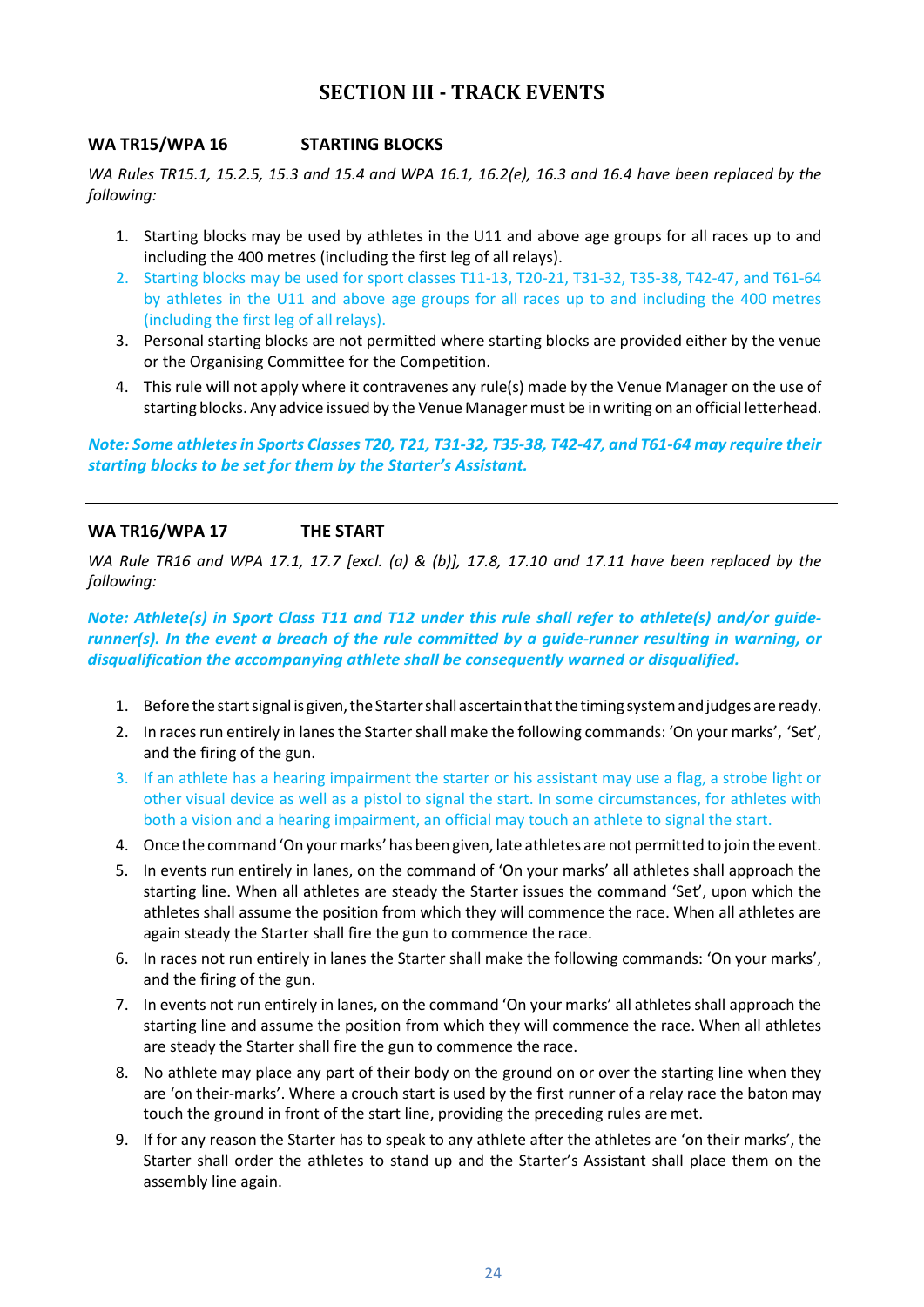#### **False Starts**

- 10. If eitherthe Starter ortheir Assistant(s) are of the opinion that the start was not a fair one, they shall recall the athletes by firing a gun. If the unfair start is not due to any athlete, no warning shall be given.
- 11. If the Starter is of the opinion that an athlete left their mark with hand or foot after the words 'Set' (in events run entirely in their lane) or 'On your marks' (in events not run entirely in their lane) and before the gun is fired, it shall be considered a false start.
- 12. An athlete, who after the command 'On your marks' disturbs other athletes in the race through sound or otherwise, may be considered to have committed a false start.
- 13. If an athlete fails to comply with the 'set' command after a reasonable time this may constitute a false start.
- 14. Any athlete who commits a false start shall be warned. If an athlete is responsible for 2 false starts, or 3 in the case of Combined Events, they shall be disqualified from the event. (Refer to local Association rules)

#### **Starting Techniques**

- 15. Athletes may use a standing start for all track events. Where a standing start is used, an athlete who, immediately after the command "set", moves their foot to take up their final starting position shall be deemed to have complied with the rules of starting.
- 16. In races run entirely in lanes the following starting methods may be used:
	- a) In a crouch start, the athlete's feet must touch the starting blocks (if in use) and both hands musttouch the ground. Atthe call of'On yourmarks'the athletemust have one knee placed on the ground. At the call of 'Set' the athlete must raise the knee off the ground.
	- b) In a standing start, no part of the hand or knee shall touch the ground.
- 17. In races not run entirely in lanes only a standing start may be used.
- 18. In the case of wheelchair races (classes T33-34 and T51-54), including classes T31-32, the following commands and positions are required. After the 'On Your marks' command, an athlete shall approach the start line, assume a position entirely within his allocated lane and behind the start line. At the 'Set' command, an athlete should immediately take up his final starting position retaining the contact of the front wheel with the ground behind the line".
- 19. It is acceptable for arm amputee athletes or those with short arms to use pads on which to rest stumps at the start or to improve balance. Pads must be completely behind the start line and not interfere with any other athlete.
- 20. For further information on starting techniques for other classes, please refer to the WPA rules document.

#### <span id="page-24-0"></span>**WA TR17/WPA 18 THE RACE**

*WA Rule TR17 and WPA 18 with the exception of WA Rules TR17.1 and 17.4 and WPA 18.2, 18.5(a) and 18.10 have been replaced by the following:*

#### **Obstruction**

- 2. Any athlete or athlete's guide runner who jostles or obstructs another athlete, so as to impede their progress, shall be liable to disqualification from that event. The Referee shall have the authority to order the race to be re- held excluding any disqualified athlete or, in the case of heats, to permit any athlete/s seriously affected by jostling or obstruction (other than the disqualified athlete) to compete in the final of the event. Normally, such an athlete should have completed the event with bona fide effort. Regardless of whether there has been a disqualification, the Referee, in exceptional circumstances, shall also have the authority to order the race to be re-held if they consider it just and reasonable to do so.
- 3. For further information regarding wheelchair races, please refer to the WPA rules document.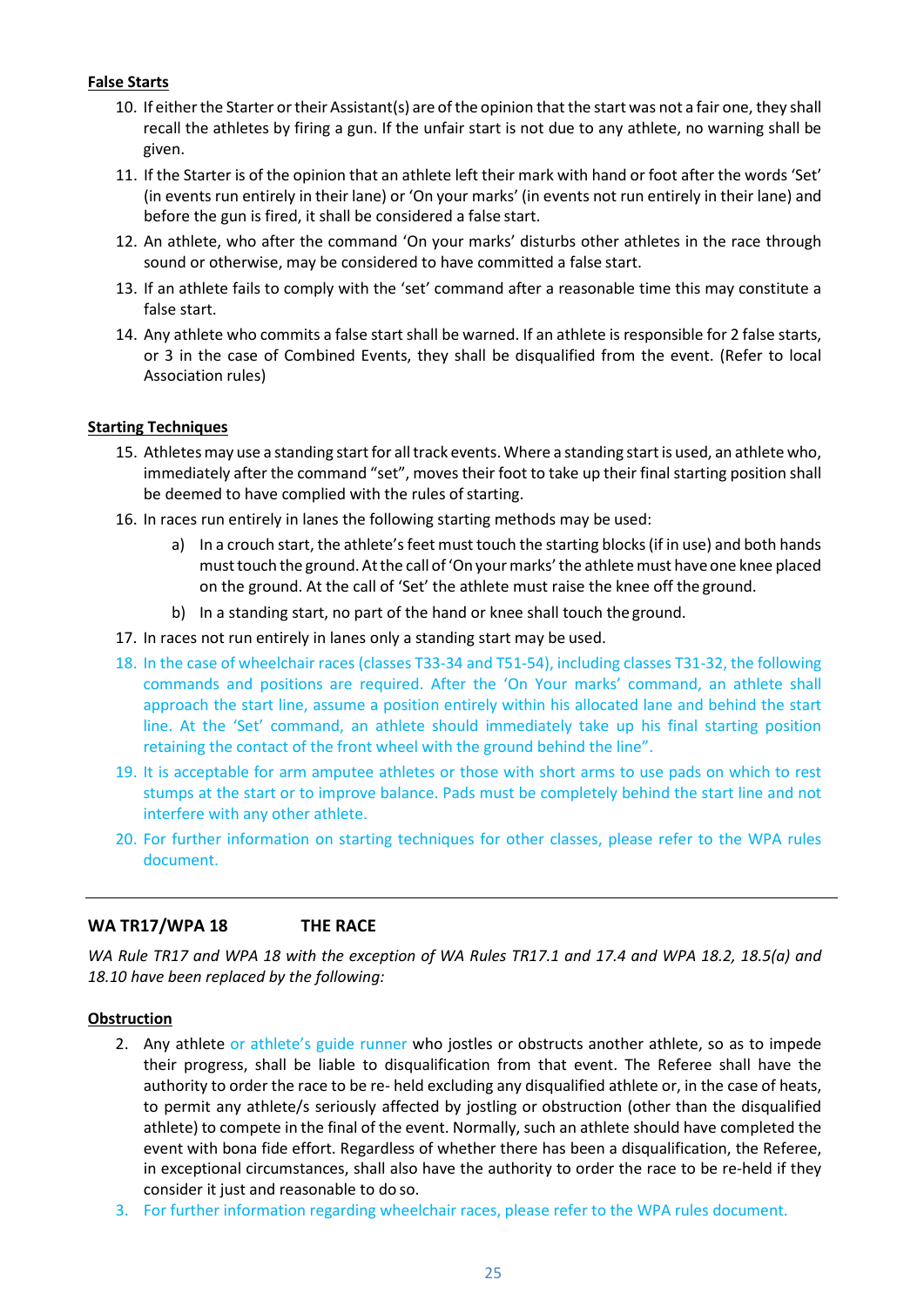#### **Lane Infringement**

- 4. In all races run in lanes, each athlete or the athlete's guide runner shall keep within their allocated lane from start to finish. This shall also apply to any portion of a race run in lanes. If the Referee is satisfied that an athlete has violated this Rule, they:
	- a) In the U9-U11 age group: May be disqualified if a material advantage was gained over other athletes
	- b) In the U12 and above age groups: Shall be disqualified.
- 5. The following events shall be conducted entirely in lanes: 70m, 100m, 200m, 400m, 4x100m relay and all hurdles' races.
- 6. The 1500m, 1100m and 700m Race Walks and the 1500m shall not be run in lanes.
- 7. The 800m shall be run in lanes as far as the near edge of the break-line marked after the first bend where athletes may leave their respective lanes. Up to two athletes may start the race in eachlane.

*Note 1: For wheelchair races, cones should not be placed on the track. Coloured flat markers 50mmx50mm may be placed at the intersection of the lane lines at the break-line.*

*Note 2: For wheelchair races, a flag, 1.5m high must be positioned on both ends of the break line. One on the infield and the other on the outside of the track.*

*Note 3: For wheelchairraces, athletes may leave theirrespective lanes when the bottom of both rear wheels which are touching the ground have gone past the nearer edge of the break line close to the start line.*

#### **Check-Marks**

8. Except as stated in WA Rule TR24.4 and WPA 23.4, athletes may not place check marks on or alongside the track for their assistance.

#### <span id="page-25-0"></span>**WA TR19/WPA 20 TIMING AND PHOTO FINISH**

*WA Rules TR19.1, 19.8, 19.13, 19.23, 19.24 and 19.25 and WPA 20.1, 20.9, 20.24, 20.25 and 20.26 have been replaced by the following:*

- 1. Three alternative methods of timekeeping shall be recognised as official within LittleAthletics:
	- a) Fully Automatic Timing obtained from a Photo Finish System
	- b) Hand Timing
	- c) Gate Timing System

*Note: In Wheelchair and RaceRunning races, the time shall be taken to the moment in which the centre* of the axle of the leading wheel reaches the vertical plane of the nearer edge of the finish line. Hand *timing would need to be used for these classes where gate timing systems would otherwise be used.*

#### **Hand Timing**

8. Sufficient timekeepers shall be appointed for the number of athletes entered; one shall be the Chief Timekeeper. The Chief Timekeeper shall allocate separate Timekeepers to record each of the minor places and where possible, shall allocate additional Timekeepers for second and third placing's.

#### **Fully Automatic Timing and Photo Finish System**

- 14. The System must record the finish through a camera with a vertical slit, positioned in the extension of the finishing line, producing a composite image. The image must also be synchronised with a uniformly marked time-scale graduated in 1/100th of a second.
- 23. Times shall be read and recorded from the Photo Finish image to 1/100th of a second. Unless a time is an exact 1/100th of a second, it shall be read and recorded to the next longer 1/100th of a second.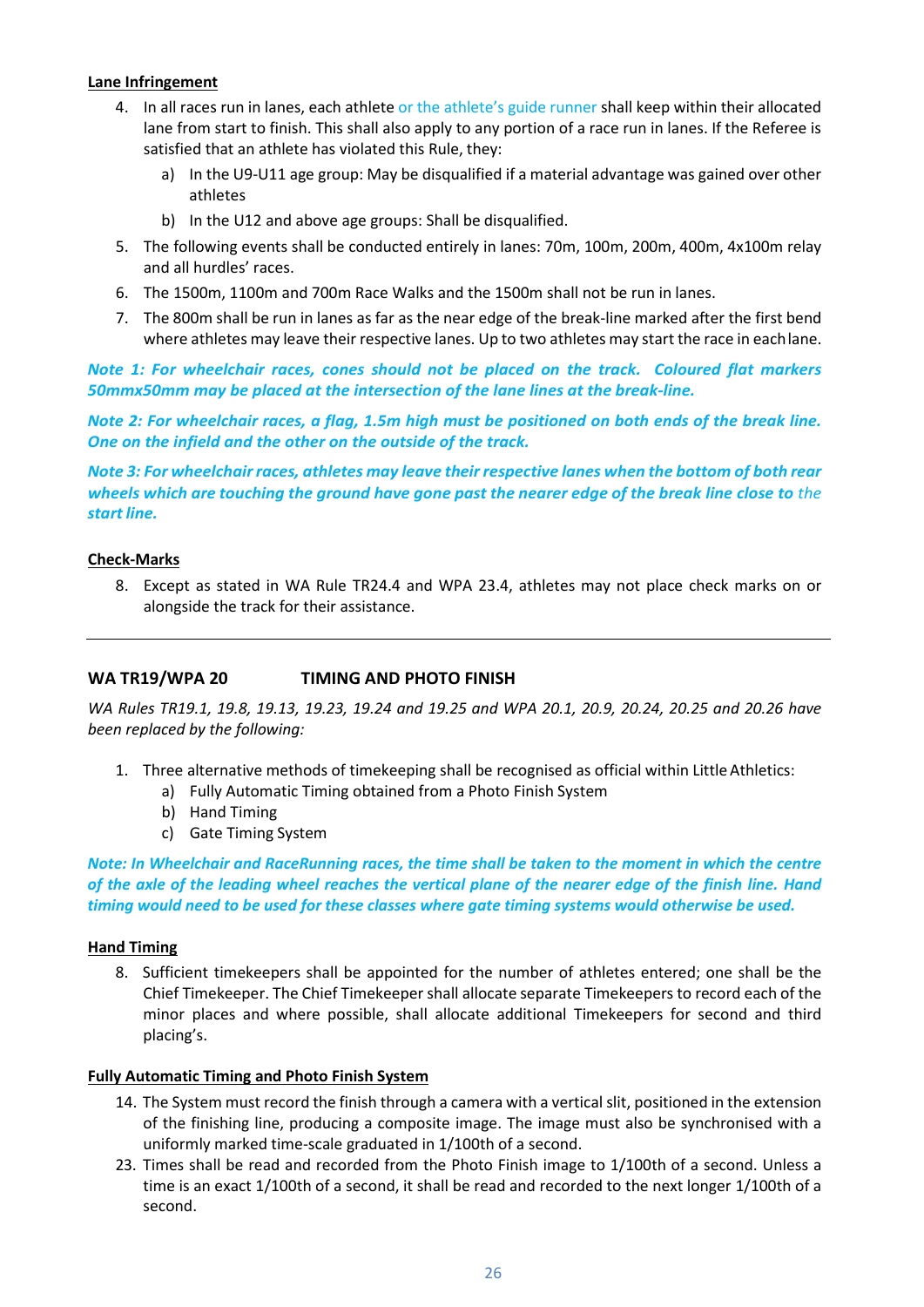#### **Gate Timing System**

- 24. a) The System shall be a commercially produced system and be checked / calibrated with a certificate supplied on a 12-monthly basis.
	- b) The System shall be started either automatically by the Starter's gun or manually at the smoke or flash of the Starter's gun.
	- c) The System must automatically record a time through the breaking of at least two adjacent infrared beams positioned on the leading edge of the finish line. The beams should be positioned at an appropriate height so that the athlete's torso is the most likely part of the body to break the beam.
	- d) The System must be capable of printing out the time for each lane.
	- e) Judging of the race shall take place as per WA Rule CR19/WPA 2.14. The time recorded for each lane shall only be referred to in the determination of places in cases of doubt, and then only at the discretion of the Chief Judge.
	- f) Times from the Gate System shall be regarded as official unless for any reason the appropriate official decides that they obviously must be inaccurate. If such is the case, the times of the backup Timekeepers, if possible adjusted based on information on time intervals obtained from the Gate System printout image, shall be official. Any appropriate back-up system should be appointed where any possibility exists of failure of the timing system.
	- g) Where the system is started and/or finished manually, the time shall be recorded to the 1/10th of a second. Unless a time is an exact 1/10th of a second, it shall be recorded to the next longer 1/10th of a second.
	- h) Where the system is started and finished fully automatically, the time shall be recorded as an electronic time with no adjustment.

#### <span id="page-26-0"></span>**WA TR20/WPA 21 SEEDING'S, DRAWS AND QUALIFICATION IN TRACK EVENTS**

*WA Rule TR20 and WPA 21 have been replaced by the following:*

*Note: Where guide runners are used by athletes in classes T11 and T12, lanes allocated for all races should be every second lane. For example: Lanes 1, 3, 5 ,7 or 2, 4, 6, 8 etc.*

#### **Lane and Heat Draws**

- 1. For track events where more than one round will be applied; and if seed times are provided athletes shall be seeded in heats using a zigzag distribution method. If no seed times are provided, athletes will be randomly drawn into heats.
- 2. For track events where only one round of competition is applied, and progression is not necessary; and if seed times are provided, athletes shall be seeded slowest to fastest. If no seed times are provided, athletes will be randomly drawn into heats.
- 3. Lanes for heats shall be randomly drawn.
- 4. Where there are more lanes available than athletes in a heat, the inside lane should always remain free.

#### **Progression to Finals**

- 5. The following athletes shall progress to the final in their event:
	- a) 2 heats: 1st, 2nd and 3rd in each heat plus the next 2 fastest times
	- b) 3 heats: 1st and 2nd in each heat plus the next two fastest times
	- c) 4 or more heats: 1st in each heat with the remaining lanes filled by the next fastesttimes
- 6. In 800m events where there is more than one athlete per lane, progression from heats to finals will be at the discretion of the organising committee.
- 7. Where there is a tie in determining the next fastest times, if possible both athletes shall progress through to the final. Failing that, the higher placed athlete in their heat shall progress. If the tie still remains, a random process with equal probability (e.g., a coin toss) shall be used to determine progression.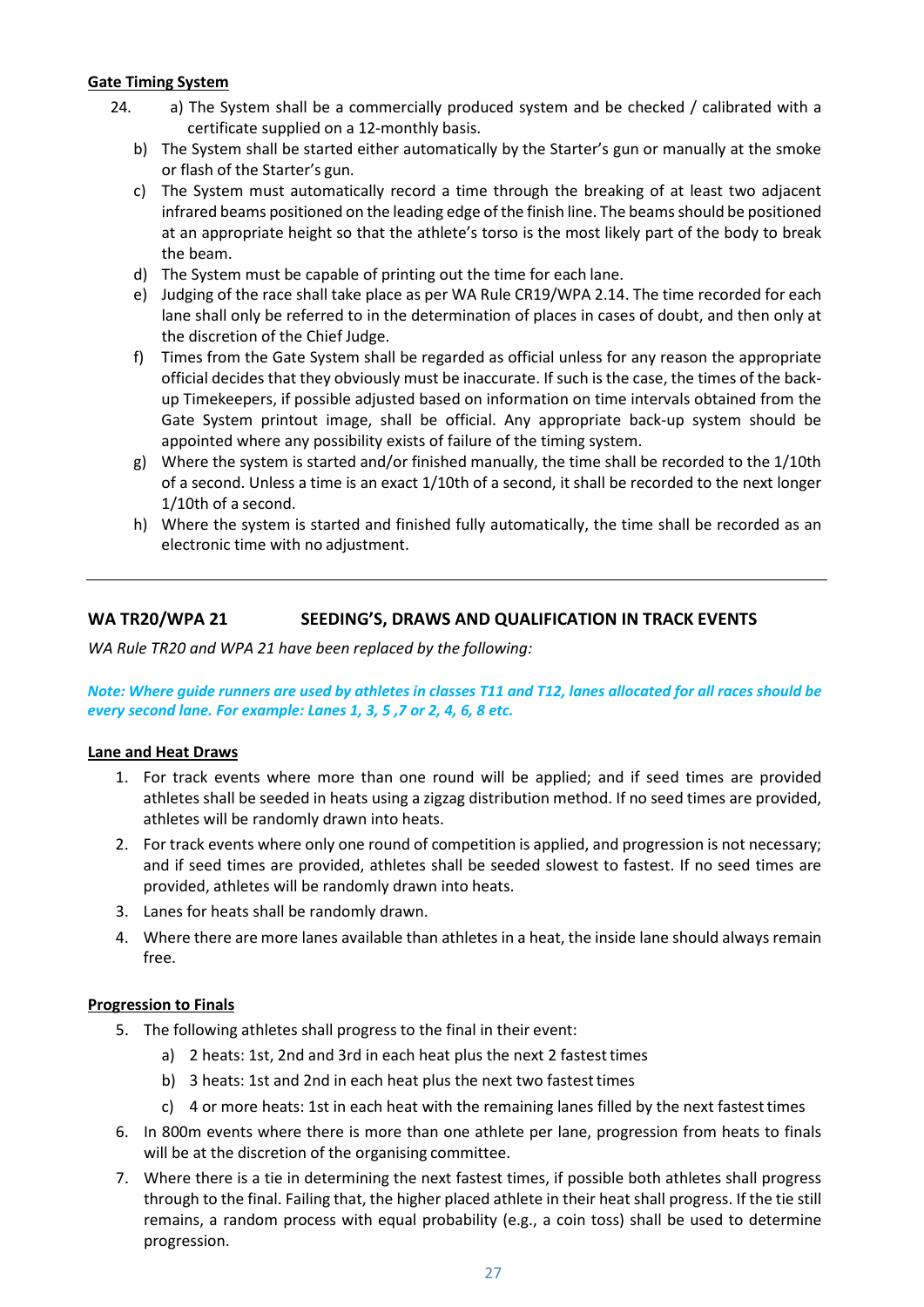*Note: Where the venue has nine or more lanes, the Competition organiser shall have the discretion to allow nine or more athletes to contest the final of an event. In such cases, WA TR20.5 shall be modified by increasing the number of athletes qualified due to the 'next fastest times' as appropriate.*

#### **Lane Draw for Finals**

- 8. Following the running of the heats, athletes shall be ranked on the following basis:
	- a) Fastest heat winner, second fastest heat winner, etc.
	- b) Fastest 2nd place in heat, second fastest 2nd place in heat, etc.
	- c) Concluding with: Fastest next qualifier, second fastest next qualifier
- 9. Using the rank determined in WA Rule TR20.8, a random draw of the priority lanes shall occur amongst the top four ranked athletes and a random draw of the non-priority lanes shall occur amongst the remaining athletes.
- 10. On an eight lane track, the priority lanes are 3, 4, 5 and 6, whilst on a nine lane track, they are 4, 5, 6 and 7.
- 11. Competition organisers may, at their discretion, conduct two random draws for the non-priority lanes, with the 5th and 6th ranked athletes being drawn for the outside two lanes of the track and the 7th and 8th ranked athletes being drawn for the inside two lanes of the track.
- 12. Where there are more lanes than athletes, the inside lane should always remain free.

#### **Minimum Time Between Rounds**

13. The following minimum times must be allowed, when practicable, between the last heatof any round and the first heat of a subsequent round or final:

| a) Up to and including 200 m          | 45 minutes         |
|---------------------------------------|--------------------|
| b) Over 200m up to and including 800m | 90 minutes         |
| c) Over 800m                          | Not on the sameday |

#### <span id="page-27-0"></span>**WA TR22 HURDLE RACES**

*WA Rules TR22.1, 22.3 and 22.5 have been replaced by the following:*

- 1. All hurdles shall comply with the specifications set out within Australian Little Athletics' Standard Events
- 2. Hurdles **must** be of the collapsible type. (Collapsible type means when a hurdle is knocked down it lays flat on the track without any part of the hurdle protruding).

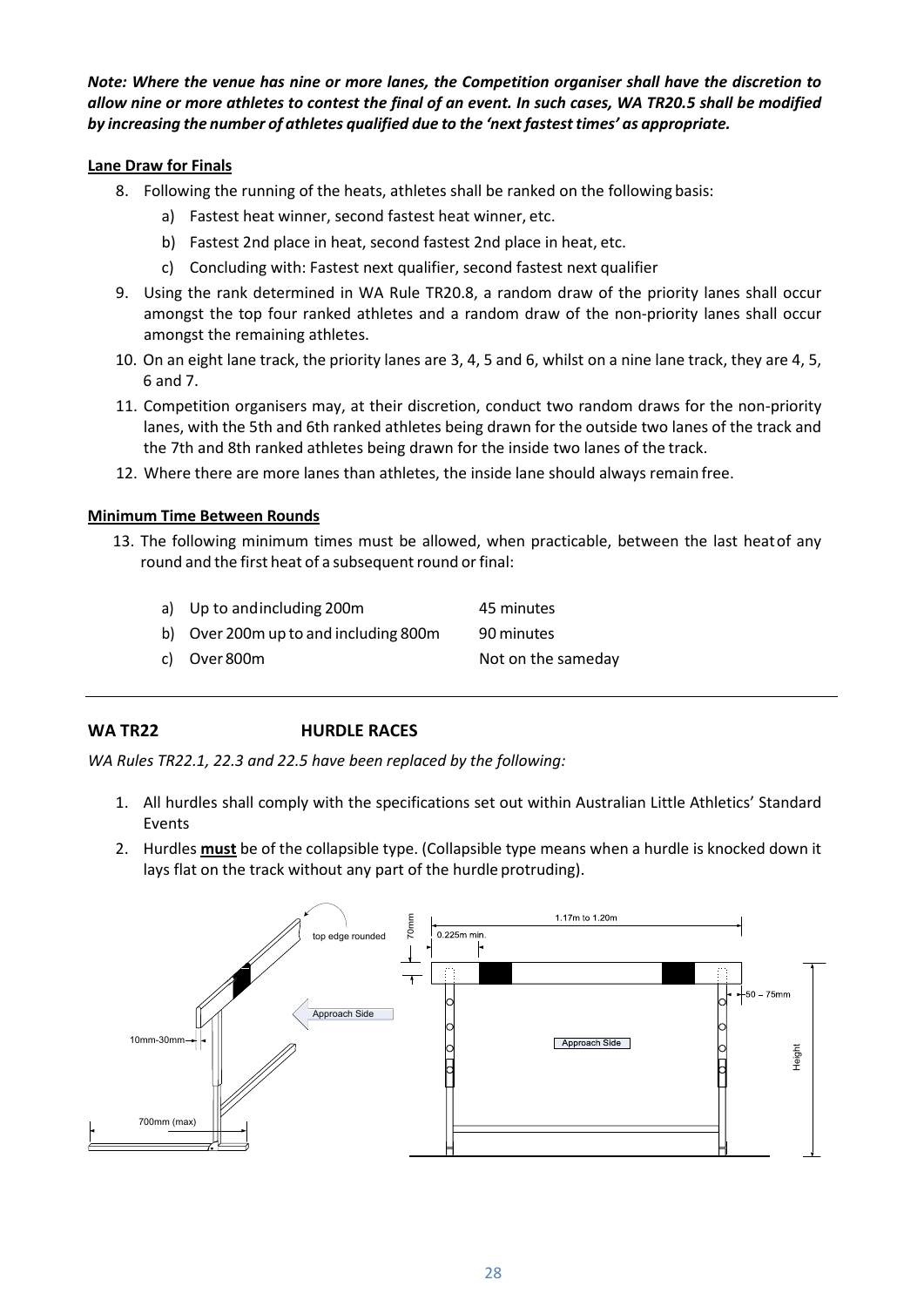#### **Hurdle Distances and Flights**

| <b>Distance</b> | <b>No. of Flights</b> | Run In          | <b>Distance between flights</b> | <b>Run Out</b>  |
|-----------------|-----------------------|-----------------|---------------------------------|-----------------|
| 60mH            | 6                     | 12 <sub>m</sub> | 7m                              | 13 <sub>m</sub> |
| 80mH            | 9                     | 12 <sub>m</sub> | 7m                              | 12 <sub>m</sub> |
| 90mH            | 9                     | 13 <sub>m</sub> | 8m                              | 13 <sub>m</sub> |
| 100mH           | 10                    | 13 <sub>m</sub> | 8.5m                            | 10.5m           |
| 200mH           |                       | 20 <sub>m</sub> | 35m                             | 40 <sub>m</sub> |
| 300mH           |                       | 50 <sub>m</sub> | 35m                             | 40m             |

#### <span id="page-28-0"></span>**WA TR24/WPA 23 RELAY RACES**

*WA Rule TR24 and WPA 23 have been replaced by the following:*

- 1. The standard distances will be: 4 x 100m, 4 x 200m (Standard optional event), 100m-300m-200m-400m Medley Relay (Swedish Medley Relay) (Standard optional event)
- 2. The Multi-Class standard distance will be: 4 x 100m. Team make up at Association level shall be as per each Associations regulation. The 4 x 200m, 4 x medley relay and other variations are available as optional events for the U9 and above age groups.
- 3. Lines 50mm wide will be drawn across the track to mark the distances of the legs and to denote the scratch line.
- 4. In the 4 x 100m and the 4 x 200m and for the first and second changes of the Medley Relay, each takeover zone will be 30m long, of which the scratch line is 20m from the start of the zone. For the third change in the Medley Relay the takeover zone will be 20m long of which the scratch line is the centre.
- 5. In the ambulant 4 x 100m Relay, the takeover zone will be 30m long, of which the scratch line is 20m from the start of the zone. For wheelchair relay races of 4 x 100m the take-over zone shall be 40m long of which the scratch line is 30m from the start of the zone. The zones shall start and finish at the edges of the zone lines nearest the start line in the running direction. For each takeover conducted in lanes, a designated official shall ensure that the athletes are correctly placed in their



*Note: Unless a track has been specifically marked for 30m takeover zones, the existing line marked on the track to denote the acceleration line shall be used as the incoming zone line.*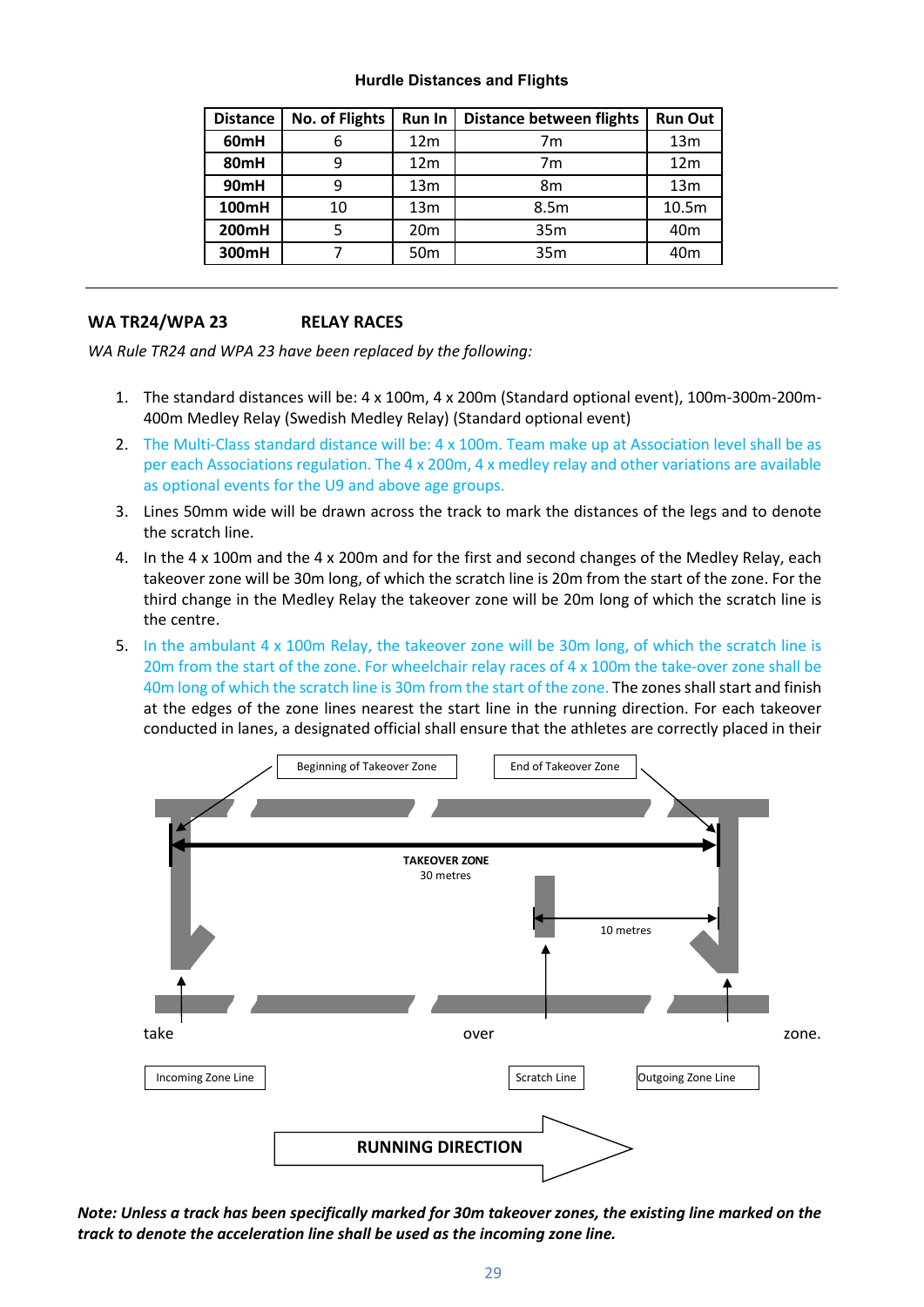- 6. When all or the first portion of a relay race is being run in lanes, an athlete may place one checkmark on the track within their own lane supplied or approved by the Organising Body. No other check mark may be used. The Judges shall direct the relevant athlete to adapt or remove any marks not complying with this Rule. If they do not the Judges shall remove them.
- 7. The relay baton will be a smooth hollow tube, circular in section, made of wood, metal or any other rigid material in one piece, the length of which must be 280mm to 300mm. The outside diameter must be 32mm ± 2mm or 38mm ± 2mm and it must not weigh less than 50g. It should be coloured to be easily visible during the race.
- 8. A baton will be used for all Relay Races held in the Stadium and will be carried by hand throughout the race except for wheelchair relays and amputee relays. Batons do not have to be numbered but should be of a different colour in neighbouring lanes where possible.
- 9. Athletes are not permitted to wear gloves or to place material or substances on their hands in order to obtain a better grip of the baton.
- 10. If dropped, the baton must be recovered by the athlete who dropped it. The athlete may leave their lane to retrieve it provided that, by doing so, the athlete does not lessen the distance to be covered. In addition, where the baton is dropped in such a way that it moves sideways or forward in the direction of running (including beyond the finish line), the athlete or guide-runner who dropped it, after retrieving it, must return at least to the point where it was last in their hand, before continuing in the race. Provided these procedures are adopted where applicable and no other athlete is impeded, dropping the baton shall not result in disqualification.

#### **If an athlete or guide runner does not follow this Rule, the athlete's team will be disqualified.**

11. The baton must be passed within the takeover zone. The passing of the baton commences when it is first touched by the receiving athlete and is completed the moment it is in the hand of only the receiving athlete. In relation to the takeover zone, it is only the position of the baton which is decisive. Passing of the baton outside the takeover zone will result in disqualification. For wheelchair relays (T33-34, T51-52, and T53-54) and ambulant relays (T42-47 and T61-64) the Takeover shall be by a touch on any part of the body of either the incoming or outgoing athlete. The first touch must be within the Take-over Zone.

Pushing the outgoing athlete to gain advantage during Take-over shall result in disqualification.

- 12. Until the moment when the baton is in the hand of only the receiving athlete, lane infringement rules shall be applicable only to the incoming athlete or guide-runner. Thereafter it shall be applicable only to the receiving athlete. Additionally, athletes or guide-runner, before receiving and/or after handing over the baton, should keep in their lanes or maintain position until the course is clear to avoid obstruction to other athletes. If, however an athlete or guide-runner impedes a member of another team, including by running out of position or lane at the finish of their leg, obstruction rules will be applied.
- 13. Either the athlete or the guide-runner in the T11-T13 relays can carry the baton.
	- a) The baton exchange may take place between either guide-runners or athletes without restriction, except that the conditions of the method of guidance must be met;
	- b) A fair exchange is established when the baton carrier passes the baton to the baton receiver within the take-over zone;
	- c) Once the outgoing athletes and/or guide-runner leaves the take-over zone they can re-enter the take-over zone to receive the baton (i.e., if they go too early);
	- d) One (1) assistant per take-over zone will be allowed on the track to help with the positioning of any T12 athlete competing without a guide-runner. The assistant must leave the competition area prior to the start of the event and must remain in a position designated by the technical officials which does not interfere with the conduct of the race. In violation of this rule, the athlete shall be warned or disqualified.
- 14. If during the race an athlete takes or picks up the baton of another team, the athlete's team will be disqualified. The other team should not be penalised unless an advantage is obtained.
- 15. Each member of a relay team may run one leg only.
- 16. Refer to the relevant Competition Regulations for any Relay team compositions.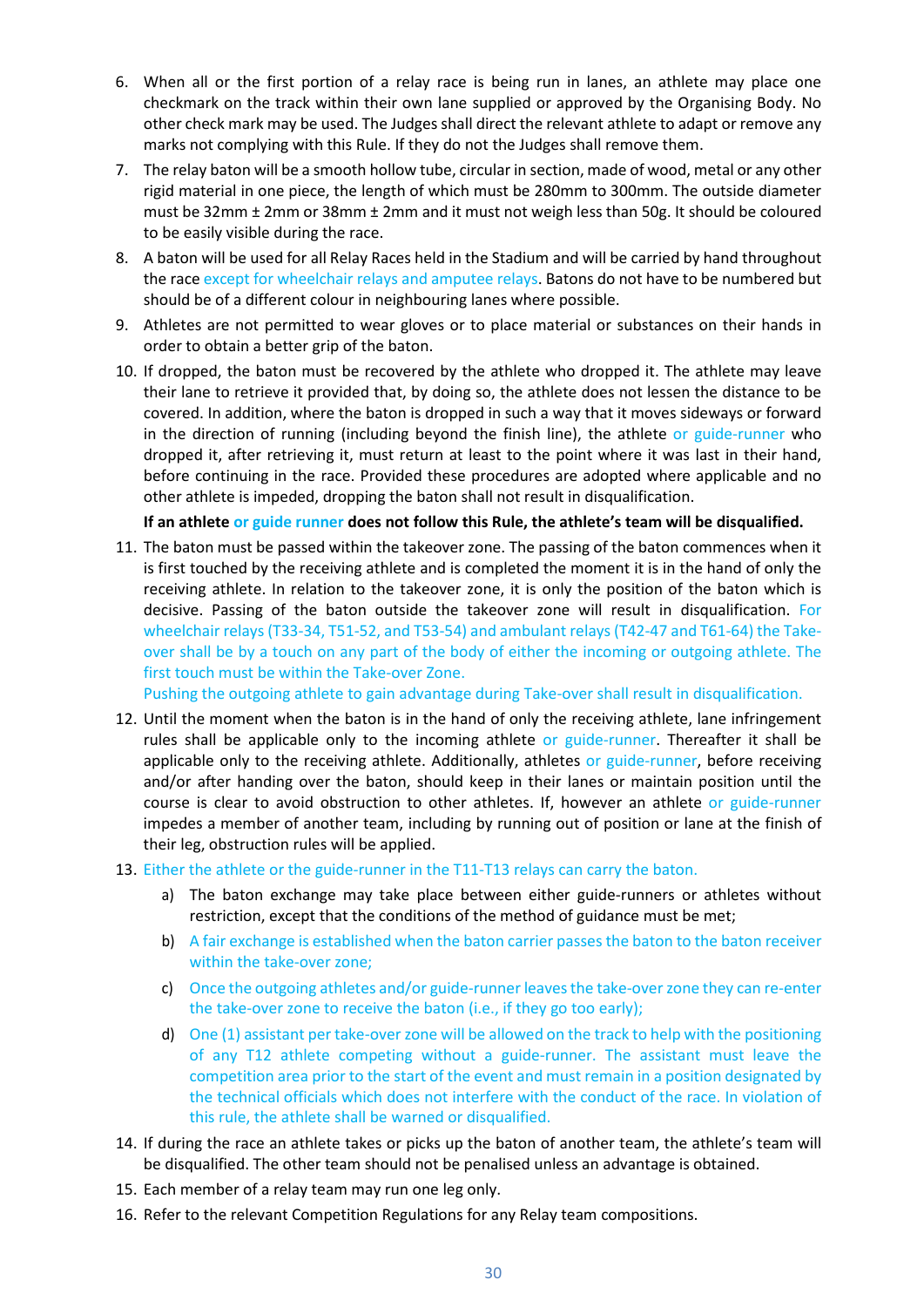- 17. The 4 x 100m race will be run entirely in lanes.
- 18. The 4 x 200m race may be run in any of the following ways
	- a) entirely in lanes
	- b) in lanes for the first two legs, as well as that part of the third leg up to the nearer edge of the breakline (an arched line marked after the first bend across all lanes other than one), where athletes may leave their respective lanes (three bends in lanes). Athletes are to be placed onto the track in lane order for the  $3^{rd}$  and  $4^{th}$  takeover.
- 18. The Medley Relay race begins at the 200 metres start area, using the 200m start line staggers with the first leg run in lanes as well as that part of the second leg up to the breakline in the front straight, where athletes may leave their respective lanes. The athletes running the final two legs will, under the direction of a designated official, place themselves in their waiting position in the order of the start list (inside to out). Once the incoming athletes have passed the breakline, the waiting athletes must maintain their order, and must not exchange positions at the beginning of the takeover zone. If an athlete does not follow this Rule, his team may be disqualified.
- 19. If an athlete does not follow Rules WA 24.11. 24.12 or 24.13, the team shall be disqualified.
- 20. For all takeovers, athletes are not permitted to begin running or wheeling outside their takeover zones and will start within this zone. If an athlete does not follow this Rule, the athlete's team will be disqualified.
- 21. In the 4 x 200m, the athletes running the final leg and, in the Medley Relay the athletes running the third and fourth legs will, under the direction of a designated official, place themselves in their waiting position in the order of the start list (inside to out). Once the incoming athletes have passed the breakline, the waiting athletes must maintain their order, and must not exchange positions at the beginning of the takeover zone. If an athlete does not follow this Rule, his team may be disqualified.
- 22. In any race, when lanes are not being used for the takeover zone, waiting athletes can take an inner position on the track as incoming team members approach, provided they do not jostle or obstruct another athlete to impede their progress. In 4 x 200m and Medley Relay, waiting athletes will maintain the order in accordance with Rule 170.17. If an athlete does not follow this Rule, the athlete's team may be disqualified.
- 23. For wheelchair relays and relays for Sports Classes T11-13 (i.e., involving guide-runners), where it is required for the relay to be run in lanes, each team shall be allocated two adjacent lanes. The athletes/guide-runners may use either of their two allocated lanes. The lines on the inner of the two allocated lanes shall be extended across the outer of the two allocated lanes to mark the distances of the stages and to denote the scratch lines. Changes will take place as for lanes 1, 3, 5 and 7. The extension-of-start and exchange box lanes should be done with tape of the same colour and width as the existing lane markings.
- 24. In the case of relay events not covered by this Rule, the relevant competition regulations should specify any particular rules that should be applied and the method by which the relay should be conducted.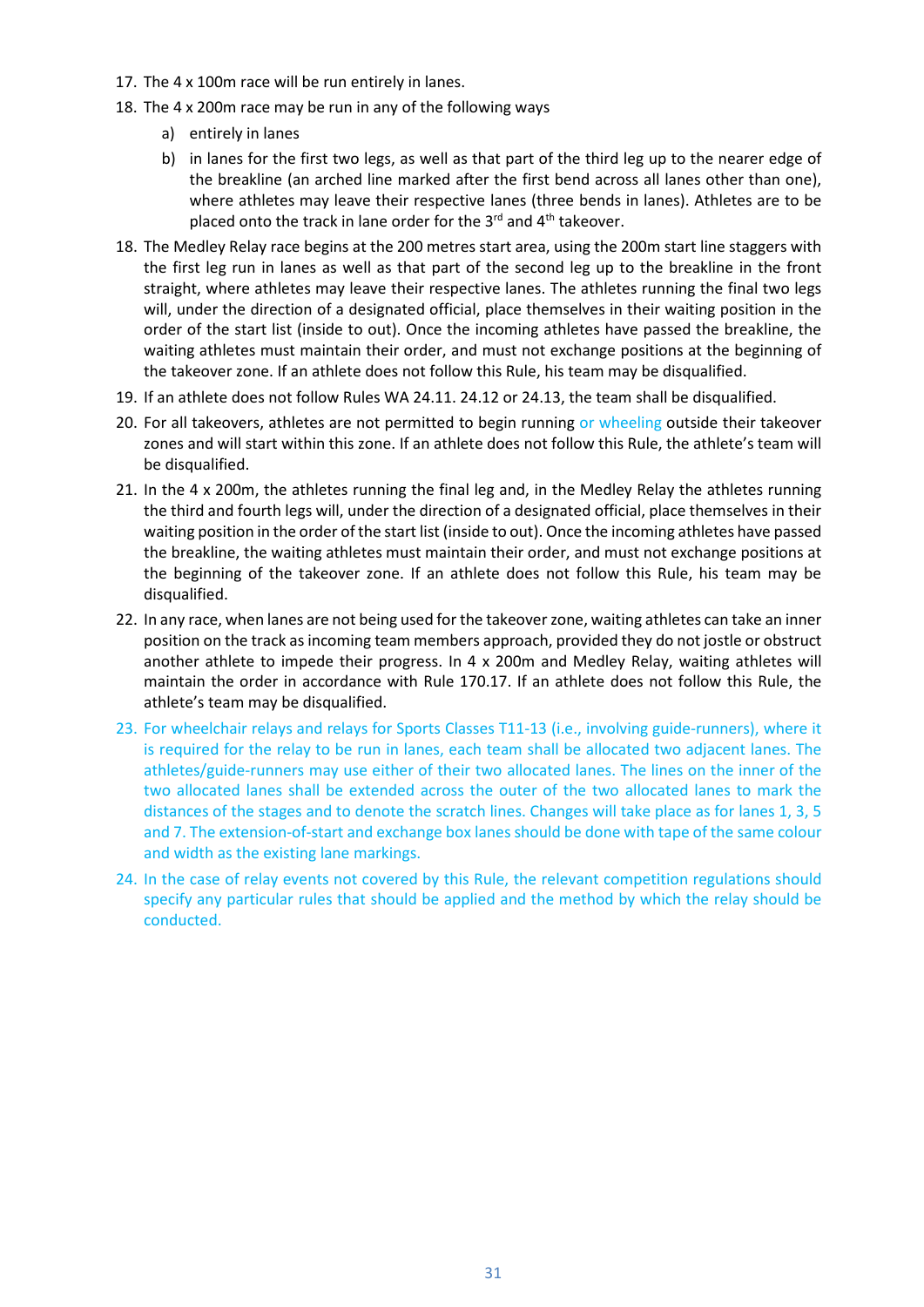## **SECTION IV - FIELD EVENTS**

#### <span id="page-31-1"></span><span id="page-31-0"></span>**WA TR25/WPA 24 GENERAL CONDITIONS – FIELD EVENTS**

*WA Rule 25 and WPA 24 with the exception of WA Rules TR25.1, 25.2, 25.3.2, 25.17 and WPA Rules 24.1, 24.2, 24.3(b), 24.17, 24.18 and 24.23 have been replaced by the following:*

#### **Markers**

- 1. An athlete may place alongside the runway 1 or 2 markers (supplied or approved by the organisers) to assist them in their run-up and take-off.
- 2. The use of sharp or pointed markers or anything considered dangerous by the Referee will be prohibited.

#### **Competition Order**

- 3. The order in which athletes shall take their trials shall be drawn randomly.
- 4. In all events, except for the High Jump, where there are more than 8 athletes, each athlete shall be allowed 3 trials and the 8 athletes with the best valid performances may be allowed additional trials.
- 5. Except for Seated Throwing Events, no athlete shall have more than one trial consecutively.
- 6. In the event of a tie (after a count-back) for the 8th place, any athletes so tying may also be allowed the additional trials. (Tying means, in this case achieving the same distance).
- 7. Where there are 8 athletes or fewer, each athlete shall be allowed all applicable trials regardless of the number of failures recorded.
- 8. The competing order for any additional trials shall be in the reverse ranking order recorded after the first 3 rounds of trials.
- 9. In all events except High Jump, each athlete shall have a minimum of 3 trials and no more than 6.

#### **Commencement of Competition**

- 10. Competition commences with the first trial in the first round.
- 11. The trials shall commence when the Official responsible indicates to the athlete that all is ready for the trial to begin, and the athlete is called.
- 12. The period allowed for this trial shall commence from that moment.
- 13. A round commences when the first athlete eligible to compete in the round commences theirtrial.
- 14. A round is complete when the last athlete eligible and present to compete in the round completes their trial.

#### **Completion of Trial**

- 15. Throws a trial is complete when the athlete leaves the circle (discus and shot put) or runway (javelin).
- 16. Seated Throws a trial is complete once the implement has landed within the permitted zone.

17. Long & Triple Jump - a trial is complete when the athlete leaves the landing pit.

#### Note: Leaving the pit is defined as the first contact made by the foot with the border or ground outside the *landing area.*

18. High Jump - a trial is complete when the Chief Judge designates a "fair/fail jump".

#### **Completion of Competition**

- 19. High Jump the high jump is complete when the last remaining athlete fails or decides to stop.
- 20. All other events are complete when the last round is completed.

#### *Note: The number of rounds in a competition must be clearly stated at the start of the competition and where possible indicated in the program.*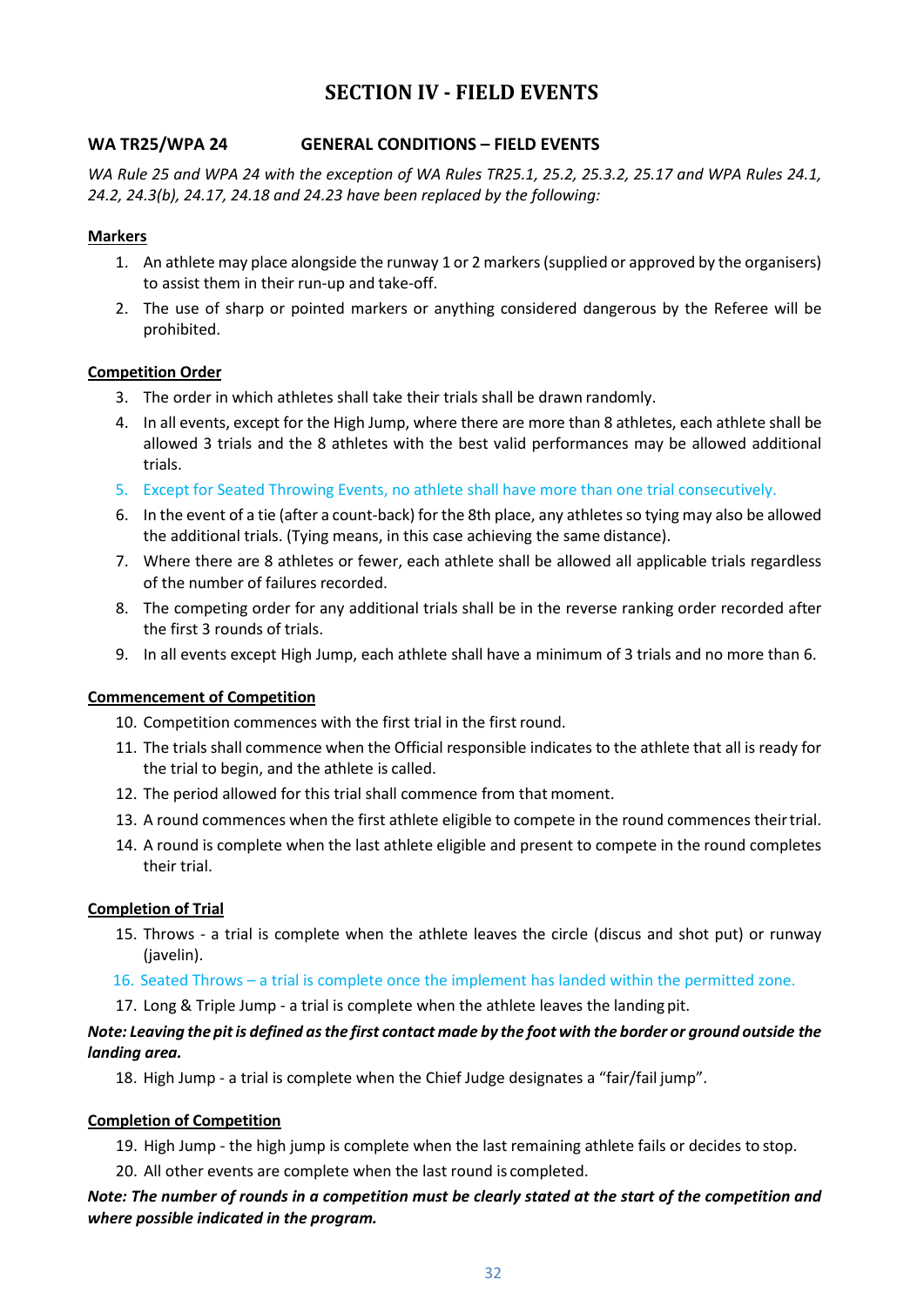#### **Failure**

21. In all field events if an athlete incurs a failure, they will be told the reason for the failure at the completion of the trial.

#### **Substitute Trials**

22. If, for any reason, an athlete is hampered in a trial in a field event, the Referee shall have the power to award that athlete a substitute trial.

#### **Delay**

23. A time warning may be given to an athlete. Such a warning is indicated by a raised yellow flag, which is kept raised for the last 15 seconds prior to the disallowing of a trial for exceeding the timelimit.

#### **Absence during competition**

24. Any athlete who leaves the immediate event area (as defined prior to the commencement of the competition by the Chief Judge or Referee) without permission, may be cautioned by the Chief Judge and warned that any repetition, may result in them being excluded from further participation in that event. The Referee may make the decision to disqualify the athlete. Any performance up to the time of a disqualification shall stand.

#### **Change of competition area**

- 25. Referees shall have the power to change the place of the competition in any field event, if in their opinion the conditions justify a change.
- 26. Such a change shall be made only after a round is completed.
- 27. If a change is required because conditions are dangerous, then the round shall be restarted.

#### **Results**

28. Upon completion of each event the final result sheet shall be checked and signed by the Referee and immediately handed to the recording area and/or Key site official.

#### **Ties**

- 29. In all field events, except for High Jump:
	- a) The 2nd best performance of the athletes tying shall decide the tie. If a tie remains, the 3rd best and so on
	- b) If athletes in field events are tied for any place after all count backs have been applied, then equal placing will be declared
- 30. High Jump ties:
	- a) The athlete with the lowest number of jumps at the height at which the tie occurs shall be awarded the higher place
	- b) If the tie remains, the athlete with the lowest total of failures throughout the competition up to and including the height last cleared shall be awarded the higher place.
	- c) If the tie remains the athletes shall be awarded the same place in the competition. There is no jump-off for placing's.
	- d) If the result determines progression to the next level of competition, then a jump offshould take place. This jump off will not affect placing's.

#### **Measuring**

- 31. The Judges shall judge, measure and record each valid trial of the athletes.
- 32. All measurements shall be made immediately after each valid trial.
- 33. Where possible, all measurements must be made using Electronic Distance Measuring (EDM). When EDM is not available, a fibreglass or steel tape measure graduated in centimetres, or a graduated bar for high jump, should be used.
- 34. In measuring all field events, except the High Jump, the zero end of the tape or EDM prism should be placed at the nearest edge of the mark where the implement first lands or where the athlete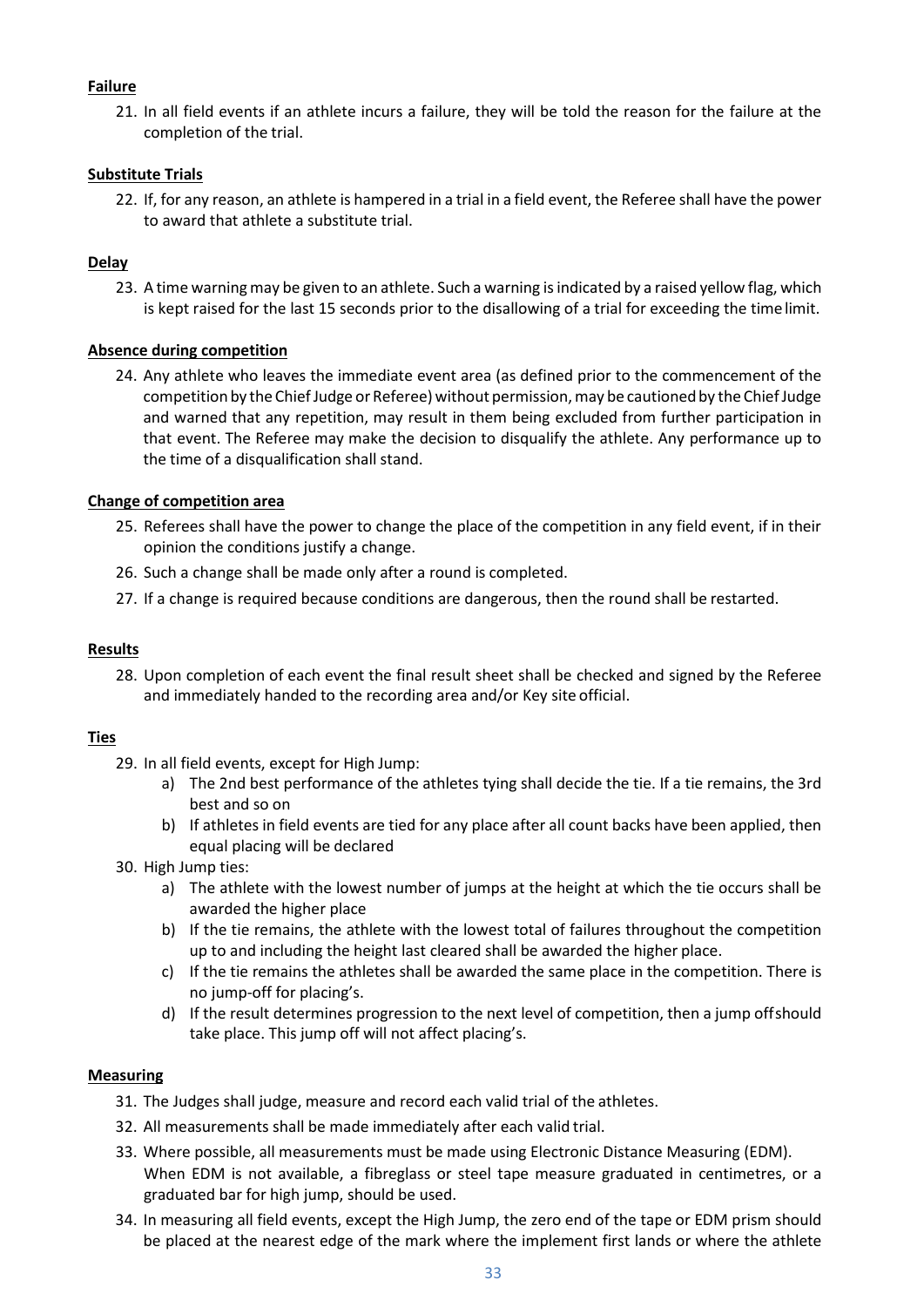makes a mark in the pit closest to the take-off.

- 35. Distances shall always be recorded to the nearest centimetre (0.01m) below the distance measured if the distance measured is not a whole centimetre.
- 36. In High Jump all measurements shall be made, in whole centimetres, perpendicular from the ground with a steel or fibreglass measuring bar to the lowest part of the upper (top) side of the bar.

#### <span id="page-33-0"></span>**WA TR27 HIGH JUMP**

*WA Rules TR27.2.1, 27.3, 27.4, 27.5, 27.7 and 27.10 have been replaced by the following:*

#### **Safety**

- 1. The Chief Judge (or Association equivalent) shall ensure that the landing area is satisfactory and that the uprights and cross bar are in good condition
- 2. The Chief Judge (or Association equivalent) shall have the power to caution any athlete using an unsafe technique, and if necessary, not allow the athlete to continue further in the event.

#### **Validity of Jumps**

- 3. An athlete may commence jumping at any height above the minimum height and may jump at their own discretion at any subsequent height. 3 successive failures, not necessarily at the same height, disqualifies the athlete from competing further.
- 4. The effect ofthisrule isthat an athletemay forego their 2nd or 3rd jumps at a particular height(after failing 1st or 2nd time) and still jump at a subsequent height.
- 5. If the bar falls off without having been knocked by the athlete (e.g., due to strong wind) the athlete is not penalised.

#### **Measuring**

- 6. Before the commencement of the competition the Judge shall announce to the athletes thestarting height and the subsequent heights to which the bar has been raised at the commencement of each round.
- 7. The height of the crossbar should be checked at both ends to confirm it is horizontal and, in the centre, to confirm the correct height.
- 8. In the case of a sagging crossbar measurement is made from the ground perpendicular to the upper edge of the crossbar at the point where it is lowest.
- 9. In the case ofrecords,the Referee and Chief Judge must check themeasurement when the crossbar is placed at the record height. They must recheck the measurement before each subsequent record attempt if the crossbar has been disturbed since lastmeasured.
- 10. Even after all other athletes have failed an athlete is entitled to continue until they forfeit their right to compete further.
- 11. The heights to which the crossbar is raised shall be decided after consulting with the athlete
- 12. Each athlete shall be credited with the best of all their jumps, subject to the conditions relating to ties.

#### **Increments**

13. It is recommended that the bar be raised by 5cm increments until there are six or fewer athletes remaining and by increments of 2cm thereafter until only one athlete remains. When only one athlete remains, that athlete may choose the increments.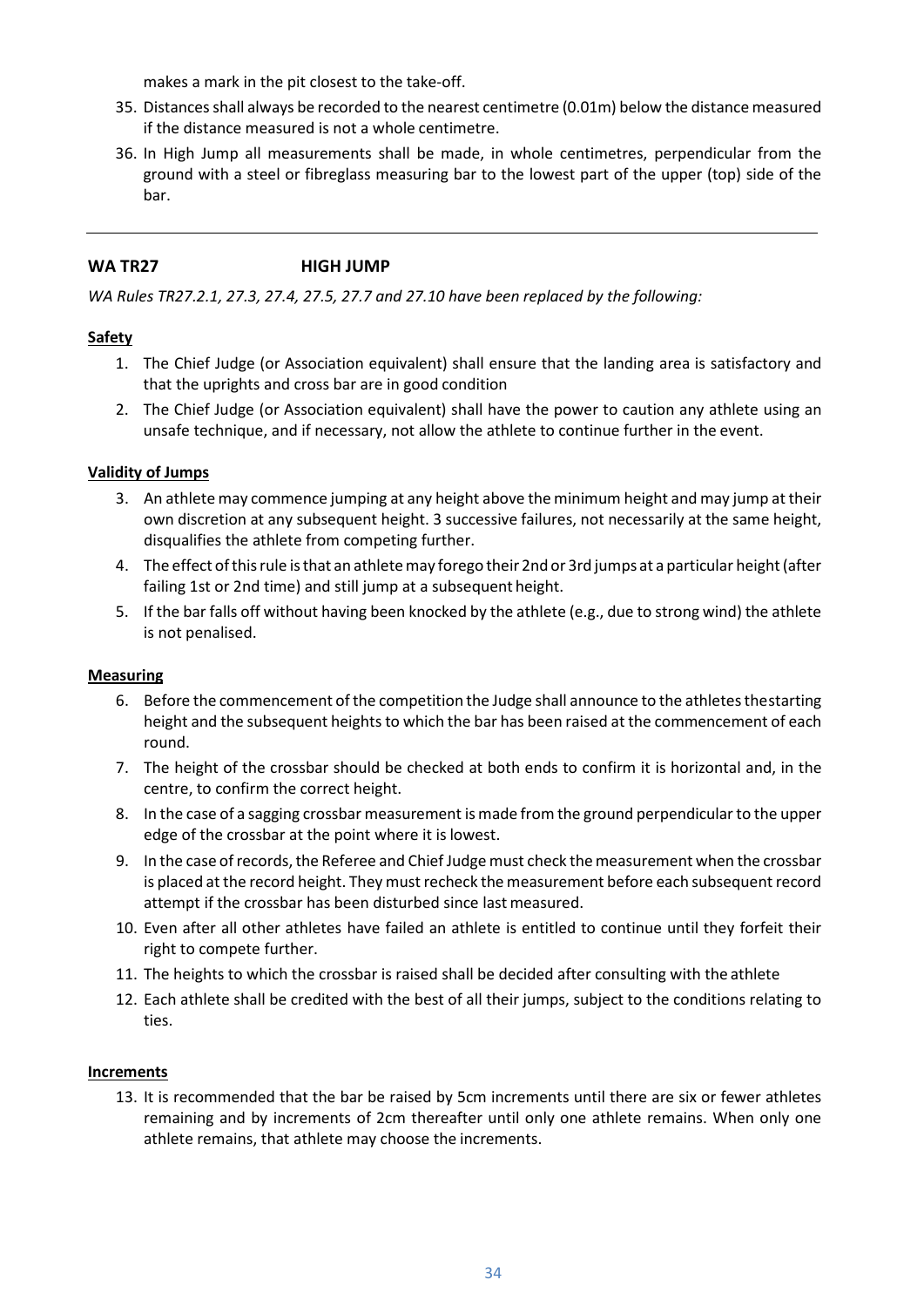#### **Measurement of Run In**

14. Once the competition starts, athletes may only re-measure their run up with the permission of the Chief Judge. This re-measurement must be done within the allocated time for the athletes' time for the trial. The athlete may touch the upright or bar, but should the bar be dislodged, a failure must be recorded for that trial.

#### **Age Restrictions**

- 15. Under 9 will be the starting age group for High Jump at Association level competitions in all Affiliated Associations.
- 16. The Scissor technique will be the only allowable technique performed in High Jump for the Under 8, Under 9 and Under 10 age groups at all levels of competition.

It shall be a valid scissor jump if all other relevant high jump rules are adhered to, and:

- a) The head of the athlete does not go over the bar before the leading foot (the foot of the leg closest to the bar at take-off);
- b) The head of the athlete is not below the buttocks when the buttocks clear the bar, and
- c) The athlete's lead foot touches the mat before any other part of the body.
- 17. All athletes in the Under 11 and above age groups will have the option to use any legal jumping technique where flop mats are provided at all levels of competition.

#### **Minimum Height for mats**

- 18. The height for scissor mats at all competition levels and in all Affiliated Associations will be between 150mm and 300mm with minimum dimensions of 5m x 3m
- 19. The minimum height for flop mats at all competition levels and in all Affiliated Associations will be 400mm with minimum dimensions of 5m x 3m.

#### *Note: LAA recommends that 500mm mats or higher be the preferred height.*

#### <span id="page-34-0"></span>**WA TR29/WPA 27 GENERAL CONDITIONS – HORIZONTAL JUMPS**

*WA Rule TR29 and WPA Rule 27 have been replaced by the following:*

1. The long jump runway and pit shall comply with the specifications set out within the WA Track & Field Facilities Manual, except as modified within thissection.

#### **Runway**

2. Where possible the length of the runway shall be at least 40m. There is no limitation on the maximum length of the runway.

#### **Take-off Board**

- 3. Only one type of take-off area shall be used in competition:
	- a) U9-U10: A 0.5m x 1.22m mat covered with damp sand, soft earth or any similar materials where the foot imprint can be observed.
	- b) U11 and above: A 0.2m x 1.22m area, consisting of either a board sunk level with the runway, or painted on to the runway. A strip of plasticine or other suitable material (e.g., damp sand) may be placed immediately beyond the take-off line, to a maximum height of 7mm. Where a board or painted take-off area is not available a mat may be used.
	- c) All age groups Classes T11 and T12: A 1.00m x 1.22m mat covered with damp sand, soft earth, or any similar materials where the foot imprint can be observed.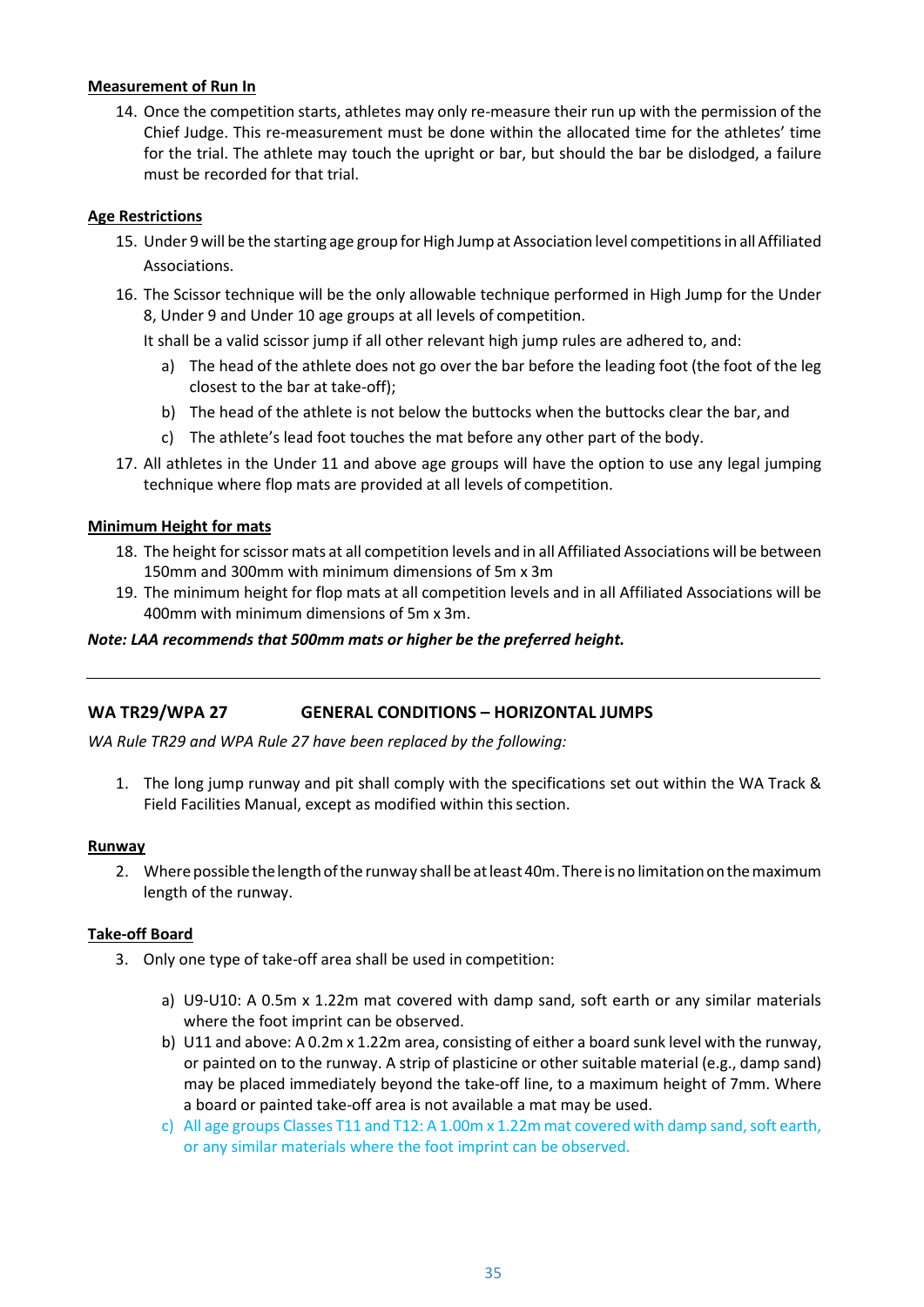#### **Distance Measurement**

#### 4. U9-U10 and all ages Classes T11 & T12:

- a) Where any part of the athlete's foot lands on the take-off area, the jump will be measured as the shortest distance from the nearest break in the landing area made by any part of the body or limbs to the imprint made in the take-off area by the take-offfoot.
- b) Where no part of the athlete's foot lands in the take-off area, the jump will be measured from the nearest break in the landing area made by any part of the body or limbs to the edge of the take-off area furthest from the landing area, or its extension. The measurementmust be taken perpendicular to the back of the mat or its extension.



#### Horizontal Jump T11-12

#### 5. U11 and above:

- a) The jump shall be measured as the shortest distance from the nearest break in the landing area made by any part of the body or limbs to the front edge of the take-off area.
- b) The measurement must be taken perpendicular to the take-off area or its extension.

#### **Run Up Measurement**

6. Once the competition starts, athletes may only re-measure their run up with the permission of the Chief Judge. This further re-measurement must not be made on the runway, except where the Chief Judge deems the outsides of the runway unsafe.

#### **Failure**

- 7. In the Long Jump and the Triple Jump, it shall be counted as a failure if:
	- a) Any part of the mark made by the athlete's take-off foot protrudes over the front edge of the take-off area.
	- b) If an athlete takes off before reaching the take-off area it shall not, for that reason, be counted as a failure.
	- c) In the course of landing, the athlete touches the ground outside the landing area nearer to the take-off than the nearest break in the landing area made by the jump.
	- d) When leaving the landing area, an athlete's first contact with the border or ground outside is nearer the take-off line than the nearest break in the sand made on landing or made by overbalancing.
	- e) After landing, the athlete walks back through the landing area without first correctly exiting the pit.
	- f) An athlete takes off from outside either end of the take-off area, whether beyond or before the extension take-off line.
	- g) Any sort of somersaulting is used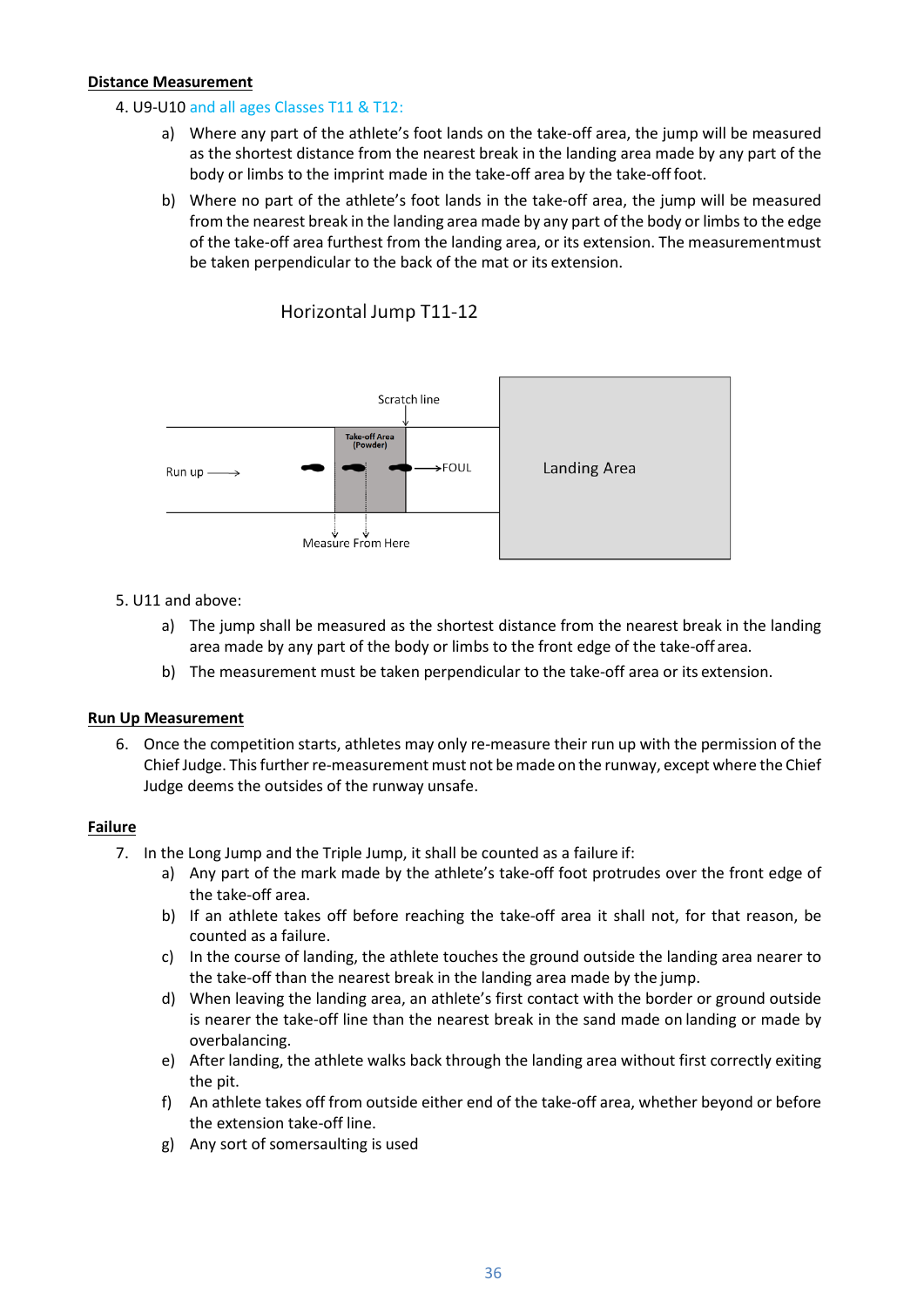#### **Prosthetic Device(s)**

- 8. For athletes competing in horizontal Jumping Events in sport classes T61-64, the use of prosthetic device(s) is optional. The relevant Official shall ensure that Rule 6.12(b) is observed.
	- a) If the prosthetic device(s) is lost during the run-up then the athlete cannot continue without the prosthetic device(s). The athlete shall fix/adjust the prosthetic devices and recommence the trial provided they are within the time allowed for the trial;
	- b) If the prosthetic devices are lost during the process of jumping and the mark where the prosthetic device(s) lands is the closest mark to the take-off board in the landing area, then that is the mark that the trial will be measured from;
	- c) If the prosthetic device(s) lands outside the landing area, it shall be counted as a failure and recorded as such.

#### <span id="page-36-0"></span>**WA TR30/WPA 28 LONG JUMP**

*WA Rule TR30.5 and WPA Rule 28.5 have been replaced by the following:*

#### **Take-off Line**

5. a) U10 & below age groups: The take-off area or mat shall be placed at a maximum 0.5m from the nearer edge of the landing area

b) U11 and above age groups: The take-off line shall be placed between 1m and 2m from the nearer edge of the landing area.

#### <span id="page-36-1"></span>**WA TR31 TRIPLE JUMP**

*WA Rules TR31.3, 31.4 and 31.5 have been replaced by the following:*

- 1. In the Triple Jump, the take-off lines shall be in whole metre increments from the nearer edge of the pit. The Organising Committee for the Competition shall determine the take-off lines to be used for each event, prior to the commencement of the Competition.
- 2. Athletes may change their take-off board as many times as they wish, as long as they notify the officials at the event, prior to each jump.

*Note: Rule 30.1.4 does not apply to the normal landing from the hop and step phases.*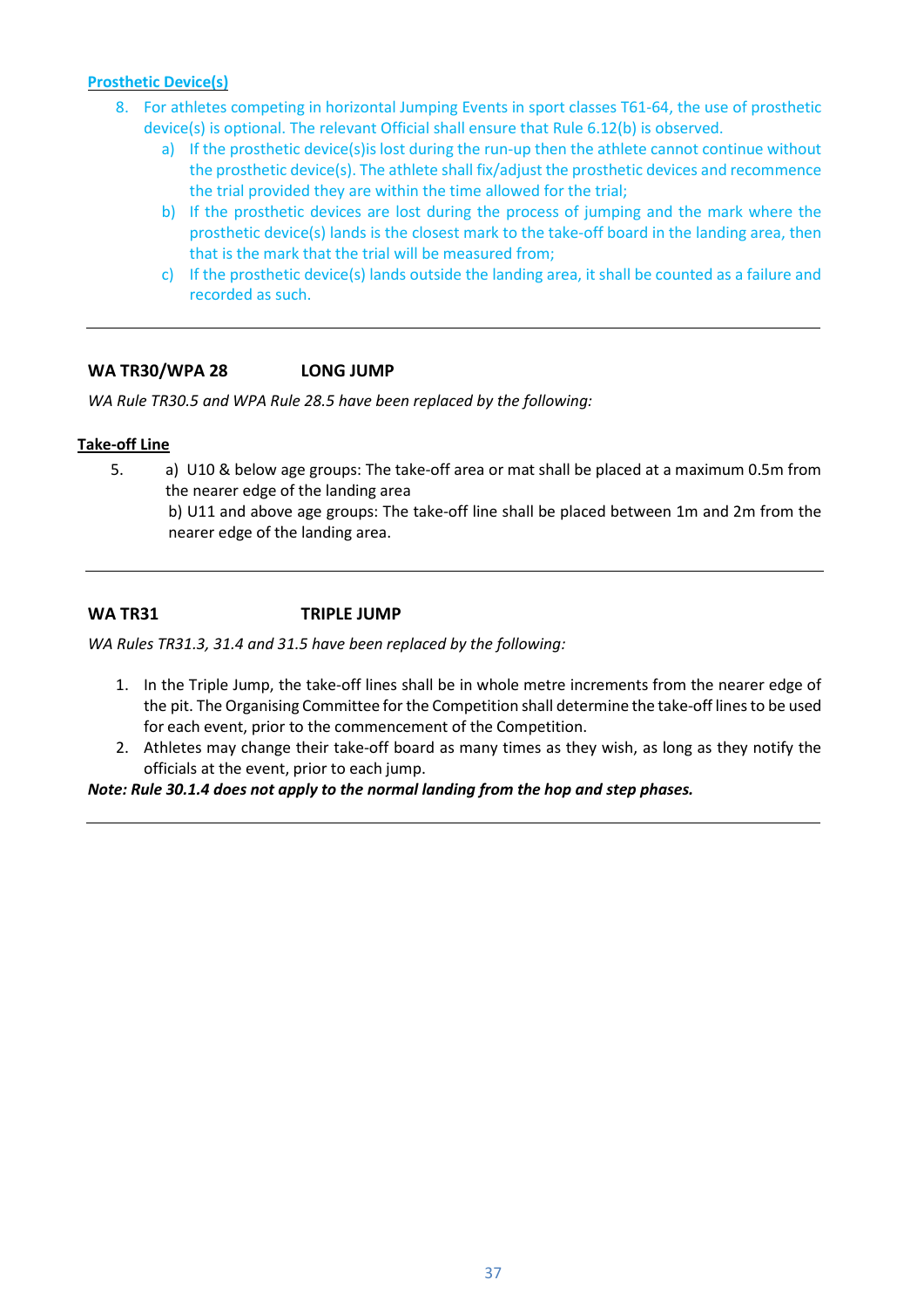#### <span id="page-37-0"></span>**WA TR32/WPA 30 GENERAL CONDITIONS – THROWING EVENTS**

*WA Rule TR32 and WPA Rule 30 with the exception WA Rules TR32.15 and 32.18 and WPA Rules 30.15 and 30.18 have been replaced by the following:*

- 1. All implements shall conform to the specifications set out with Little Athletics Australia Standard Events.
- 2. All implements shall be provided by the organisers of the Competition.
- 3. No athlete is allowed to use any other implements, or to take them on to the competition area.

#### **Table 7 - Implements – Able Body**

|       |                 | Girls               |                      | <b>Boys</b> |                 |                     |               |
|-------|-----------------|---------------------|----------------------|-------------|-----------------|---------------------|---------------|
| Age   |                 | Event               |                      | Age         |                 | Event               |               |
| Group | <b>Shot Put</b> | <b>Discus Throw</b> | <b>Javelin Throw</b> | Group       | <b>Shot Put</b> | <b>Discus Throw</b> | Javelin Throw |
| U9    | 2kg             | 500g                |                      | U9          | 2kg             | 500g                |               |
| U10   | 2kg             | 500g                |                      | U10         | 2kg             | 500g                |               |
| U11   | 2kg             | 500g                | 400 <sub>g</sub>     | U11         | 2kg             | 500g                | 400g          |
| U12   | 2kg             | 750g                | 400 <sub>g</sub>     | U12         | 2kg             | 750g                | 400g          |
| U13   | 3kg             | 750g                | 400 <sub>g</sub>     | U13         | 3kg             | 750g                | 600g          |
| U14   | 3kg             | 1kg                 | 400 <sub>g</sub>     | U14         | 3kg             | 1kg                 | 600g          |
| U15   | 3kg             | 1kg                 | 500g                 | U15         | 4kg             | 1kg                 | 700g          |

#### **Table 8 - Implements – Multi-Class**

| Classification | Little<br><b>Athletics</b><br><b>Registration</b> |                   | Girls             |                | <b>Boys</b>       |                   |                |
|----------------|---------------------------------------------------|-------------------|-------------------|----------------|-------------------|-------------------|----------------|
|                | Age                                               | <b>Shot Put</b>   | <b>Discus</b>     | <b>Javelin</b> | <b>Shot Put</b>   | <b>Discus</b>     | <b>Javelin</b> |
| F01            | U17                                               | 3.0 <sub>Kg</sub> | 1.0 <sub>kg</sub> | 500g           | 5.0 <sub>Kg</sub> | 1.5 <sub>kg</sub> | 700g           |
|                | U16                                               | 3.0 <sub>kg</sub> | 1.0 <sub>kg</sub> | 500g           | 4.0 <sub>Kg</sub> | 1.0 <sub>kg</sub> | 700g           |
|                | U15                                               | 3.0 <sub>kg</sub> | 1.0 <sub>kg</sub> | 500g           | 4.0 <sub>Kg</sub> | 1.0 <sub>kg</sub> | 700g           |
|                | U14                                               | 3.0 <sub>kg</sub> | 1.0 <sub>kg</sub> | 400g           | 3.0 <sub>Kg</sub> | 1.0 <sub>kg</sub> | 600g           |
|                | U13                                               | 3.0 <sub>Kg</sub> | 750g              | 400g           | 3.0 <sub>kg</sub> | 750g              | 600g           |
|                | U12                                               | 2.0 <sub>kg</sub> | 750g              | 400g           | 2.0 <sub>kg</sub> | 750g              | 400g           |
|                | U11                                               | 2.0 <sub>kg</sub> | 500g              | 400g           | 2.0 <sub>Kg</sub> | 500g              | 400g           |
|                | U10                                               | 2.0 <sub>kg</sub> | 500g              | No Event       | 2.0 <sub>kg</sub> | 500g              | No Event       |
|                | U9                                                | 2.0 <sub>Kg</sub> | 500g              | No Event       | 2.0 <sub>kg</sub> | 500g              | No Event       |
| F11-F13        | <b>U17</b>                                        | 3.0 <sub>kg</sub> | 1.0 <sub>kg</sub> | 500g           | 5.0 <sub>Kg</sub> | 1.5 <sub>kg</sub> | 700g           |
|                | U16                                               | 3.0 <sub>Kg</sub> | 1.0 <sub>kg</sub> | 500g           | 4.0 <sub>Kg</sub> | 1.0 <sub>kg</sub> | 700g           |
|                | U15                                               | 3.0 <sub>Kg</sub> | 1.0 <sub>kg</sub> | 500g           | 4.0 <sub>Kg</sub> | 1.0 <sub>kg</sub> | 700g           |
|                | U14                                               | 3.0 <sub>Kg</sub> | 1.0 <sub>kg</sub> | 400g           | 3.0 <sub>kg</sub> | 1.0 <sub>kg</sub> | 600g           |
|                | U13                                               | 3.0 <sub>kg</sub> | 750g              | 400g           | 3.0 <sub>kg</sub> | 750g              | 600g           |
|                | U12                                               | 2.0 <sub>kg</sub> | 750g              | 400g           | 2.0 <sub>kg</sub> | 750g              | 400g           |
|                | U11                                               | 2.0 <sub>kg</sub> | 500g              | 400g           | 2.0 <sub>kg</sub> | 500g              | 400g           |
|                | U10                                               | 2.0 <sub>kg</sub> | 500g              | No Event       | 2.0 <sub>kg</sub> | 500g              | No Event       |
|                | U9                                                | 2.0 <sub>kg</sub> | 500g              | No Event       | 2.0 <sub>kg</sub> | 500g              | No Event       |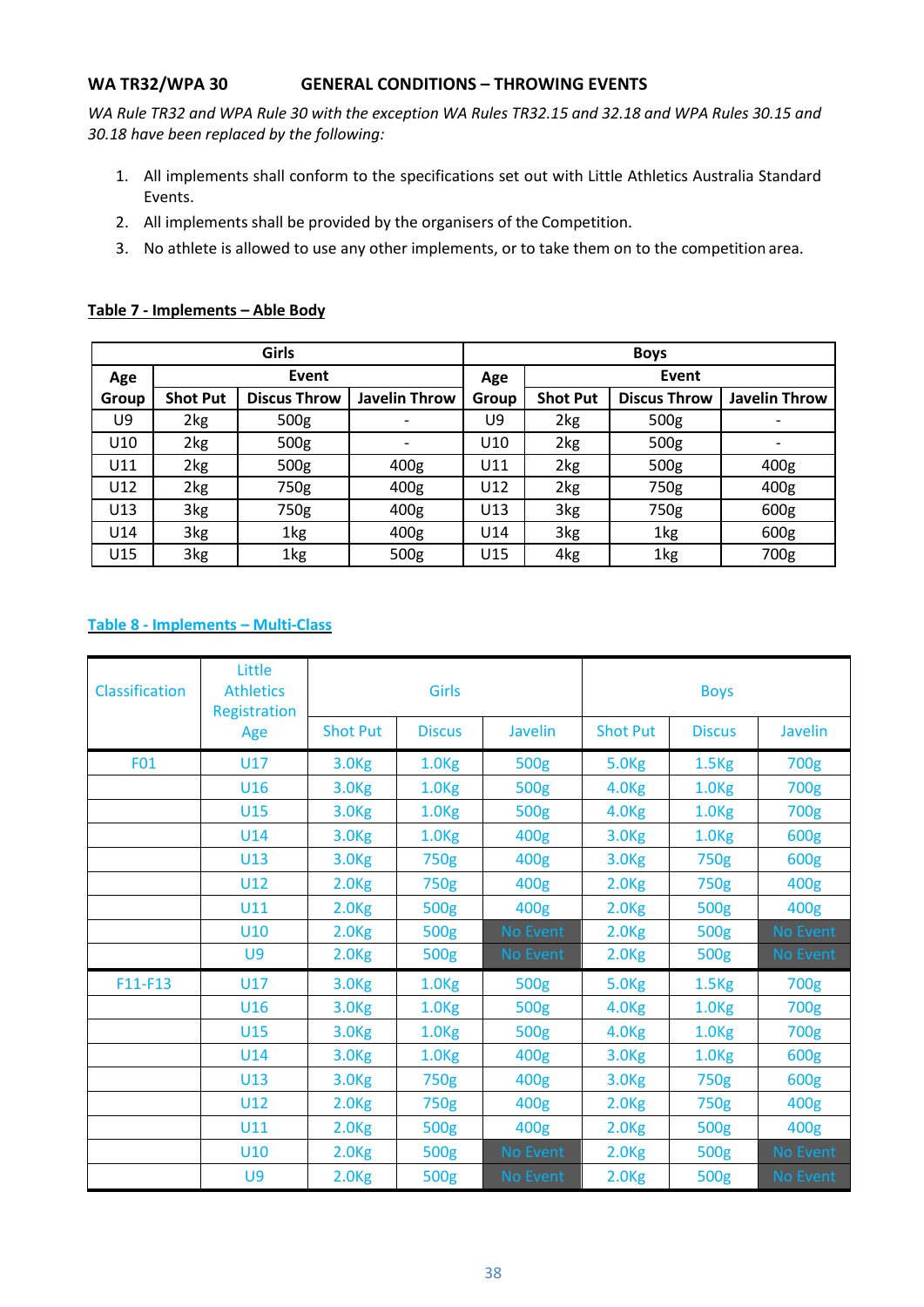| Classification | Little<br><b>Athletics</b><br>Registration |                   | Girls             |                 | <b>Boys</b>       |                   |          |
|----------------|--------------------------------------------|-------------------|-------------------|-----------------|-------------------|-------------------|----------|
|                | Age                                        | <b>Shot Put</b>   | <b>Discus</b>     | <b>Javelin</b>  | <b>Shot Put</b>   | <b>Discus</b>     | Javelin  |
| <b>F20</b>     | U17                                        | 3.0 <sub>Kg</sub> | 1.0 <sub>kg</sub> | 500g            | 5.0 <sub>Kg</sub> | 1.5 <sub>kg</sub> | 700g     |
|                | U16                                        | 3.0 <sub>Kg</sub> | 1.0 <sub>kg</sub> | 500g            | 4.0 <sub>Kg</sub> | 1.0 <sub>kg</sub> | 700g     |
|                | U15                                        | 3.0 <sub>Kg</sub> | 1.0 <sub>Kg</sub> | 500g            | 4.0 <sub>kg</sub> | 1.0 <sub>kg</sub> | 700g     |
|                | U14                                        | 3.0 <sub>kg</sub> | 1.0 <sub>kg</sub> | 400g            | 3.0 <sub>Kg</sub> | 1.0 <sub>Kg</sub> | 600g     |
|                | U13                                        | 3.0 <sub>Kg</sub> | 750g              | 400g            | 3.0 <sub>Kg</sub> | 750g              | 600g     |
|                | U12                                        | 2.0 <sub>kg</sub> | 750g              | 400g            | 2.0 <sub>kg</sub> | 750g              | 400g     |
|                | U11                                        | 2.0 <sub>kg</sub> | 500g              | 400g            | 2.0 <sub>kg</sub> | 500g              | 400g     |
|                | U10                                        | 2.0 <sub>kg</sub> | 500g              | No Event        | 2.0 <sub>kg</sub> | 500g              | No Event |
|                | U9                                         | 2.0 <sub>kg</sub> | 500g              | No Event        | 2.0 <sub>kg</sub> | 500g              | No Event |
| F21            | U17                                        | 2.0 <sub>kg</sub> | 750g              | 400g            | 3.0 <sub>Kg</sub> | 1.0 <sub>Kg</sub> | 500g     |
|                | U16                                        | 2.0 <sub>kg</sub> | 750g              | 400g            | 3.0 <sub>Kg</sub> | 1.0 <sub>kg</sub> | 500g     |
|                | U15                                        | 2.0 <sub>kg</sub> | 750g              | 400g            | 3.0 <sub>Kg</sub> | 1.0 <sub>Kg</sub> | 500g     |
|                | U14                                        | 2.0 <sub>kg</sub> | 750g              | 400g            | 3.0 <sub>Kg</sub> | 1.0 <sub>kg</sub> | 500g     |
|                | U13                                        | 2.0 <sub>kg</sub> | 500g              | 400g            | 3.0 <sub>Kg</sub> | 750g              | 400g     |
|                | U12                                        | 1.0 <sub>kg</sub> | 500g              | 400g            | 2.0 <sub>kg</sub> | 750g              | 400g     |
|                | U11                                        | 1.0 <sub>kg</sub> | 500g              | 400g            | 2.0 <sub>kg</sub> | 500g              | 400g     |
|                | U10                                        | 1.0 <sub>kg</sub> | 500g              | No Event        | 2.0 <sub>kg</sub> | 500g              | No Event |
|                | U9                                         | 1.0 <sub>Kg</sub> | 500g              | No Event        | 2.0 <sub>kg</sub> | 500g              | No Event |
| F31            | U17                                        | No Event          | No Event          | <b>No Event</b> | No Event          | No Event          | No Event |
|                | U16                                        | No Event          | No Event          | No Event        | No Event          | No Event          | No Event |
|                | U15                                        | No Event          | No Event          | <b>No Event</b> | <b>No Event</b>   | No Event          | No Event |
| eated Throws   | U14                                        | No Event          | <b>No Event</b>   | No Event        | No Event          | No Event          | No Event |
|                | U13                                        | No Event          | No Event          | No Event        | No Event          | No Event          | No Event |
|                | U12                                        | No Event          | <b>No Event</b>   | No Event        | No Event          | No Event          | No Event |
| ഄഁ             | U11                                        | No Event          | No Event          | No Event        | No Event          | No Event          | No Event |
|                | U10                                        | No Event          | No Event          | No Event        | No Event          | No Event          | No Event |
|                | U9                                         | No Event          | No Event          | No Event        | No Event          | No Event          | No Event |
| <b>F32</b>     | U17                                        | 1.0 <sub>kg</sub> | 750g              | No Event        | 2.0 <sub>kg</sub> | 750g              | No Event |
|                | U16                                        | 1.0 <sub>kg</sub> | 750g              | No Event        | 2.0 <sub>kg</sub> | 500g              | No Event |
|                | U15                                        | 1.0 <sub>kg</sub> | 750g              | No Event        | 1.0 <sub>kg</sub> | 750g              | No Event |
|                | U14                                        | 1.0 <sub>kg</sub> | 500g              | No Event        | 1.0 <sub>kg</sub> | 500g              | No Event |
| Seated Throws  | U13                                        | 1.0 <sub>kg</sub> | 500g              | No Event        | 1.0 <sub>kg</sub> | 500g              | No Event |
|                | U12                                        | 1.0 <sub>kg</sub> | 500g              | No Event        | 1.0 <sub>kg</sub> | 500g              | No Event |
|                | U11                                        | 1.0 <sub>kg</sub> | 500g              | No Event        | 1.0 <sub>Kg</sub> | 500g              | No Event |
|                | U10                                        | 1.0 <sub>kg</sub> | 500g              | No Event        | 1.0 <sub>Kg</sub> | 500g              | No Event |
|                | U9                                         | 1.0 <sub>kg</sub> | 350g              | No Event        | 1.0 <sub>Kg</sub> | 350g              | No Event |
| <b>F33</b>     | U17                                        | 2.0 <sub>kg</sub> | 750g              | 500g            | 2.0 <sub>kg</sub> | 750g              | 600g     |
|                | U16                                        | 2.0 <sub>kg</sub> | 750g              | 500g            | 2.0 <sub>kg</sub> | 500g              | 600g     |
|                | U15                                        | 2.0 <sub>kg</sub> | 750g              | 400g            | 2.0 <sub>kg</sub> | 750g              | 500g     |
| Seated Throws  | U14                                        | 1.0 <sub>kg</sub> | 500g              | 400g            | 2.0 <sub>kg</sub> | 500g              | 500g     |
|                | U13                                        | 1.0 <sub>kg</sub> | 500g              | 400g            | 2.0 <sub>kg</sub> | 500g              | 400g     |
|                | U12                                        | 1.0 <sub>kg</sub> | 500g              | 400g            | 1.0 <sub>kg</sub> | 500g              | 400g     |
|                | U11                                        | 1.0 <sub>kg</sub> | 500g              | 400g            | 1.0 <sub>kg</sub> | 500g              | 400g     |
|                | U10                                        | 1.0 <sub>kg</sub> | 500g              | No Event        | 1.0 <sub>kg</sub> | 500g              | No Event |
|                | U9                                         | 1.0 <sub>kg</sub> | 500g              | No Event        | 1.0 <sub>kg</sub> | 500g              | No Event |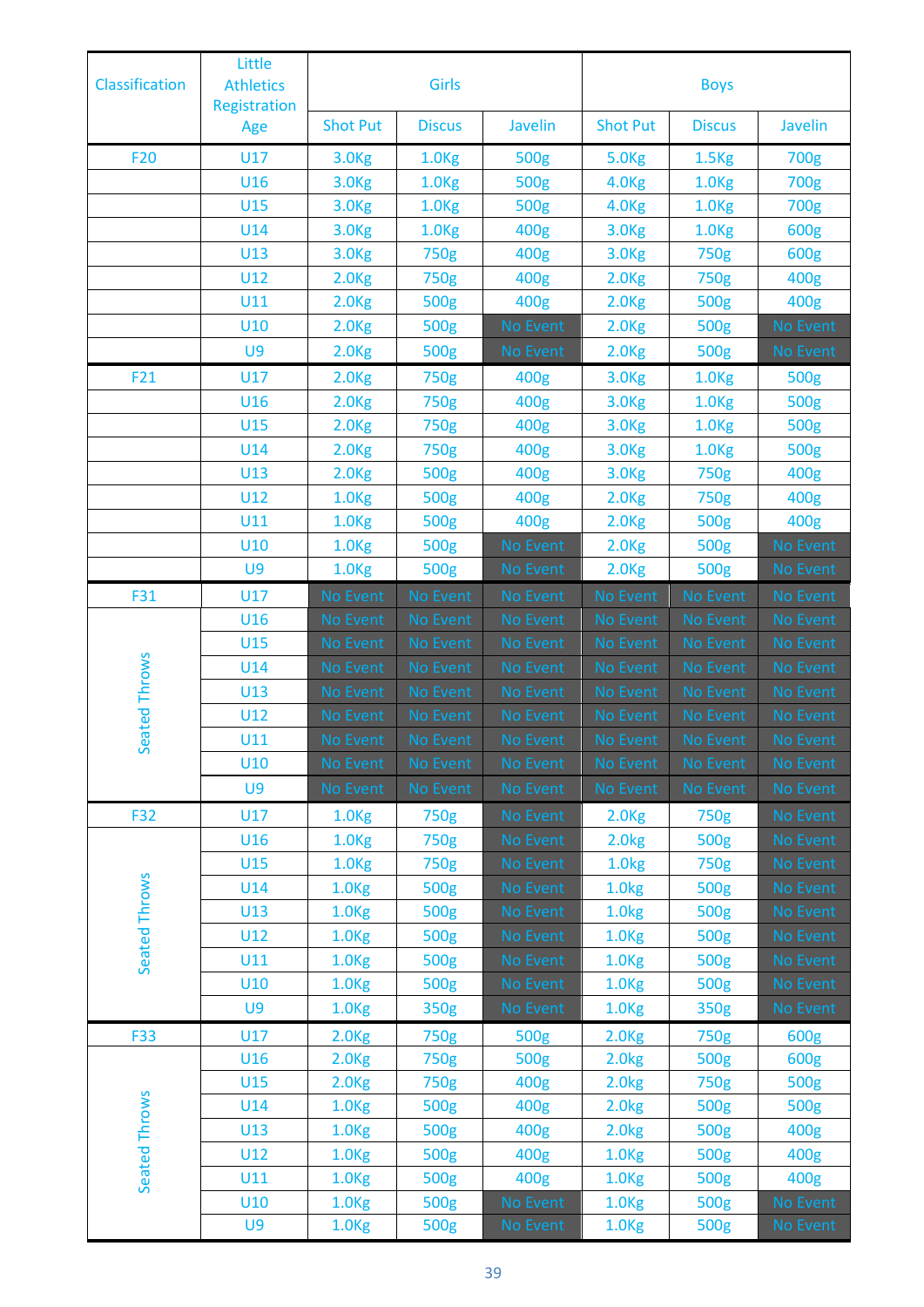| Little<br><b>Athletics</b><br><b>Classification</b><br>Registration |     |                   | Girls         |                | <b>Boys</b>       |                   |          |
|---------------------------------------------------------------------|-----|-------------------|---------------|----------------|-------------------|-------------------|----------|
|                                                                     | Age | <b>Shot Put</b>   | <b>Discus</b> | <b>Javelin</b> | <b>Shot Put</b>   | <b>Discus</b>     | Javelin  |
| F34                                                                 | U17 | 2.0 <sub>kg</sub> | 750g          | 500g           | 3.0 <sub>Kg</sub> | 750g              | 600g     |
|                                                                     | U16 | 2.0 <sub>kg</sub> | 750g          | 500g           | 2.0kg             | 500g              | 600g     |
|                                                                     | U15 | 2.0 <sub>kg</sub> | 750g          | 400g           | 3.0 <sub>kg</sub> | 750g              | 500g     |
| Seated Throws                                                       | U14 | 2.0 <sub>Kg</sub> | 500g          | 400g           | 2.0kg             | 500g              | 500g     |
|                                                                     | U13 | 2.0 <sub>kg</sub> | 500g          | 400g           | 2.0 <sub>kg</sub> | 500g              | 400g     |
|                                                                     | U12 | 2.0 <sub>kg</sub> | 500g          | 400g           | 1.5 <sub>kg</sub> | 500g              | 400g     |
|                                                                     | U11 | 2.0 <sub>kg</sub> | 500g          | 400g           | 1.5 <sub>kg</sub> | 500g              | 400g     |
|                                                                     | U10 | 2.0 <sub>kg</sub> | 500g          | No Event       | 1.5 <sub>kg</sub> | 500g              | No Event |
|                                                                     | U9  | 1.5 <sub>kg</sub> | 500g          | No Event       | 1.5 <sub>kg</sub> | 500g              | No Event |
| <b>F35</b>                                                          | U17 | 2.0 <sub>kg</sub> | 750g          | 500g           | 3.0 <sub>Kg</sub> | 750g              | 600g     |
|                                                                     | U16 | 2.0 <sub>kg</sub> | 750g          | 500g           | 2.0 <sub>kg</sub> | 500g              | 600g     |
|                                                                     | U15 | 2.0 <sub>Kg</sub> | 750g          | 400g           | 3.0 <sub>kg</sub> | 750g              | 500g     |
|                                                                     | U14 | 2.0 <sub>kg</sub> | 500g          | 400g           | 2.0 <sub>kg</sub> | 500g              | 500g     |
|                                                                     | U13 | 2.0 <sub>kg</sub> | 500g          | 400g           | 2.0 <sub>kg</sub> | 500g              | 400g     |
|                                                                     | U12 | 2.0 <sub>kg</sub> | 500g          | 400g           | 1.5 <sub>kg</sub> | 500g              | 400g     |
|                                                                     | U11 | 2.0 <sub>kg</sub> | 500g          | 400g           | 1.5 <sub>kg</sub> | 500g              | 400g     |
|                                                                     | U10 | 2.0 <sub>kg</sub> | 500g          | No Event       | 1.5 <sub>kg</sub> | 500g              | No Event |
|                                                                     | U9  | 1.5 <sub>kg</sub> | 500g          | No Event       | 1.5 <sub>kg</sub> | 500g              | No Event |
| F36                                                                 | U17 | 2.0 <sub>kg</sub> | 750g          | 500g           | 3.0 <sub>Kg</sub> | 750g              | 600g     |
|                                                                     | U16 | 2.0 <sub>kg</sub> | 750g          | 500g           | 2.0 <sub>kg</sub> | 500g              | 600g     |
|                                                                     | U15 | 2.0 <sub>kg</sub> | 750g          | 400g           | 3.0 <sub>kg</sub> | 750g              | 500g     |
|                                                                     | U14 | 2.0 <sub>kg</sub> | 500g          | 400g           | 2.0 <sub>kg</sub> | 500g              | 500g     |
|                                                                     | U13 | 2.0 <sub>kg</sub> | 500g          | 400g           | 2.0kg             | 500g              | 400g     |
|                                                                     | U12 | 2.0 <sub>Kg</sub> | <b>500g</b>   | 400g           | 1.5 <sub>kg</sub> | 500g              | 400g     |
|                                                                     | U11 | 2.0 <sub>kg</sub> | 500g          | 400g           | 1.5 <sub>kg</sub> | 500g              | 400g     |
|                                                                     | U10 | 2.0 <sub>kg</sub> | 500g          | No Event       | 1.5 <sub>kg</sub> | 500g              | No Event |
|                                                                     | U9  | 1.5 <sub>kg</sub> | 500g          | No Event       | 1.5 <sub>kg</sub> | 500g              | No Event |
| F37                                                                 | U17 | 2.0 <sub>kg</sub> | 750g          | 500g           | 4.0 <sub>kg</sub> | 750g              | 600g     |
|                                                                     | U16 | 2.0 <sub>kg</sub> | 750g          | 500g           | 3.0 <sub>kg</sub> | 500g              | 600g     |
|                                                                     | U15 | 2.0 <sub>kg</sub> | 750g          | 400g           | 3.0 <sub>kg</sub> | 750g              | 500g     |
|                                                                     | U14 | 2.0 <sub>kg</sub> | 500g          | 400g           | 2.0 <sub>kg</sub> | 500g              | 500g     |
|                                                                     | U13 | 2.0 <sub>kg</sub> | 500g          | 400g           | 2.0 <sub>kg</sub> | 500g              | 400g     |
|                                                                     | U12 | 2.0 <sub>kg</sub> | 500g          | 400g           | 1.5 <sub>kg</sub> | 500g              | 400g     |
|                                                                     | U11 | 2.0 <sub>kg</sub> | 500g          | 400g           | 1.5 <sub>kg</sub> | 500g              | 400g     |
|                                                                     | U10 | 2.0 <sub>kg</sub> | 500g          | No Event       | 1.5 <sub>kg</sub> | 500g              | No Event |
|                                                                     | U9  | 1.5 <sub>kg</sub> | 500g          | No Event       | 1.5 <sub>kg</sub> | 500g              | No Event |
| F38                                                                 | U17 | 2.0 <sub>kg</sub> | 750g          | 500g           | 4.0 <sub>kg</sub> | 1.0 <sub>kg</sub> | 700g     |
|                                                                     | U16 | 2.0 <sub>kg</sub> | 750g          | 500g           | 3.0 <sub>kg</sub> | 750g              | 700g     |
|                                                                     | U15 | 2.0 <sub>kg</sub> | 750g          | 400g           | 3.0 <sub>kg</sub> | 750g              | 500g     |
|                                                                     | U14 | 2.0 <sub>kg</sub> | 500g          | 400g           | 2.0 <sub>kg</sub> | 500g              | 500g     |
|                                                                     | U13 | 2.0 <sub>kg</sub> | 500g          | 400g           | 2.0 <sub>kg</sub> | 500g              | 400g     |
|                                                                     | U12 | 2.0 <sub>kg</sub> | 500g          | 400g           | 1.5 <sub>kg</sub> | 500g              | 400g     |
|                                                                     | U11 | 2.0 <sub>kg</sub> | 500g          | 400g           | 1.5 <sub>kg</sub> | 500g              | 400g     |
|                                                                     | U10 | 2.0 <sub>kg</sub> | 500g          | No Event       | 1.5 <sub>kg</sub> | 500g              | No Event |
|                                                                     | U9  | 1.5 <sub>kg</sub> | 500g          | No Event       | 1.5 <sub>kg</sub> | 500g              | No Event |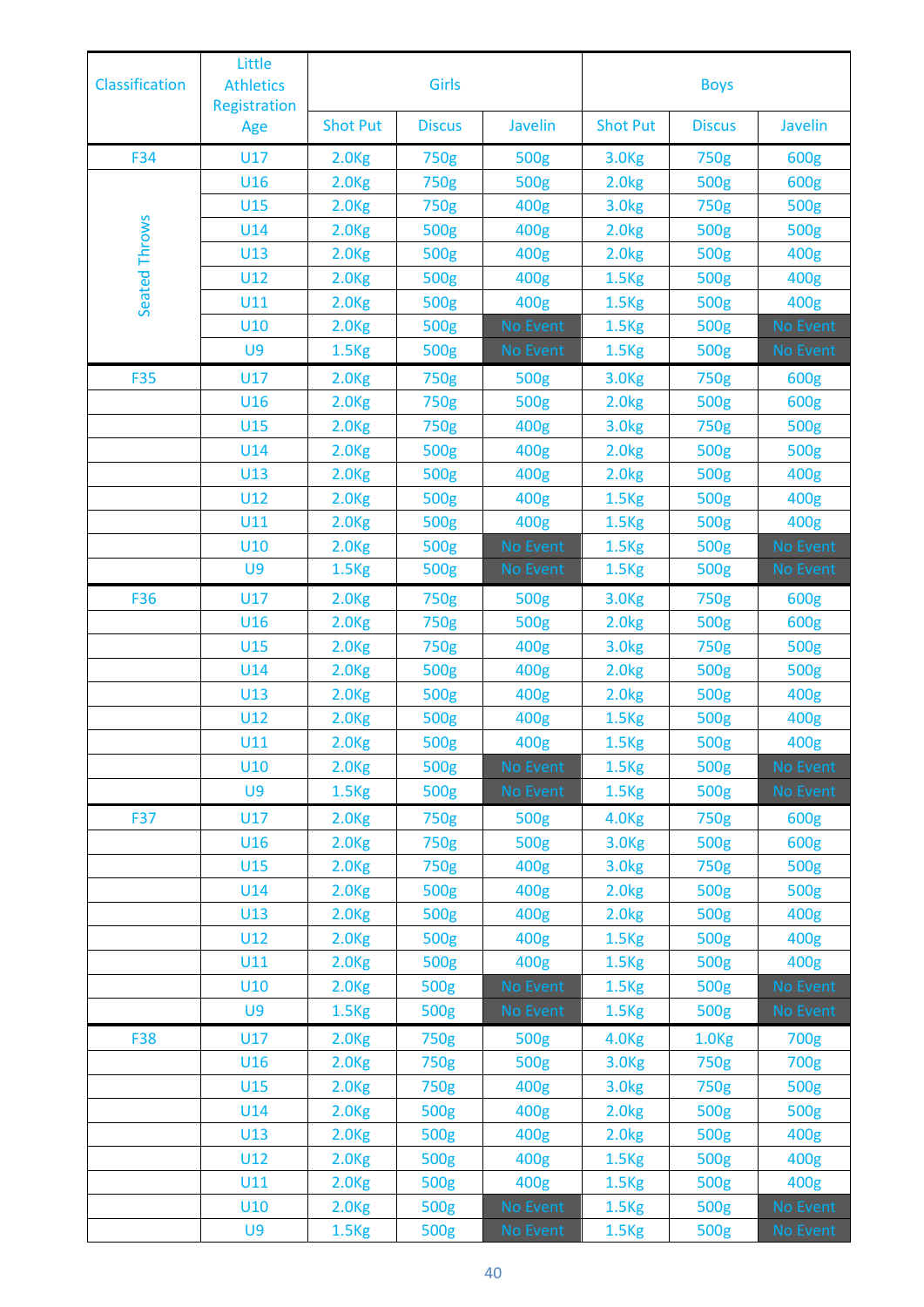| <b>Classification</b> | Little<br><b>Athletics</b><br>Registration |                   | <b>Girls</b>      |                | <b>Boys</b>       |                   |          |
|-----------------------|--------------------------------------------|-------------------|-------------------|----------------|-------------------|-------------------|----------|
|                       | Age                                        | <b>Shot Put</b>   | <b>Discus</b>     | <b>Javelin</b> | <b>Shot Put</b>   | <b>Discus</b>     | Javelin  |
| F40-F41               | U17                                        | 2.0 <sub>kg</sub> | 750g              | 400g           | 3.0 <sub>kg</sub> | 1.0 <sub>kg</sub> | 600g     |
|                       | U16                                        | 2.0 <sub>kg</sub> | 750g              | 400g           | 2.0 <sub>kg</sub> | 750g              | 600g     |
|                       | U15                                        | 2.0 <sub>kg</sub> | 750g              | 400g           | 3.0 <sub>kg</sub> | 1.0 <sub>Kg</sub> | 400g     |
|                       | U14                                        | 2.0 <sub>kg</sub> | 500g              | 400g           | 2.0 <sub>kg</sub> | 750g              | 400g     |
|                       | U13                                        | 2.0 <sub>kg</sub> | 500g              | 400g           | 2.0 <sub>kg</sub> | 750g              | 400g     |
|                       | U12                                        | 1.5 <sub>kg</sub> | 500g              | 400g           | 2.0 <sub>kg</sub> | 500g              | 400g     |
|                       | U11                                        | 1.5 <sub>kg</sub> | 500g              | 400g           | 1.5 <sub>kg</sub> | 500g              | 400g     |
|                       | U10                                        | 1.5 <sub>kg</sub> | 500g              | No Event       | 1.5 <sub>kg</sub> | 500g              | No Event |
|                       | U9                                         | 1.5 <sub>kg</sub> | 500g              | No Event       | 1.5 <sub>kg</sub> | 500g              | No Event |
| F42                   | U17                                        | 3.0 <sub>Kg</sub> | 1.0 <sub>kg</sub> | 500g           | 5.0 <sub>Kg</sub> | 1.0 <sub>Kg</sub> | 700g     |
|                       | U16                                        | 3.0 <sub>Kg</sub> | 1.0 <sub>kg</sub> | 500g           | 4.0 <sub>Kg</sub> | 1.0 <sub>kg</sub> | 700g     |
|                       | U15                                        | 3.0 <sub>Kg</sub> | 1.0 <sub>kg</sub> | 400g           | 4.0 <sub>Kg</sub> | 1.0 <sub>Kg</sub> | 600g     |
|                       | U14                                        | 3.0 <sub>kg</sub> | 1.0 <sub>kg</sub> | 400g           | 3.0 <sub>Kg</sub> | 1.0 <sub>Kg</sub> | 600g     |
|                       | U13                                        | 3.0 <sub>Kg</sub> | 750g              | 400g           | 3.0 <sub>Kg</sub> | 750g              | 500g     |
|                       | U12                                        | 2.0 <sub>kg</sub> | 750g              | 400g           | 2.0 <sub>kg</sub> | 750g              | 400g     |
|                       | U11                                        | 2.0 <sub>kg</sub> | 500g              | 400g           | 2.0 <sub>kg</sub> | 500g              | 400g     |
|                       | U10                                        | 2.0 <sub>kg</sub> | 500g              | No Event       | 2.0 <sub>kg</sub> | 500g              | No Event |
|                       | U9                                         | 2.0 <sub>kg</sub> | 500g              | No Event       | 2.0 <sub>kg</sub> | 500g              | No Event |
| F43-F44               | U17                                        | 3.0 <sub>Kg</sub> | 1.0 <sub>kg</sub> | 500g           | <b>5.0Kg</b>      | 1.0 <sub>kg</sub> | 700g     |
|                       | U16                                        | 3.0 <sub>Kg</sub> | 1.0 <sub>kg</sub> | 500g           | 4.0 <sub>Kg</sub> | 1.0 <sub>kg</sub> | 700g     |
|                       | U15                                        | 3.0 <sub>kg</sub> | 1.0 <sub>kg</sub> | 400g           | <b>4.0Kg</b>      | 1.0 <sub>kg</sub> | 600g     |
|                       | U14                                        | 3.0 <sub>Kg</sub> | 1.0 <sub>kg</sub> | 400g           | 3.0 <sub>Kg</sub> | 1.0 <sub>Kg</sub> | 600g     |
|                       | U13                                        | 3.0 <sub>Kg</sub> | 750g              | 400g           | 3.0 <sub>Kg</sub> | 750g              | 500g     |
|                       | U12                                        | 2.0 <sub>kg</sub> | 750g              | 400g           | 2.0 <sub>kg</sub> | 750g              | 400g     |
|                       | U11                                        | 2.0 <sub>kg</sub> | 500g              | 400g           | 2.0 <sub>kg</sub> | 500g              | 400g     |
|                       | U10                                        | 2.0 <sub>kg</sub> | 500g              | No Event       | 2.0 <sub>kg</sub> | 500g              | No Event |
|                       | U9                                         | 2.0 <sub>kg</sub> | 500g              | No Event       | 2.0 <sub>kg</sub> | 500g              | No Event |
| F45                   | U17                                        | 3.0 <sub>kg</sub> | 1.0 <sub>kg</sub> | 500g           | 5.0 <sub>Kg</sub> | 1.0 <sub>kg</sub> | 600g     |
|                       | U16                                        | 3.0 <sub>kg</sub> | 1.0 <sub>Kg</sub> | 500g           | 4.0 <sub>Kg</sub> | 1.0 <sub>kg</sub> | 600g     |
|                       | U15                                        | 3.0 <sub>kg</sub> | 1.0 <sub>kg</sub> | 400g           | 4.0 <sub>Kg</sub> | 1.0 <sub>kg</sub> | 600g     |
|                       | U14                                        | 3.0 <sub>kg</sub> | 1.0 <sub>kg</sub> | 400g           | 3.0 <sub>kg</sub> | 1.0 <sub>kg</sub> | 600g     |
|                       | U13                                        | 3.0 <sub>kg</sub> | 750g              | 400g           | 3.0 <sub>kg</sub> | 750g              | 500g     |
|                       | U12                                        | 2.0 <sub>kg</sub> | 750g              | 400g           | 2.0 <sub>kg</sub> | 750g              | 400g     |
|                       | U11                                        | 2.0 <sub>kg</sub> | 500g              | 400g           | 2.0 <sub>kg</sub> | 500g              | 400g     |
|                       | U10                                        | 2.0 <sub>kg</sub> | 500g              | No Event       | 2.0 <sub>kg</sub> | 500g              | No Event |
|                       | U9                                         | 2.0 <sub>kg</sub> | 500g              | No Event       | 2.0 <sub>kg</sub> | 500g              | No Event |
| F46                   | U17                                        | 3.0 <sub>kg</sub> | 1.0 <sub>kg</sub> | 500g           | 5.0 <sub>Kg</sub> | 1.0 <sub>kg</sub> | 700g     |
|                       | U16                                        | 3.0 <sub>kg</sub> | 1.0 <sub>kg</sub> | 500g           | 4.0 <sub>Kg</sub> | 1.0 <sub>kg</sub> | 700g     |
|                       | U15                                        | 3.0 <sub>kg</sub> | 1.0 <sub>kg</sub> | 400g           | 4.0 <sub>Kg</sub> | 1.0 <sub>kg</sub> | 600g     |
|                       | U14                                        | 3.0 <sub>kg</sub> | 1.0 <sub>kg</sub> | 400g           | 3.0 <sub>Kg</sub> | 1.0 <sub>kg</sub> | 600g     |
|                       | U13                                        | 3.0 <sub>kg</sub> | 750g              | 400g           | 3.0 <sub>Kg</sub> | 750g              | 500g     |
|                       | U12                                        | 2.0 <sub>kg</sub> | 750g              | 400g           | 2.0 <sub>kg</sub> | 750g              | 400g     |
|                       | U11                                        | 2.0 <sub>kg</sub> | 500g              | 400g           | 2.0 <sub>kg</sub> | 500g              | 400g     |
|                       | U10                                        | 2.0 <sub>kg</sub> | 500g              | No Event       | 2.0 <sub>kg</sub> | 500g              | No Event |
|                       | U9                                         | 2.0 <sub>kg</sub> | 500g              | No Event       | 2.0 <sub>kg</sub> | 500g              | No Event |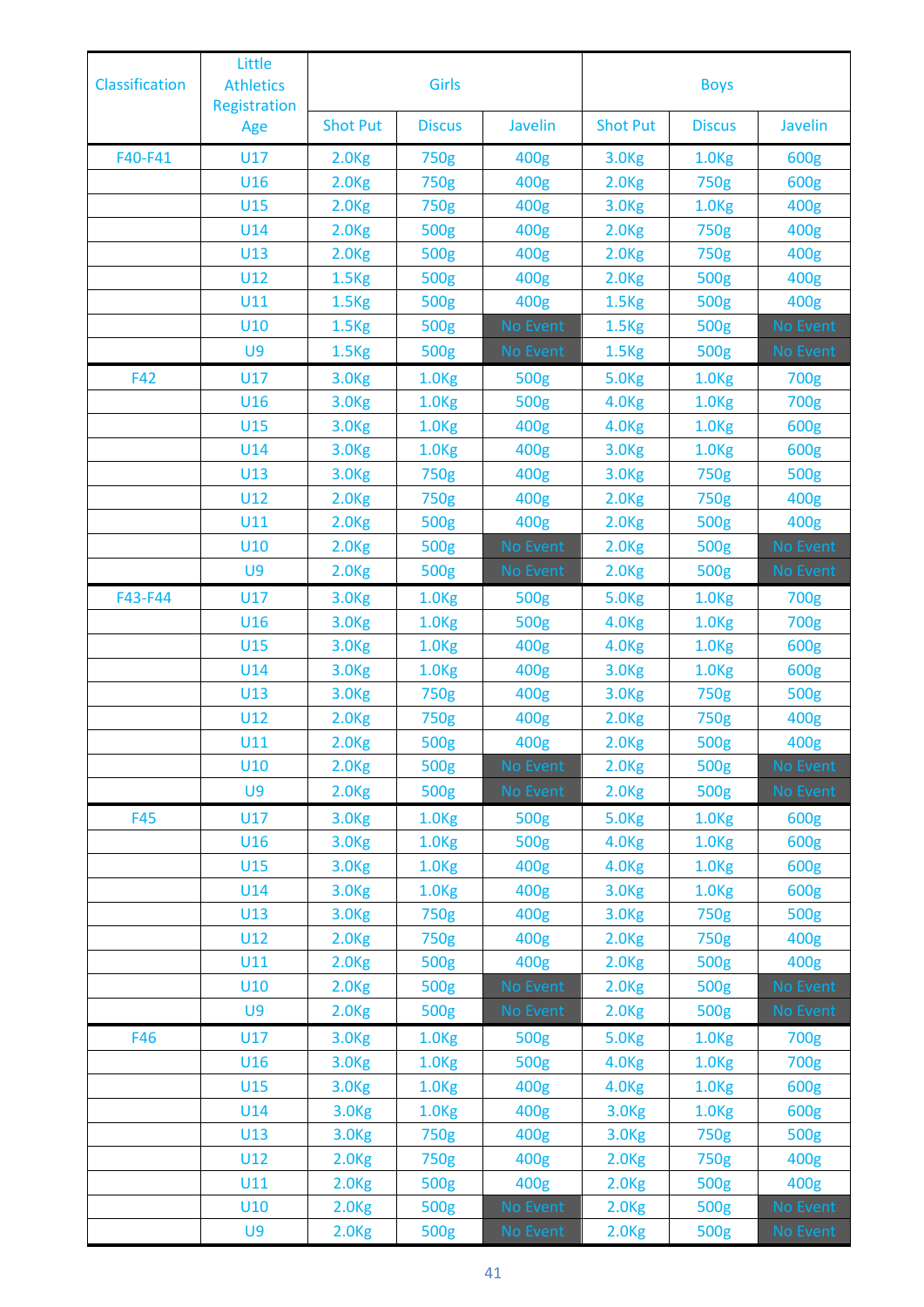| Classification | Little<br><b>Athletics</b><br>Registration |                   | Girls         |                 | <b>Boys</b>       |               |                 |
|----------------|--------------------------------------------|-------------------|---------------|-----------------|-------------------|---------------|-----------------|
|                | Age                                        | <b>Shot Put</b>   | <b>Discus</b> | Javelin         | <b>Shot Put</b>   | <b>Discus</b> | Javelin         |
| <b>F51</b>     | U17                                        | No Event          | 750g          | No Event        | No Event          | 750g          | <b>No Event</b> |
|                | U16                                        | No Event          | 750g          | <b>No Event</b> | No Event          | 750g          | No Event        |
|                | U15                                        | No Event          | 750g          | No Event        | No Event          | 750g          | No Event        |
|                | U14                                        | No Event          | 500g          | No Event        | No Event          | 500g          | No Event        |
|                | U13                                        | No Event          | 500g          | No Event        | No Event          | 500g          | No Event        |
|                | U12                                        | No Event          | 500g          | No Event        | No Event          | 500g          | No Event        |
| Seated Throws  | U11                                        | No Event          | 500g          | <b>No Event</b> | No Event          | 500g          | No Event        |
|                | U10                                        | No Event          | 500g          | No Event        | No Event          | 500g          | No Event        |
|                | U9                                         | No Event          | 350g          | No Event        | No Event          | 350g          | No Event        |
| <b>F52</b>     | U17                                        | 2.0 <sub>kg</sub> | 750g          | 500g            | 2.0 <sub>Kg</sub> | 750g          | 500g            |
|                | U16                                        | 2.0 <sub>kg</sub> | 750g          | 500g            | 2.0 <sub>kg</sub> | 500g          | 500g            |
|                | U15                                        | 2.0 <sub>kg</sub> | 750g          | 400g            | 2.0 <sub>kg</sub> | 750g          | 400g            |
| Seated Throws  | U14                                        | 2.0 <sub>kg</sub> | 500g          | 400g            | 2.0 <sub>kg</sub> | 500g          | 400g            |
|                | U13                                        | 2.0 <sub>kg</sub> | 500g          | 400g            | 2.0 <sub>kg</sub> | 500g          | 400g            |
|                | U12                                        | 1.5 <sub>kg</sub> | 500g          | 400g            | 1.5 <sub>kg</sub> | 500g          | 400g            |
|                | U11                                        | 1.5 <sub>kg</sub> | 500g          | 400g            | 1.5 <sub>kg</sub> | 500g          | 400g            |
|                | U10                                        | 1.5 <sub>kg</sub> | 500g          | No Event        | 1.5 <sub>kg</sub> | 500g          | No Event        |
|                | U <sub>9</sub>                             | 1.5 <sub>kg</sub> | 350g          | No Event        | 1.5 <sub>kg</sub> | 350g          | No Event        |
| <b>F53</b>     | U17                                        | 2.0 <sub>kg</sub> | 750g          | 500g            | 2.0 <sub>kg</sub> | 750g          | 500g            |
|                | U16                                        | 2.0 <sub>kg</sub> | 750g          | 500g            | 2.0 <sub>kg</sub> | 500g          | 500g            |
|                | U15                                        | 2.0 <sub>kg</sub> | 750g          | 400g            | 2.0 <sub>kg</sub> | 750g          | 400g            |
|                | U14                                        | 2.0 <sub>kg</sub> | 500g          | 400g            | 2.0 <sub>kg</sub> | 500g          | 400g            |
|                | U13                                        | 2.0 <sub>kg</sub> | 500g          | 400g            | 2.0 <sub>kg</sub> | 500g          | 400g            |
| ated Throws    | U12                                        | 1.5 <sub>Kg</sub> | 500g          | 400g            | 1.5 <sub>kg</sub> | 500g          | 400g            |
| <b>Se</b>      | U11                                        | 1.5 <sub>kg</sub> | 500g          | 400g            | 1.5 <sub>kg</sub> | 500g          | 400g            |
|                | U10                                        | 1.5 <sub>kg</sub> | 500g          | No Event        | 1.5 <sub>kg</sub> | 500g          | No Event        |
|                | U9                                         | 1.5 <sub>kg</sub> | 350g          | No Event        | 1.5 <sub>kg</sub> | 350g          | No Event        |
| <b>F54</b>     | U17                                        | 2.0 <sub>kg</sub> | 750g          | 500g            | 3.0 <sub>Kg</sub> | 750g          | 500g            |
|                | U16                                        | 2.0 <sub>kg</sub> | 750g          | 500g            | 2.0 <sub>kg</sub> | 500g          | 500g            |
|                | U15                                        | 2.0 <sub>kg</sub> | 750g          | 400g            | 2.0 <sub>kg</sub> | 750g          | 400g            |
|                | U14                                        | 2.0 <sub>kg</sub> | 500g          | 400g            | 2.0 <sub>kg</sub> | 500g          | 400g            |
| Seated Throws  | U13                                        | 2.0 <sub>kg</sub> | 500g          | 400g            | 2.0 <sub>kg</sub> | 500g          | 400g            |
|                | U12                                        | 1.5 <sub>kg</sub> | 500g          | 400g            | 2.0 <sub>kg</sub> | 500g          | 400g            |
|                | U11                                        | 1.5 <sub>kg</sub> | 500g          | 400g            | 2.0 <sub>kg</sub> | 500g          | 400g            |
|                | U10                                        | 1.5 <sub>kg</sub> | 500g          | No Event        | 2.0 <sub>kg</sub> | 500g          | No Event        |
|                | U9                                         | 1.5 <sub>kg</sub> | 350g          | No Event        | 1.5 <sub>kg</sub> | 350g          | No Event        |
| <b>F55</b>     | U17                                        | 2.0 <sub>kg</sub> | 750g          | 500g            | 3.0 <sub>Kg</sub> | 750g          | 500g            |
|                | U16                                        | 2.0 <sub>kg</sub> | 750g          | 500g            | 2.0 <sub>kg</sub> | 500g          | 500g            |
|                | U15                                        | 2.0 <sub>kg</sub> | 750g          | 400g            | 2.0 <sub>kg</sub> | 750g          | 400g            |
| Seated Throws  | U14                                        | 2.0 <sub>kg</sub> | 500g          | 400g            | 2.0 <sub>kg</sub> | 500g          | 400g            |
|                | U13                                        | 2.0 <sub>kg</sub> | 500g          | 400g            | 2.0 <sub>kg</sub> | 500g          | 400g            |
|                | U12                                        | 1.5 <sub>kg</sub> | 500g          | 400g            | 2.0 <sub>kg</sub> | 500g          | 400g            |
|                | U11                                        | 1.5 <sub>kg</sub> | 500g          | 400g            | 2.0 <sub>kg</sub> | 500g          | 400g            |
|                | U10                                        | 1.5 <sub>kg</sub> | 500g          | No Event        | 2.0 <sub>kg</sub> | 500g          | No Event        |
|                | U9                                         | 1.5 <sub>kg</sub> | 350g          | No Event        | 1.5 <sub>kg</sub> | 350g          | No Event        |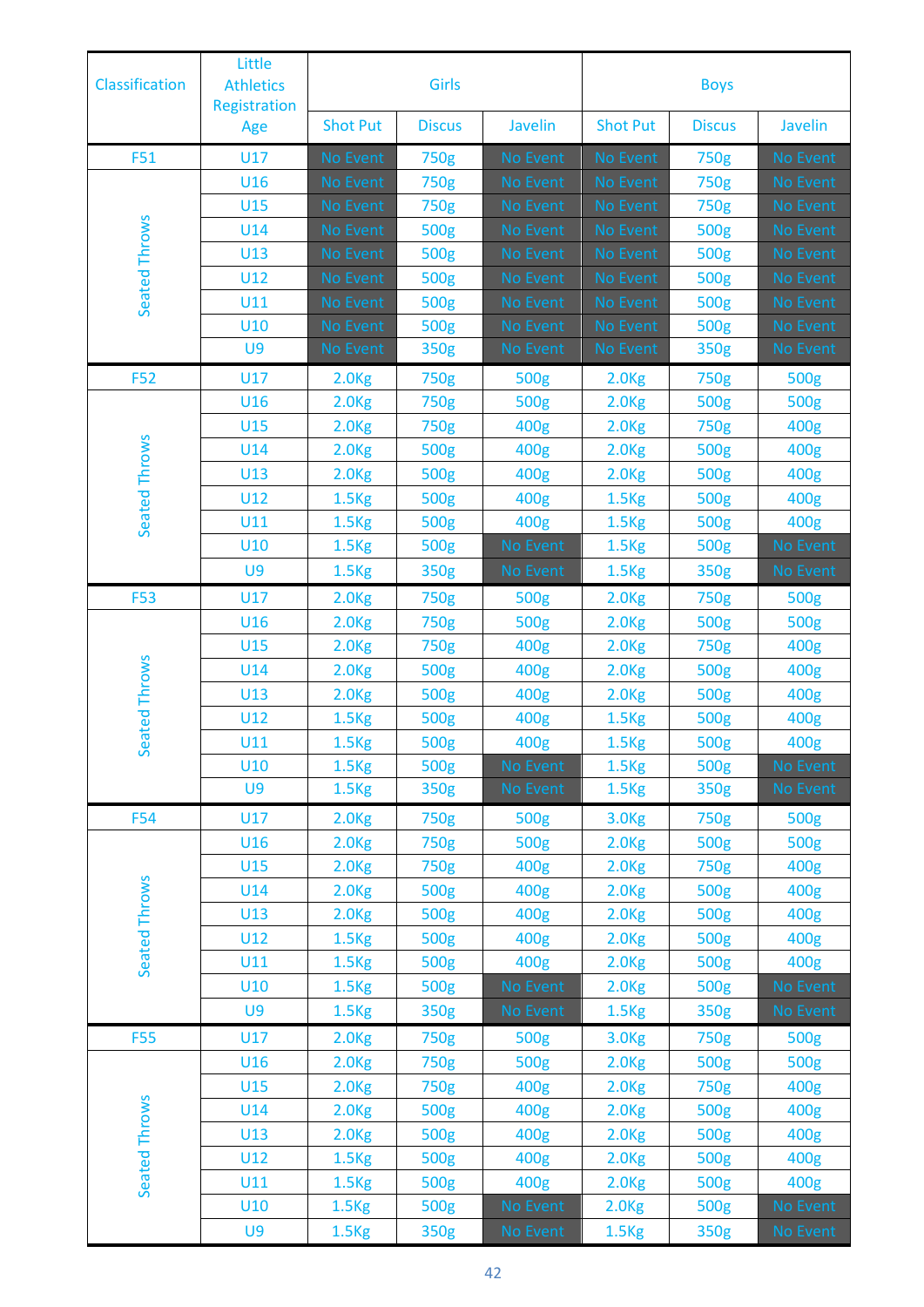| Little<br><b>Athletics</b><br><b>Classification</b><br>Registration |            |                   | Girls             |                      | <b>Boys</b>       |                   |                  |
|---------------------------------------------------------------------|------------|-------------------|-------------------|----------------------|-------------------|-------------------|------------------|
|                                                                     | Age        | <b>Shot Put</b>   | <b>Discus</b>     | Javelin              | <b>Shot Put</b>   | <b>Discus</b>     | Javelin          |
| <b>F56</b>                                                          | U17        | 2.0 <sub>kg</sub> | 750g              | 500g                 | 3.0 <sub>kg</sub> | 750g              | 500g             |
|                                                                     | U16        | 2.0 <sub>kg</sub> | 750g              | 500g                 | 2.0 <sub>kg</sub> | 500g              | 500g             |
|                                                                     | U15        | 2.0 <sub>kg</sub> | 750g              | 400g                 | 2.0 <sub>kg</sub> | 750g              | 400g             |
|                                                                     | U14        | 2.0 <sub>Kg</sub> | 500g              | 400g                 | 2.0 <sub>kg</sub> | 500g              | 400g             |
|                                                                     | U13        | 2.0 <sub>kg</sub> | 500g              | 400g                 | 2.0 <sub>kg</sub> | 500g              | 400g             |
|                                                                     | U12        | 1.5 <sub>kg</sub> | 500g              | 400g                 | 2.0 <sub>kg</sub> | 500g              | 400g             |
| Seated Throws                                                       | U11        | 1.5 <sub>kg</sub> | 500g              | 400g                 | 2.0 <sub>kg</sub> | 500g              | 400g             |
|                                                                     | U10        | 1.5 <sub>kg</sub> | 500g              | <b>No Event</b>      | 2.0 <sub>kg</sub> | 500g              | No Event         |
|                                                                     | U9         | 1.5 <sub>kg</sub> | 350g              | No Event             | 1.5 <sub>kg</sub> | 350g              | No Event         |
| <b>F57</b>                                                          | U17        | 2.0 <sub>kg</sub> | 750g              | 500g                 | 3.0 <sub>Kg</sub> | 750g              | 600g             |
|                                                                     | U16        | 2.0 <sub>kg</sub> | 750g              | 500g                 | 2.0 <sub>kg</sub> | 500g              | 600g             |
|                                                                     | U15        | 2.0 <sub>kg</sub> | 750g              | 400g                 | 2.0 <sub>kg</sub> | 750g              | 500g             |
| Seated Throws                                                       | U14        | 2.0 <sub>kg</sub> | 500g              | 400g                 | 2.0 <sub>kg</sub> | 500g              | 500g             |
|                                                                     | U13        | 2.0 <sub>kg</sub> | 500g              | 400g                 | 2.0 <sub>kg</sub> | 500g              | 400g             |
|                                                                     | U12        | 1.5 <sub>kg</sub> | 500g              | 400g                 | 2.0 <sub>kg</sub> | 500g              | 400g             |
|                                                                     | U11        | 1.5 <sub>kg</sub> | 500g              | 400g                 | 2.0 <sub>kg</sub> | 500g              | 400g             |
|                                                                     | U10        | 1.5 <sub>kg</sub> | 500g              | No Event             | 2.0 <sub>kg</sub> | 500g              | No Event         |
|                                                                     | U9         | 1.5 <sub>kg</sub> | 350g              | No Event             | 1.5 <sub>kg</sub> | 350g              | No Event         |
| <b>F60</b>                                                          | U17        | 3.0 <sub>Kg</sub> | 1.0 <sub>kg</sub> | 500g                 | <b>5.0Kg</b>      | 1.5 <sub>kg</sub> | 700g             |
|                                                                     | U16        | 3.0 <sub>Kg</sub> | 1.0 <sub>kg</sub> | 500g                 | 4.0 <sub>Kg</sub> | 1.0 <sub>kg</sub> | 700g             |
|                                                                     | U15        | 3.0 <sub>kg</sub> | 1.0 <sub>kg</sub> | 500g                 | 4.0 <sub>Kg</sub> | 1.0 <sub>kg</sub> | 700g             |
|                                                                     | U14        | 3.0 <sub>kg</sub> | 1.0 <sub>kg</sub> | 400g                 | 3.0 <sub>Kg</sub> | 1.0 <sub>Kg</sub> | 600g             |
|                                                                     | U13        | 3.0 <sub>kg</sub> | 750g              | 400g                 | 3.0 <sub>kg</sub> | 750g              | 600g             |
|                                                                     | U12        | 2.0 <sub>Kg</sub> | 750g              | 400g                 | 2.0 <sub>kg</sub> | 750g              | 400g             |
|                                                                     | U11        | 2.0 <sub>kg</sub> | 500g              | 400g                 | 2.0 <sub>kg</sub> | 500g              | 400g             |
|                                                                     | U10        | 2.0 <sub>kg</sub> | 500g              | No Event             | 2.0 <sub>kg</sub> | 500g              | No Event         |
|                                                                     | U9         | 2.0 <sub>kg</sub> | 500g              | No Event             | 2.0 <sub>kg</sub> | 500g              | No Event         |
| F61                                                                 | U17        | 3.0 <sub>kg</sub> | 1.0 <sub>kg</sub> | 500g                 | 5.0 <sub>kg</sub> | 1.0 <sub>Kg</sub> | 700g             |
|                                                                     | U16        | 3.0 <sub>kg</sub> | 1.0 <sub>kg</sub> | 500g                 | 4.0 <sub>Kg</sub> | 1.0 <sub>kg</sub> | 700g             |
|                                                                     | U15        | 3.0 <sub>kg</sub> | 1.0 <sub>kg</sub> | 400g                 | 4.0 <sub>Kg</sub> | 1.0 <sub>kg</sub> | 600g             |
|                                                                     | U14        | 3.0 <sub>kg</sub> | 1.0 <sub>Kg</sub> | 400g                 | 3.0 <sub>kg</sub> | 1.0 <sub>kg</sub> | 600g             |
|                                                                     | U13        | 3.0 <sub>kg</sub> | 750g              | 400g                 | 3.0 <sub>kg</sub> | 750g              | 500g             |
|                                                                     | U12        | 2.0 <sub>kg</sub> | 750g              | 400g                 | 2.0 <sub>kg</sub> | 750g              | 400g             |
|                                                                     | U11        | 2.0 <sub>kg</sub> | 500g              | 400g                 | 2.0 <sub>kg</sub> | 500g              | 400g             |
|                                                                     | U10        | 2.0 <sub>kg</sub> | 500g              | No Event             | 2.0 <sub>kg</sub> | 500g              | No Event         |
|                                                                     | U9         | 2.0 <sub>kg</sub> | 500g              | No Event             | 2.0 <sub>kg</sub> | 500g              | No Event         |
| F62                                                                 | U17        | 3.0 <sub>kg</sub> | 1.0 <sub>kg</sub> | 500g                 | 5.0 <sub>Kg</sub> | 1.0 <sub>kg</sub> | 700g             |
|                                                                     | U16        | 3.0 <sub>kg</sub> | 1.0 <sub>kg</sub> | 500g                 | 4.0 <sub>Kg</sub> | 1.0 <sub>Kg</sub> | 700g             |
|                                                                     | U15        | 3.0 <sub>kg</sub> | 1.0 <sub>kg</sub> | 400g                 | 4.0 <sub>Kg</sub> | 1.0 <sub>kg</sub> | 600g             |
|                                                                     | U14<br>U13 | 3.0 <sub>kg</sub> | 1.0 <sub>kg</sub> | 400g<br>400g         | 3.0 <sub>kg</sub> | 1.0 <sub>kg</sub> | 600g             |
|                                                                     | U12        | 3.0 <sub>kg</sub> | 750g              |                      | 3.0 <sub>Kg</sub> | 750g              | 500g<br>400g     |
|                                                                     | U11        | 2.0 <sub>kg</sub> | 750g              | 400g                 | 2.0 <sub>kg</sub> | 750g              |                  |
|                                                                     | U10        | 2.0 <sub>kg</sub> | 500g<br>500g      | 400g                 | 2.0 <sub>kg</sub> | 500g<br>500g      | 400g<br>No Event |
|                                                                     | U9         | 2.0 <sub>kg</sub> | 500g              | No Event<br>No Event | 2.0 <sub>kg</sub> | 500g              | No Event         |
|                                                                     |            | 2.0 <sub>kg</sub> |                   |                      | 2.0 <sub>kg</sub> |                   |                  |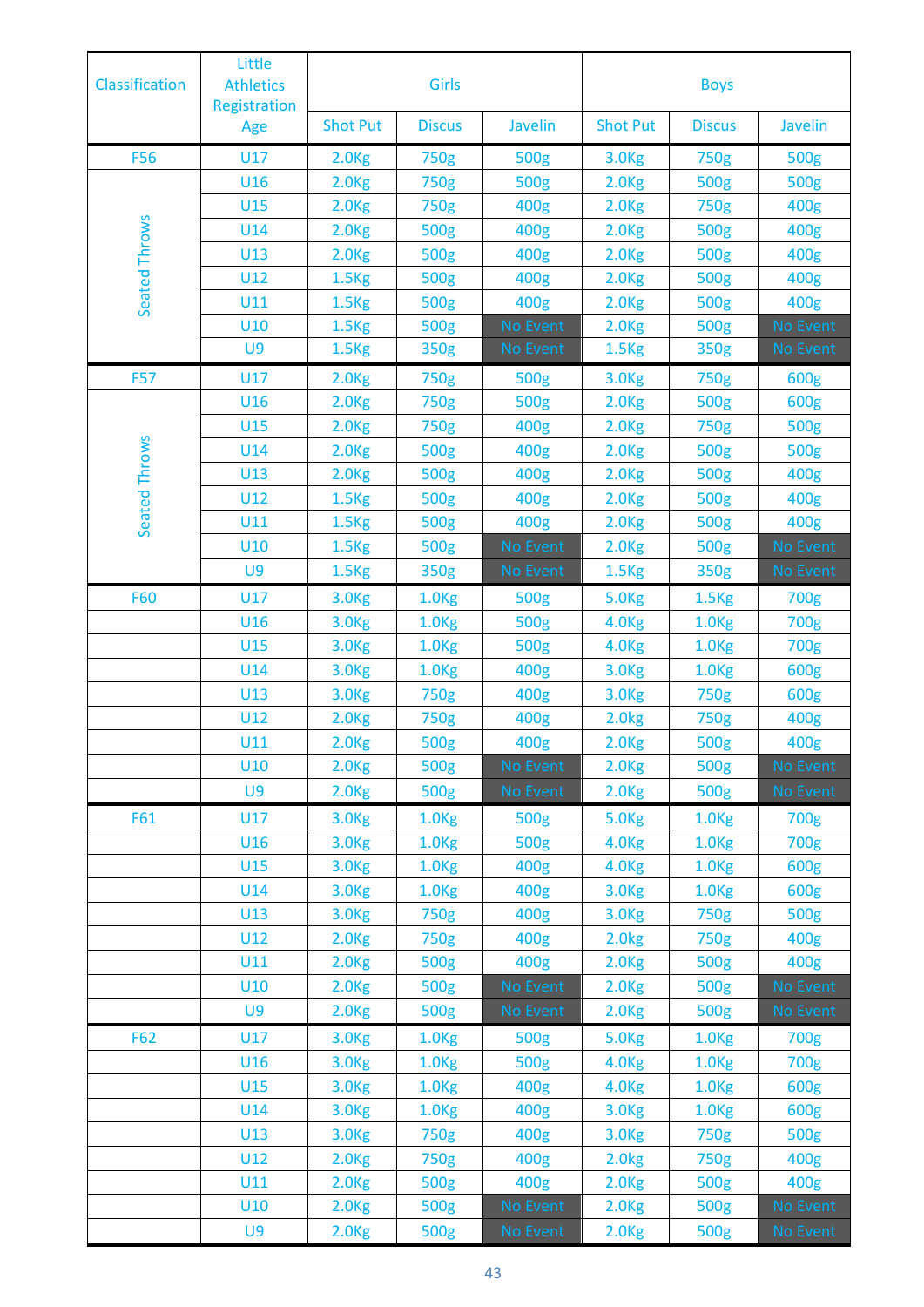| Classification | Little<br><b>Athletics</b><br>Registration |                   | <b>Girls</b>      |                | <b>Boys</b>       |                   |          |
|----------------|--------------------------------------------|-------------------|-------------------|----------------|-------------------|-------------------|----------|
|                | Age                                        | <b>Shot Put</b>   | <b>Discus</b>     | <b>Javelin</b> | <b>Shot Put</b>   | <b>Discus</b>     | Javelin  |
| <b>F63</b>     | U17                                        | 3.0 <sub>kg</sub> | 1.0 <sub>kg</sub> | 500g           | 5.0 <sub>Kg</sub> | 1.0 <sub>kg</sub> | 700g     |
|                | U16                                        | 3.0 <sub>Kg</sub> | 1.0 <sub>kg</sub> | 500g           | 4.0 <sub>Kg</sub> | 1.0 <sub>kg</sub> | 700g     |
|                | U15                                        | 3.0 <sub>kg</sub> | 1.0 <sub>kg</sub> | 400g           | 4.0 <sub>Kg</sub> | 1.0 <sub>Kg</sub> | 600g     |
|                | U14                                        | 3.0 <sub>kg</sub> | 1.0 <sub>kg</sub> | 400g           | 3.0 <sub>Kg</sub> | 1.0 <sub>kg</sub> | 600g     |
|                | U13                                        | 3.0 <sub>Kg</sub> | 750g              | 400g           | 3.0 <sub>Kg</sub> | 750g              | 500g     |
|                | U12                                        | 2.0 <sub>kg</sub> | 750g              | 400g           | 2.0 <sub>kg</sub> | 750g              | 400g     |
|                | U11                                        | 2.0 <sub>Kg</sub> | 500g              | 400g           | 2.0 <sub>Kg</sub> | 500g              | 400g     |
|                | <b>U10</b>                                 | 2.0 <sub>kg</sub> | 500g              | No Event       | 2.0 <sub>kg</sub> | 500g              | No Event |
|                | U9                                         | 2.0 <sub>kg</sub> | 500g              | No Event       | 2.0 <sub>kg</sub> | 500g              | No Event |
| <b>F64</b>     | U17                                        | 3.0 <sub>kg</sub> | 1.0 <sub>kg</sub> | 500g           | 5.0 <sub>Kg</sub> | 1.0 <sub>kg</sub> | 700g     |
|                | U16                                        | 3.0 <sub>kg</sub> | 1.0 <sub>kg</sub> | 500g           | 4.0 <sub>kg</sub> | 1.0 <sub>kg</sub> | 700g     |
|                | U15                                        | 3.0 <sub>Kg</sub> | 1.0 <sub>kg</sub> | 400g           | 4.0 <sub>Kg</sub> | 1.0 <sub>Kg</sub> | 600g     |
|                | U14                                        | 3.0 <sub>kg</sub> | 1.0 <sub>kg</sub> | 400g           | 3.0 <sub>Kg</sub> | 1.0 <sub>kg</sub> | 600g     |
|                | U13                                        | 3.0 <sub>kg</sub> | 750g              | 400g           | 3.0 <sub>Kg</sub> | 750g              | 500g     |
|                | U12                                        | 2.0 <sub>kg</sub> | 750g              | 400g           | 2.0 <sub>kg</sub> | 750g              | 400g     |
|                | U11                                        | 2.0 <sub>kg</sub> | 500g              | 400g           | 2.0 <sub>kg</sub> | 500g              | 400g     |
|                | U10                                        | 2.0 <sub>kg</sub> | 500g              | No Event       | 2.0 <sub>kg</sub> | 500g              | No Event |
|                | U9                                         | 2.0 <sub>kg</sub> | 500g              | No Event       | 2.0 <sub>kg</sub> | 500g              | No Event |

#### **Personal Safeguards and Assistance**

- 4. No device of any kind (e.g., taping of fingers or hand), which in any way assists an athlete when making a throw, shall be allowed except for:
	- a) Shot Put: In order to protect the wrist from injury, an athlete may wear a bandage at the wrist.
	- b) Discus and Javelin: The use of tape on the wrist will only be allowed upon the production of a doctor's certificate or authority given by the Medical Officer.
	- c) Javelin: An athlete may wear elbow protection.
	- d) The use of tape on the hand to cover an open cut.
- 5. In order to obtain a better grip, athletes in throwing events are permitted to use an adhesive substance on their hands only.
- 6. An athlete may not spray or spread any substance in the throwing circle.
- 7. In order to protect the spine from injury, an athlete may wear a belt of leather or other suitable material.
- 8. Once the competition has begun, athletes are not permitted to use the circle or ground within the sector for practice trials, with or without implements

#### **Throwing Area and Landing Sector**

- 9. The dimension of the circles used for Shot Put and Discus, and the runway used for Javelin, shall conform to the specifications set out in the WA Track & Field FacilitiesManual.
- 10. The landing sector should be extended well in excess of the bestthrower.

#### **Record Markers**

11. In competitions where an Australian Best Performance or a State Best Performance can be broken, markers may be placed to indicate the current ratified records. When record markers are used, they should be placed outside the sector. (Refer to local Association rules)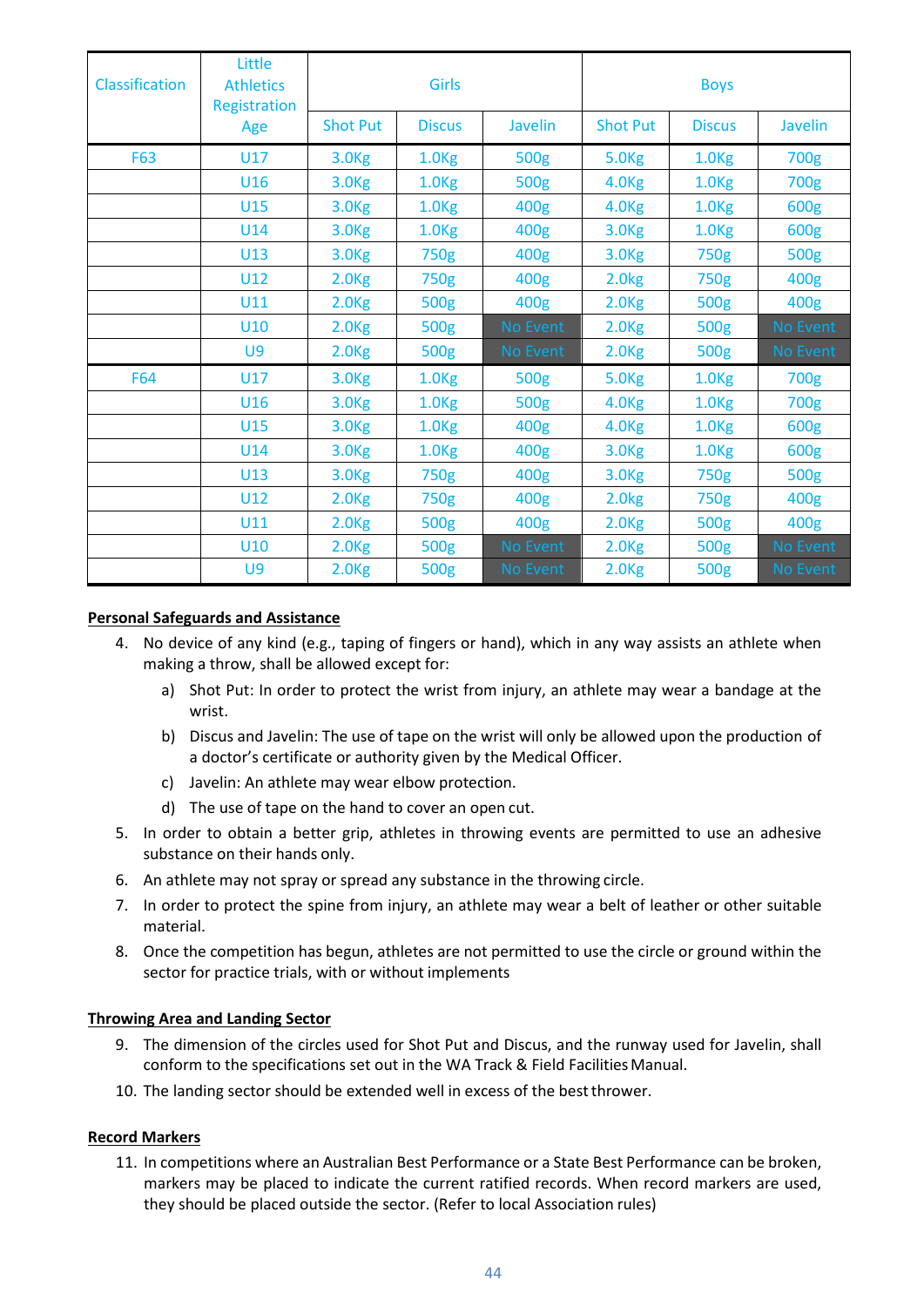#### **Validity of Throws**

- 12. In throwing events from a circle:
	- a) An athlete must commence the throw from a stationary position.
	- b) The athlete is allowed to touch the inside of the iron band of the circle or stop board.
- 13. It shall be a failure if the athlete, after entering the circle and commencing to make a throw, touches with any part of the body to top of the circle or the ground outside or improperly releases the implement in making the attempt.

#### *Note: It, however, will not be considered a failure if the touch happens during the rotation, backward of the white line which is drawn outside the circle running, theoretically, through the centre of the circle.*

14. A throw will be measured and not considered a failure, if after release, it strikes the cage and lands completely within the inner edges of the landing sector with no other rule being infringed.

#### **Interruption of a Trial**

- 15. It is not a failure if an athlete drops an implement and it does not touch the ground outside the throwing circle or runway, provided no other rule is breached.
- 16. In the case of Rule TR 32.15 above, the athlete can retrieve the implement and continue the trial within the allocated time.
- 17. If the implement touches the ground outside the circle or runway it becomes a failure.

#### **Measurements**

- 18. All measurements shall be made immediately after each valid trial.
- 19. The measurement of each throw will be made from the nearest mark made by the fall of the implement to the inside of the circumference of the circle, along a line from the mark to the centre of the circle.
- 20. For a valid trial, the implement must fall completely within the inner edges of the landing sector.
- 21. In Javelin the measurement of each throw will be made from where the head of the javelin first struck the ground, to the inside edge of the arc, with the tape being pulled through the point 8m back on the run-up, that being the centre of the circle of which the arc is a part.

#### <span id="page-44-0"></span>**WA TR33/WPA 31 SHOT PUT**

*WA Rule TR33.5 and WPA Rule 31.5 have been replaced by the following:*

1. The shot shall be made from solid metal and conform to these specifications:

| Minimum Weight for admission to competition and acceptance of a Record: |                  |                  |                  |                   |                   |  |  |  |  |  |
|-------------------------------------------------------------------------|------------------|------------------|------------------|-------------------|-------------------|--|--|--|--|--|
|                                                                         | 1.000kg          | 1.500kg          | 2.000kg          | 3.000kg           | 4.000kg           |  |  |  |  |  |
| Diameter:                                                               |                  |                  |                  |                   |                   |  |  |  |  |  |
| Minimum                                                                 | 65 <sub>mm</sub> | 76 <sub>mm</sub> | 76 <sub>mm</sub> | 85 <sub>mm</sub>  | 95mm              |  |  |  |  |  |
| Maximum                                                                 | 85 <sub>mm</sub> | 90 <sub>mm</sub> | 90 <sub>mm</sub> | 110 <sub>mm</sub> | 110 <sub>mm</sub> |  |  |  |  |  |
| Colour:                                                                 |                  |                  |                  |                   |                   |  |  |  |  |  |
| Royal Blue<br>Yellow<br>White<br>Red<br>Orange                          |                  |                  |                  |                   |                   |  |  |  |  |  |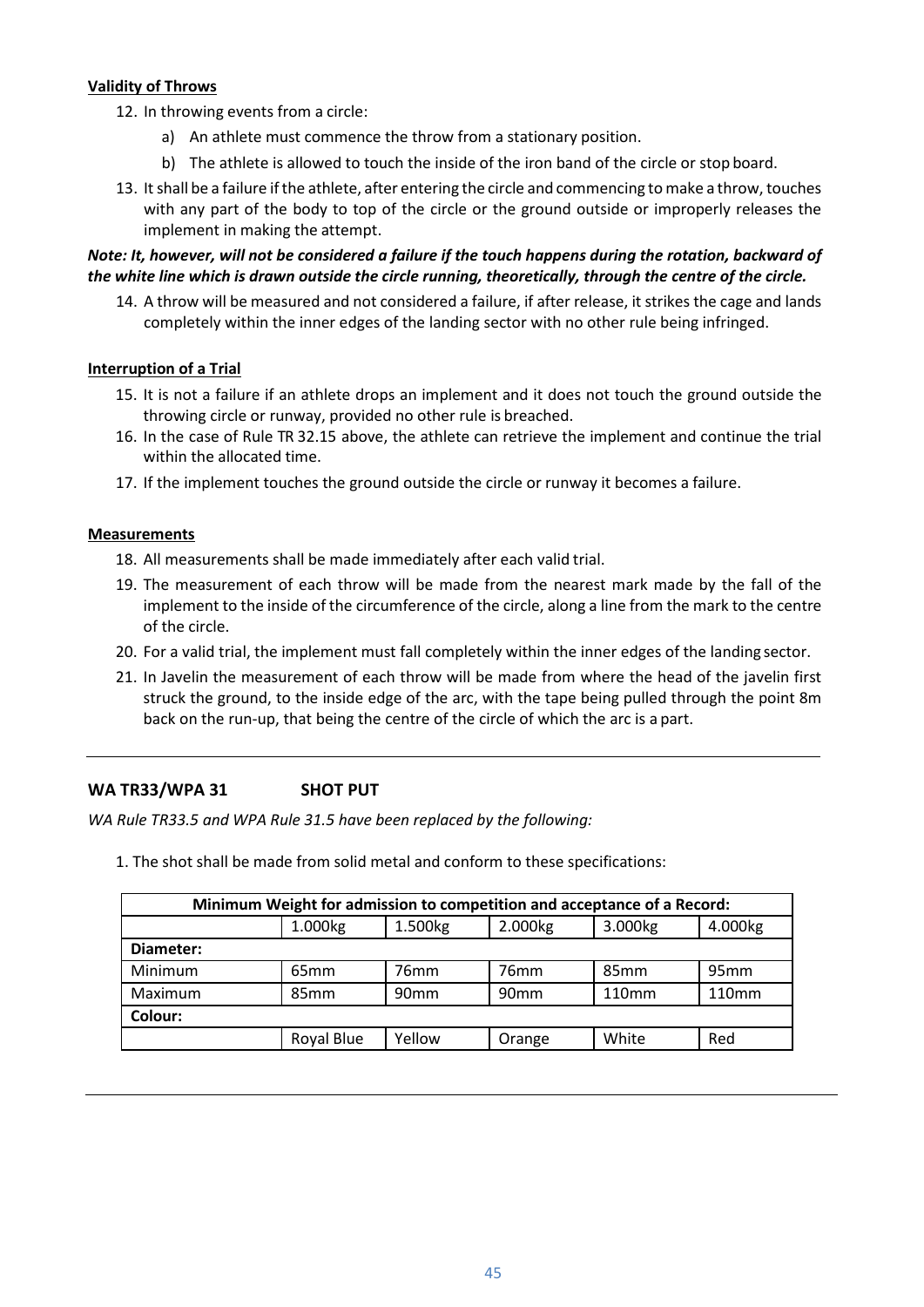#### <span id="page-45-0"></span>**WA TR34/WPA 32 DISCUS THROW**

*WA Rule TR34 and WPA Rule 32 have been replaced by the following:*

1. The discus shall conform to the dimensions shown in the diagrams below and shall be made from rubber or synthetic compound, or wood or synthetic compound with a metal rim.



|                                                     | Minimum weight for admission to competition and acceptance of a record |                  |                   |                   |  |  |  |  |  |  |
|-----------------------------------------------------|------------------------------------------------------------------------|------------------|-------------------|-------------------|--|--|--|--|--|--|
|                                                     | 500g                                                                   | 750g             | 1.000kg           | 1.500kg           |  |  |  |  |  |  |
| <b>Outside Diameter of Metal Rim:</b>               |                                                                        |                  |                   |                   |  |  |  |  |  |  |
| Minimum                                             | 134mm                                                                  | 154mm            | 180 <sub>mm</sub> | 200 <sub>mm</sub> |  |  |  |  |  |  |
| Maximum                                             | 138mm                                                                  | 156mm            | 182mm             | 202mm             |  |  |  |  |  |  |
| <b>Diameter of Metal Plate or Flat Centre Area:</b> |                                                                        |                  |                   |                   |  |  |  |  |  |  |
| Minimum                                             | N/A                                                                    | N/A              | 50 <sub>mm</sub>  | 50mm              |  |  |  |  |  |  |
| Maximum                                             | N/A                                                                    | N/A              | 57 <sub>mm</sub>  | 57 <sub>mm</sub>  |  |  |  |  |  |  |
|                                                     | <b>Thickness of Metal Plate or Flat Centre Area:</b>                   |                  |                   |                   |  |  |  |  |  |  |
| Minimum                                             | 22mm                                                                   | 27 <sub>mm</sub> | 37mm              | 38mm              |  |  |  |  |  |  |
| Maximum                                             | 27mm                                                                   | 35mm             | 39 <sub>mm</sub>  | 40 <sub>mm</sub>  |  |  |  |  |  |  |
| Thickness of Rim (6mm from edge):                   |                                                                        |                  |                   |                   |  |  |  |  |  |  |
| Minimum                                             | 10 <sub>mm</sub>                                                       | 10 <sub>mm</sub> | 12mm              | 12mm              |  |  |  |  |  |  |
| Maximum                                             | 10 <sub>mm</sub>                                                       | 10mm             | 13mm              | 13mm              |  |  |  |  |  |  |

#### <span id="page-45-1"></span>**WA TR35 DISCUS CAGE**

*WA Rule TR35 with the exception of WA Rule TR35.1 has been replaced by the following:*

- 1. The cage should be designed, manufactured and maintained so as to stop the discus so there is no danger of it ricocheting off fixed members of the cage, back towards the athlete or over the top of the net.
- 2. The breaking strain should be at least 40kg.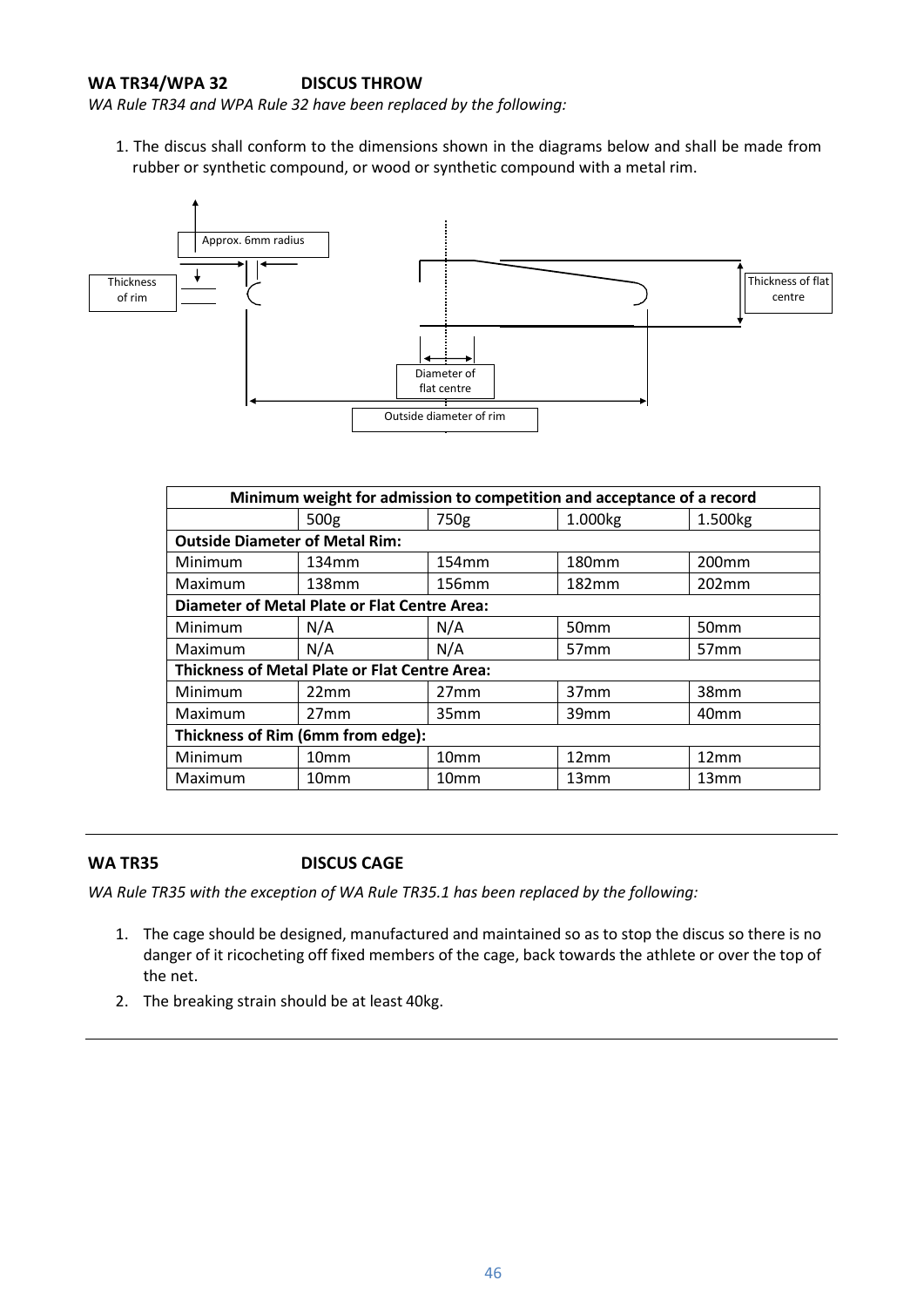#### <span id="page-46-0"></span>**WA TR38/WPA 33 JAVELIN THROW**

*WA Rule TR38 and WPA 33 with the exception of WA Rules TR38.1 and 38.4 and WPA Rules 33.1, 33.2, 33.3, 33.4, 33.6 and 33.9 have been replaced by the following:*

1. The javelin shall conform to the following specifications:

| Minimum Weight for admission to competition and       |        |        |        |        |
|-------------------------------------------------------|--------|--------|--------|--------|
| acceptance of a Record (inclusive of the cord grip):  |        |        |        |        |
|                                                       | 400g   | 500g   | 600g   | 700g   |
| <b>Overall Length (L0):</b>                           |        |        |        |        |
| Minimum                                               | 1.850m | 2.000m | 2.200m | 2.300m |
| <b>Maximum</b>                                        | 1.950m | 2.100m | 2.300m | 2.400m |
| Distance from tip of metal to centre of gravity (L1): |        |        |        |        |
| <b>Minimum</b>                                        | 0.750m | 0.780m | 0.800m | 0.860m |
| <b>Maximum</b>                                        | 0.800m | 0.880m | 0.920m | 1.000m |

- 2. The sector may be accurately laid out by making the distance between the two sector lines 20m at a point 40m distance from the centre of the throwing arc along one of the sector lines.
- 3. A throw shall be valid only if the metal head strikes the ground before any other part of the javelin. The javelin is not required to stick in the ground.
- 4. For a valid throw, the head of the javelin must fall completely within the inner edges of the landing sector.
- 5. It shall be a failure if the athlete, after starting their throw, touches with any part of their body or limbs, the lines marking the runway, the ground outside the runway, or crosses the throwing arc marking the end of the runway.
- 6. It is not a failure if the end of the javelin touches the ground during the run up.
- 7. At no time during the throw, until the javelin has been discharged into the air, may the athlete turn completely around, so that their back is towards the throwing arc.
- 8. It shall be a failure if the athlete leaves the runway before the implement has touched the ground, or if, when leaving the runway, the athlete's first contact with the parallel lines or the ground outside the runway is not completely behind the white lines of the arc or the lines drawn from the extremities ofthe arc atright anglestothe parallel lines.Once the implement hastouched theground, an athlete will also be considered to have left the runway correctly upon making contact with or behind a line (painted, or theoretical and indicated by markers beside the runway) drawn across the runway, four metres back from the end points of the throwing arc. Should an athlete be behind that line and inside the runway at the moment the implement touches the ground, he shall be considered to have left the runway correctly.
- 9. An athlete may interrupt a trial once started, may lay the implement down inside or outside the runway and may leave the runway (as required above), before returning to the runway to continue their throw within the time limit.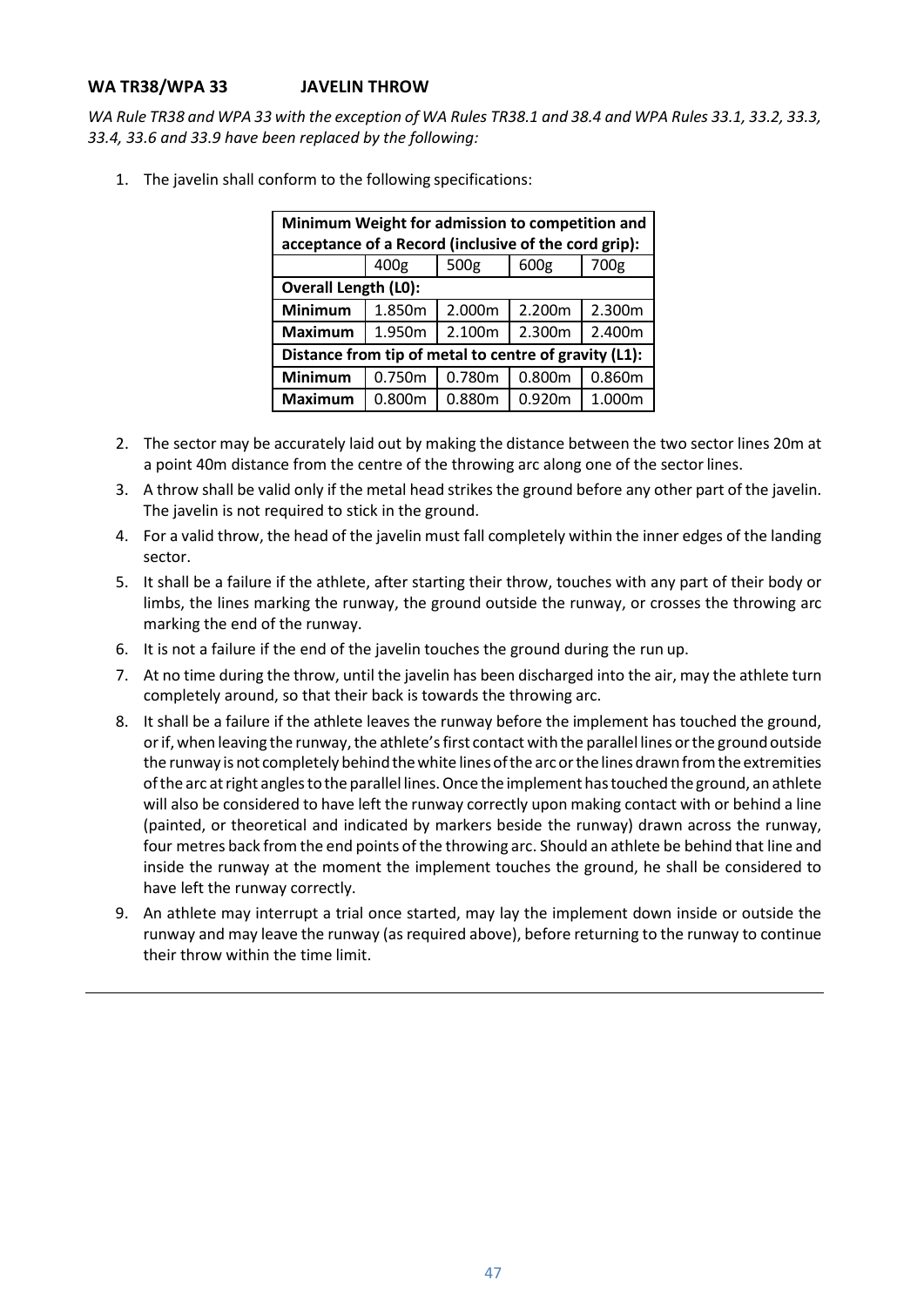### <span id="page-47-0"></span>**WPA 34 GENERAL CONDITIONS THROWING EVENTS FOR SEATED ATHLETES**

*WPA Rule 34.1, 34.2, 34.3 have been replaced by the following:*

#### **Official Implements**

1. The implements used shall comply with the current Little Athletics Australia specifications. Implement weights set out in Table 6 above.

*Note: In combined sports class events, athletes must use the correct implement weight relevant to their sport class.*

- 2. All implements shall be provided by the organisers of the Competition.
- 3. No athlete is allowed to use any other implements, or to take them on to the competition area.

#### <span id="page-47-1"></span>**WPA 35 SEATED THROWING REQUIREMENTS**

*WPA Rule 35.5 has been replaced by the following:* 

(Sport Classes F31-34, F51-57)

*Note: All seated throws events will be conducted from a site with tie down devices. An athlete may use a standard day wheelchair to compete in throws. LAA and/or Member Associations take no responsibility for any damage caused to a chair through being restrained.*

1. Time Allocation for Securing Frames and wheelchairs

A reasonable amount of time will be permitted for an athlete's throwing frame or wheelchair to be secured in the circle before the athlete attains a seated position. The maximum time allowed is for athletes to secure themselves to the chair and have as many warm-up throws as time permits is:

- a) 5 minutes for Sport Classes F32-34 and F54-57, or
- b) 6 minutes for Sport Classes F31 and F51-53.

*Note: Timing should begin at the time the chair is oriented, secured to the throwing platform and made available to the athlete to secure themselves into position.*

#### <span id="page-47-2"></span>**WPA 36 SEATED THROWING REQUIREMENTS**

*WPA Rule 36.1 (except a and b) has been replaced by the following:* 

1. In Seated Throw Events, all athletes (Sport Classes F31-34, F51-57) shall throw implements from a Throwing Frame or Standard Day Wheelchair in a seated position. The seated position is defined as follows………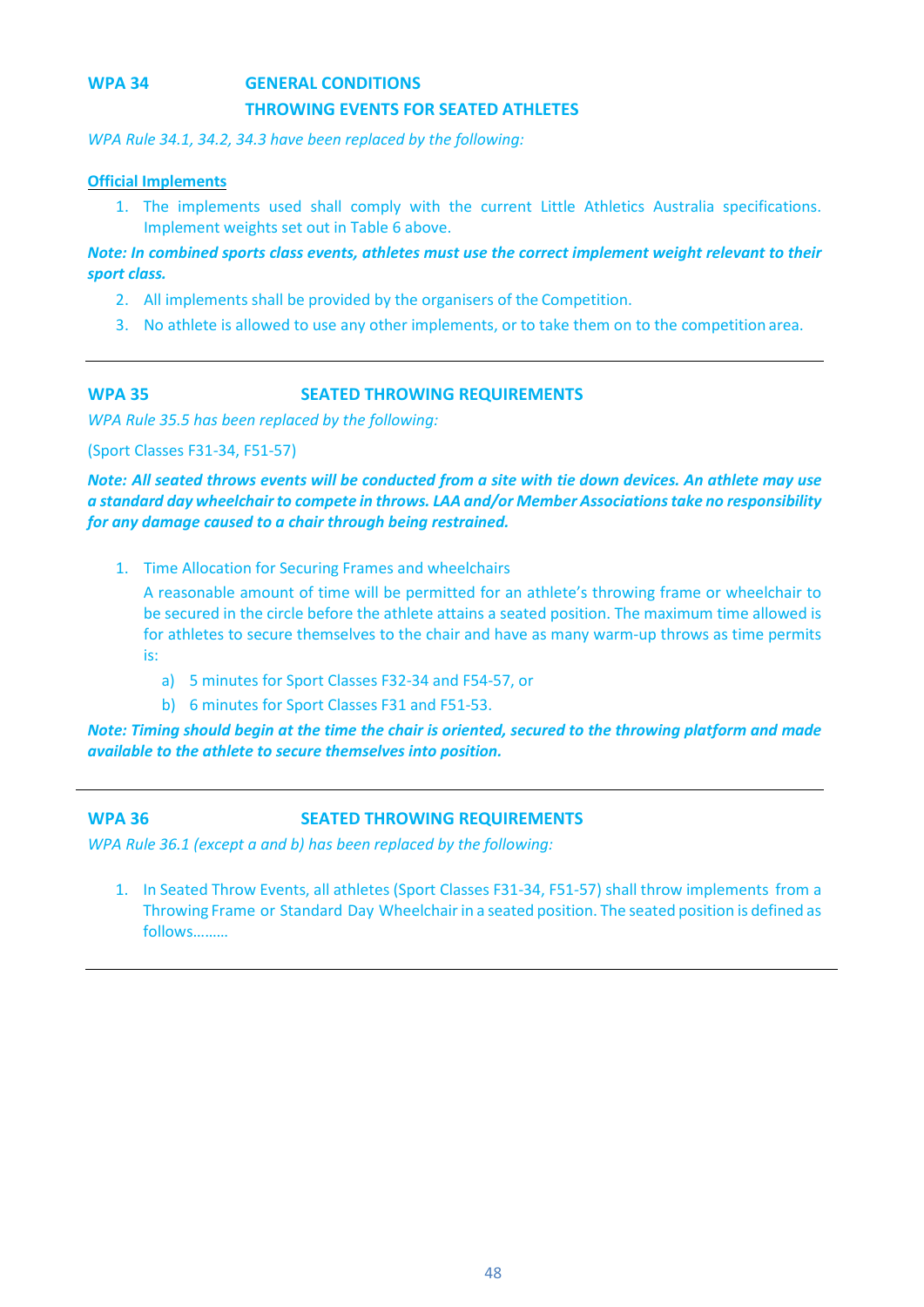#### **SECTION V - COMBINED EVENTS COMPETITION**

#### <span id="page-48-1"></span><span id="page-48-0"></span>**WA TR39 COMBINED EVENTS COMPETITIONS**

<span id="page-48-2"></span>Please refer to local Association Rules.

#### **SECTION VII - RACE WALKING EVENTS**

<span id="page-48-3"></span>**WA TR54 RACE WALKING**

*WA Rule TR54 has been replaced by the following:*

#### **Definition of Race Walking**

1. Race walking is a progression of steps so taken that the walker makes contact with the ground, so that no visible (to the human eye) loss of contact occurs. The advancing leg shall be straightened (i.e., not bent at the knee) from the moment of first contact with the ground until the vertical upright position

#### *Note: The advancing foot of the walker must make contact with the ground before the rear foot leaves the ground*

#### **Judging**

- 2. The appointed judges shall elect between them a Chief Judge unless one has already been appointed a Chief Judge for the relevant carnival
- 3. The number of appointed walk judges for a track event, including the Chief, shall comprise a minimum of 4 and maximum of 6
- 4. The independence of judges is extremely important and wherever possible connections between athletes and judges should be avoided. Individual Judges are required to declare their interests
- 5. The Competition Director shall have the authority to allow judges where such connections exist. Connections mean relative, coach or protégé.
	- a) This is provided there are an insufficient number of available, experienced and qualified judges without such connection.
	- b) It will be up to individual judges to disclose these connections and to indicate if they wish to stand down for a particular race.
	- c) Where possible members of the same family should not serve as a judge for the same race

#### **Yellow Paddle**

- 6. Any judge can give a "Yellow Paddle" to an athlete when an athlete appears to be in danger of failing to comply with the rules (definition of race walking per Rule 230.1)
- 7. Yellow Paddles are issued verbally and briefly taking care that remarks do not constitute coaching

#### *Note: All remarks should be loud and clear and always in the form: e.g., "Yellow Paddle No. xx contact or knees"*

- 8. For loss of contact  $\sim$  a wavy line in black on a yellow background
- 9. For knees a 45° angle < also in black on a yellow background shall be used
- 10. A judge can only yellow paddle an athlete once for each offence during the event
- 11. A yellow paddle has no bearing on disqualification. It is possible to be yellow paddled by every judge in the race yet not receive a single Red Card.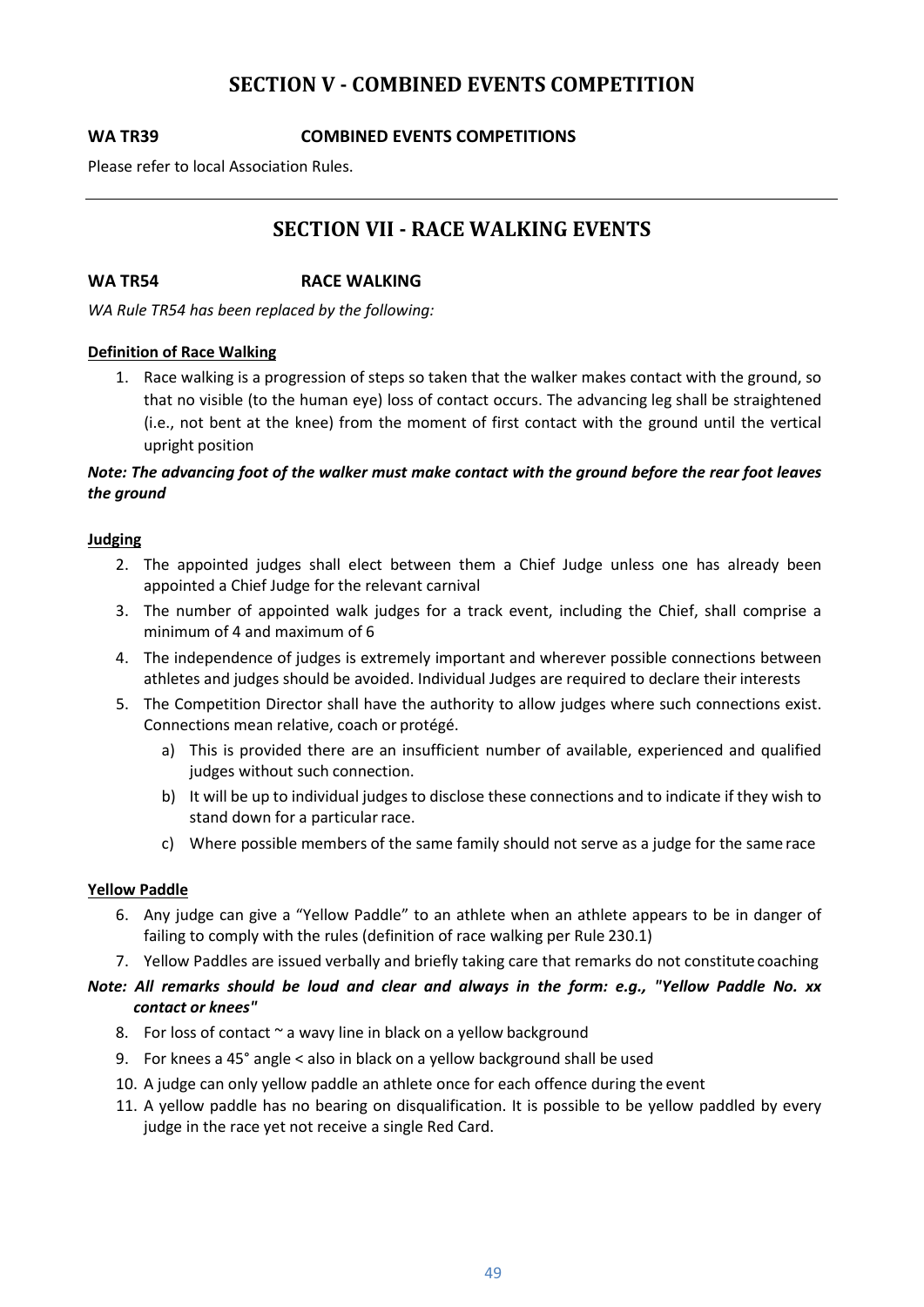#### **Red Card**

- 12. A judge gives a "Red Card" for disqualification if an athlete is actually breaking the rules of race walking
- 13. For the U12 and above age groups, no verbal Red Card will be given. For other age groups, the Red Card will be given verbally at the time of detection of the actual infringement

#### *Note: All remarks should be loud and clear and always in the form: e.g., "Red Card No. xx contact or knees"*

- 14. Red Card is recorded on the judging pad and forwarded to the Chief Judge as soon as practicable
- 15. A judge may only give an athlete one Red Card during the event irrespective of theinfringement
- 16. If a judge in an event requiring verbal Red Cards to be given, is not sure an athlete has heard the "Red Card" the Judge should repeat it at the next suitable opportunity

#### *Note: A Red Card should never be given unless there is absolute certainty the rules have been infringed. Any doubt existing must be given to the athlete and the Red Card not issued*

#### **Disqualification**

- 17. A Red Card by 3 or more walk judges, that in their opinion an athlete's mode of progression failed to comply with the definition of race walking brings about a disqualification
- 18. Only the Chief Judge may advise an athlete of their disqualification
- 19. Where an athlete is disqualified the Chief Judge shall indicate to such athlete verbally that they are disqualified and give the reasons for the disqualification
- 20. The result of an event shall not become final until the Chief Walk Judge and Track Referee has given the all clear

#### **Methods of Judging**

- 21. Prior to each walking event, the Chief Judge or a judge appointed by the Chief Judge, will acquaint the athletes with the judging procedures for the event
- 22. It is imperative that during an event all judges act in an individual capacity and their judging is not influenced by the judging of another judge, per medium of conversation or messages
- 23. The Chief Judge shall allocate judges their judging position
- 24. Walk judges, recorders or messengers shall not use transceivers during the conduct of theevent.
- 25. The judges must adequately cover the whole of the track/course; this can be done by having approximately equal distance between judges. There should be no blind spots, judges should judge from the outside of the track/course and not encroach on an area allocated to another judge, but judge from their allotted position as walkers are passing or approaching their section
- 26. Hip numbers must be worn by all walkers as supplied by the host Association. The number must be clearly visible to all judges.

#### **Track Umpires and Referees**

- 27. Track Umpires and Referees shall work during the event to determine the fairness of the competition other than walking rules
- 28. The Track Referee should confer with the Chief Walk Judge and indicate any athletes who are to be disqualified before walk results are finalised

#### **Walk Judge's Master Sheet**

- 29. A copy of the master sheets of each walk event will be posted on the notice board with the result sheet
- 30. The master sheet is that document which the Chief Judge records the Red Cards of the judges and them self and indicates which athletes received 3 or more Red Cards
- 31. Judges should be indicated by number and not by name on the notice board copy of the sheet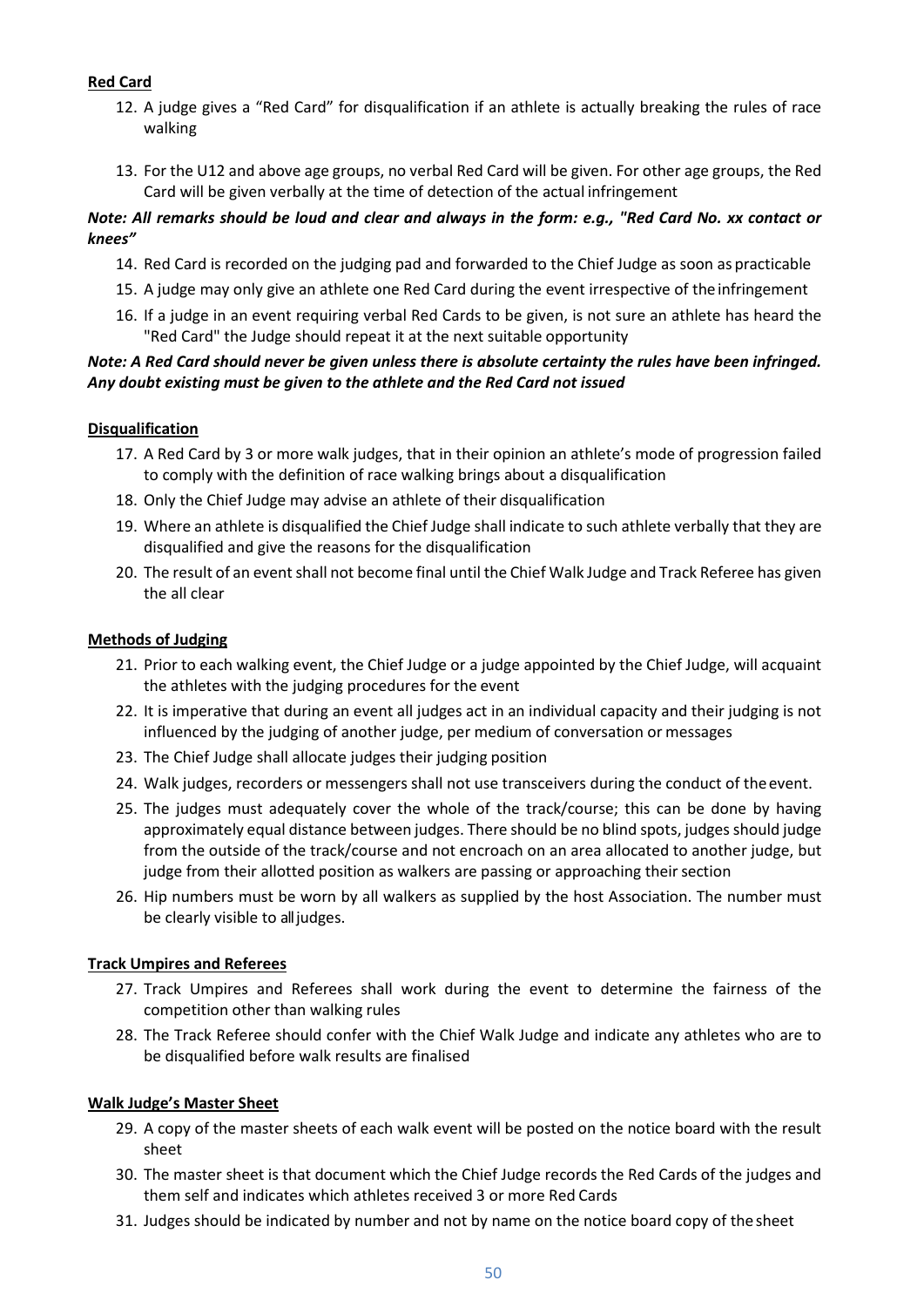#### **SECTION VIII - ROAD RACES**

#### <span id="page-50-1"></span><span id="page-50-0"></span>**WA TR55 ROAD RACES**

Maximum distances have been set for Out of Stadia Road Race Walks (refer LAA Rule 600 – Table 5) Please refer to Association Rules regarding Road Races

#### **SECTION IX - CROSS-COUNTRY AND MOUNTAIN RACES**

#### <span id="page-50-3"></span><span id="page-50-2"></span>**WA TR56 CROSS-COUNTRY RACES**

Maximum distances have been set for Out of Stadia Cross Country (refer LAA Rule 600 – Table 5) Please refer to Association Rules regarding Cross Country Races

### **SECTION X - AUSTRALIAN BEST PERFORMANCES**

#### <span id="page-50-5"></span><span id="page-50-4"></span>**WA CR31 AUSTRALIAN BEST PERFORMANCES**

*WA Rule CR31 has been replaced by the following:*

*Note: Australian Best Performances (ABP's) are not recognised for Multi-Class events at this point in time.*

- 1. A permanent record shall be kept of Australian Best Performances (ABP) for registered athletes in the Under 9, 10, 11, 12, 13, 14 and 15 years age groups for boys and girls. For this purpose, age groups shall be based on being under the specific age at 31 December in the calendar year in which the Little Athletics summer season commences.
- 2. For track events one (1) set of Australian Best Performances will be maintained being the quickest time obtained using either:
	- a) Electronic time (obtained using a fully automatic Photo Finish System and/or Timing Gates); or
	- b) A standardised hand time (obtained using stopwatches and/or manually operated Timing Machines and/or Timing Gates).

#### *Note: A standardised hand time is calculated by applying the following formula to the rounded-up hand time:*

- *For distances under 400m - hand held time + 0.24 seconds*
- *For distances of 400m or 4 x 100m relay - hand held time + 0.14 seconds*
- *For distances greater than 400m - no change*
- *A standardised time will be indicated with {S} orsimilar*
- 3. ABP's will be recognised, for each age group, only for those events which LAA has determined to be standard events for that age group.

#### **Requirements for Acceptance**

4. The performance shall take place at a competition conducted and controlled by an affiliated Association's

BOM/BOD, or at the ALAC.

- 5. The ground on which the performance takes place must have been surveyed and the conducting Association (who should hold a copy of the Certificate of Survey) must be satisfied that no athlete has gained an advantage as a result of the ground layout.
- 6. The watches (stopwatches and or manually operated timing machines) used to time the performance must be checked by a competent watchmaker, within thirty (30) days of the start and conclusion of the State/Territory Track & Field season and found not to be at variance by more than 0.05 seconds over